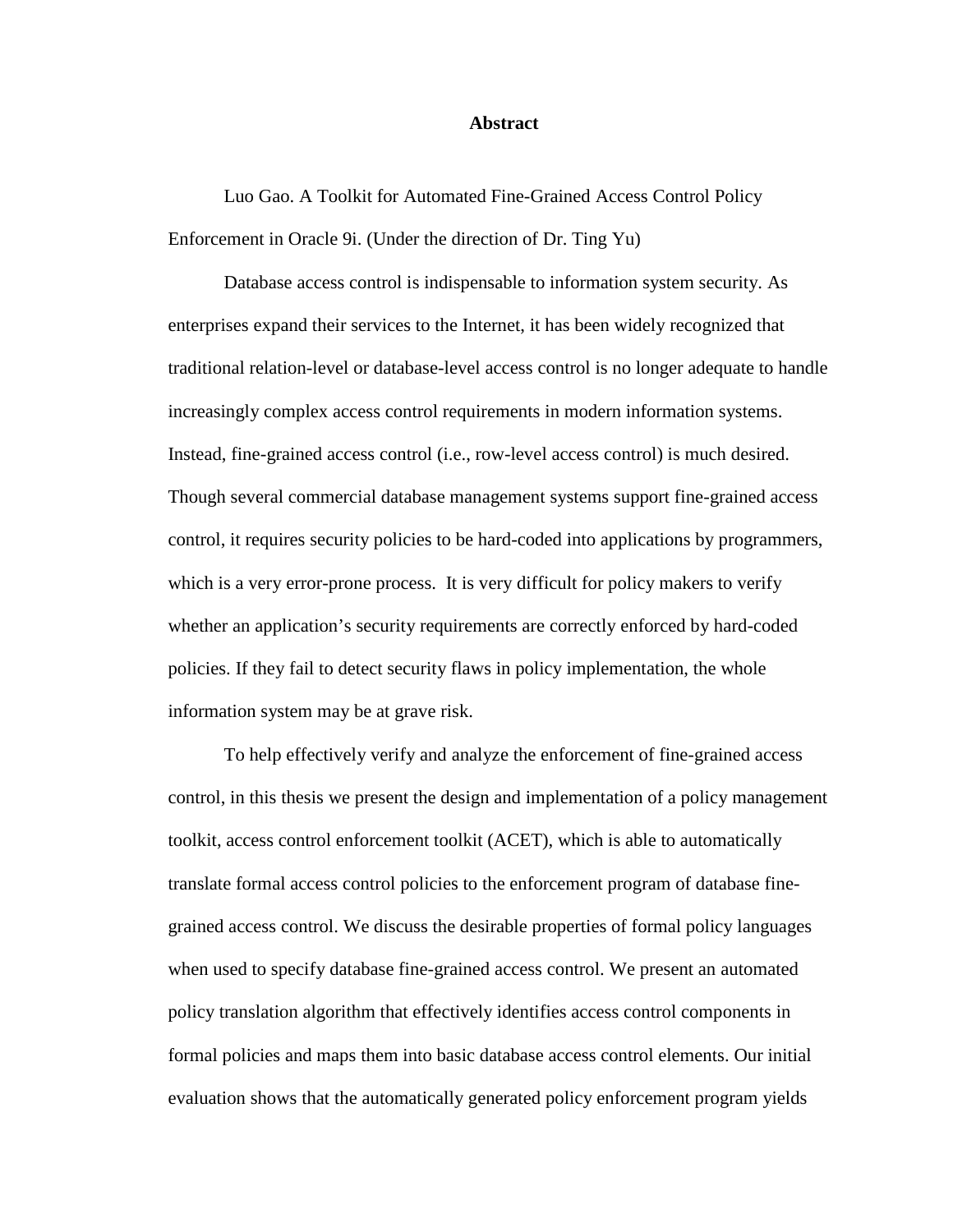comparable performance to that developed by programmers. Thus, the toolkit enables policy makers to focus more on fine-grained security policy specification, without worrying the correct and efficient enforcement of database security policies.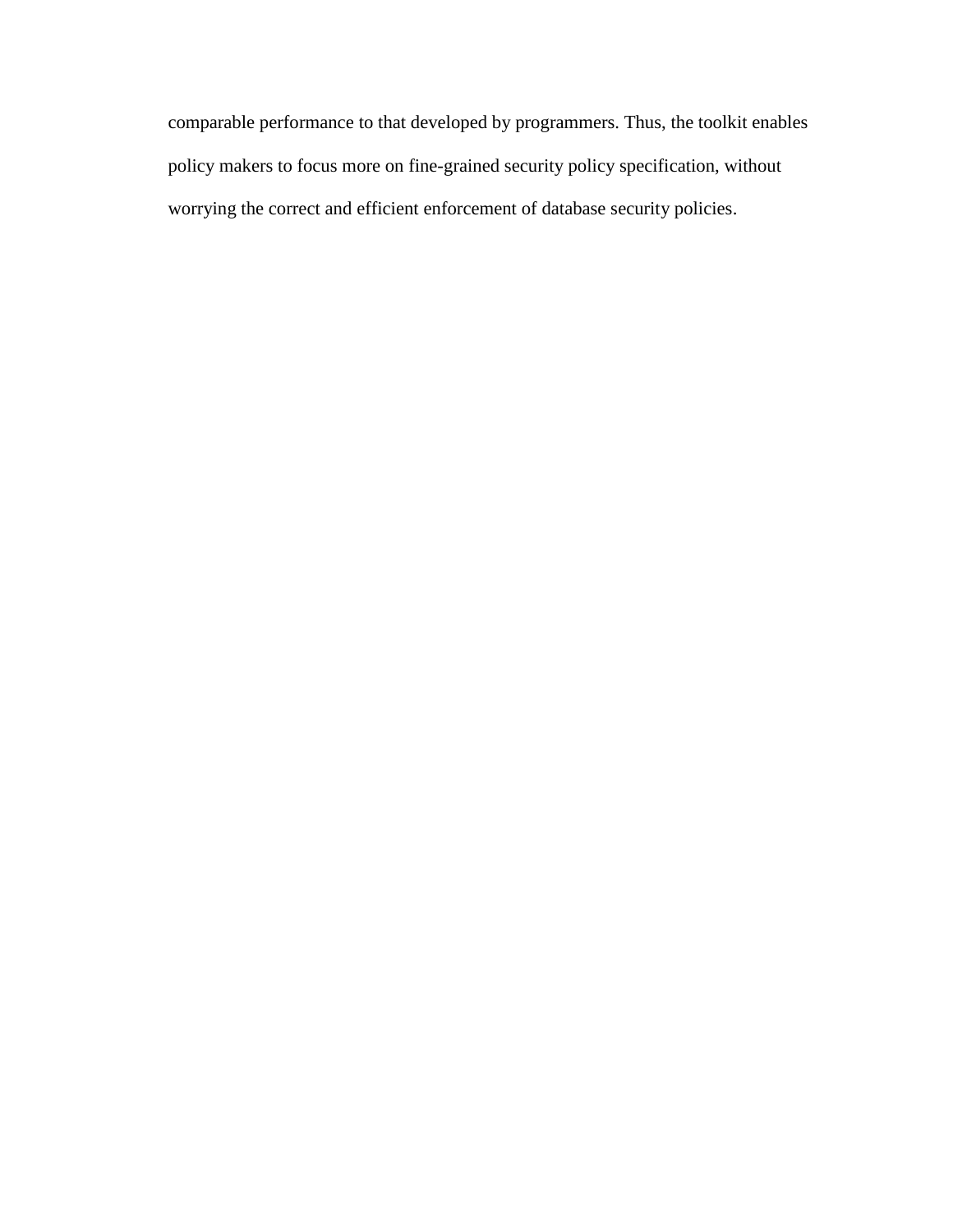# **A Toolkit for Automated Fine-Grained Access Control Policy**

**Enforcement in Oracle 9i** 

by

Luo Gao

## A THESIS SUBMITTED TO THE GRADUATE FACULTY OF NORTH CAROLINA STATE UNIVERSITY IN PARTIAL FULFILLMENT OF THE REQUIREMENTS FOR THE DEGREE OF MASTER OF SCIENCE

# DEPARTMENT OF COMPUTER SCIENCE

# RALEIGH

AUGUST 2004

APPROVED BY

Dr. Annie I. Antón Dr. Jaewoo Kang

Dr. Ting Yu, Chair of Advisory Committee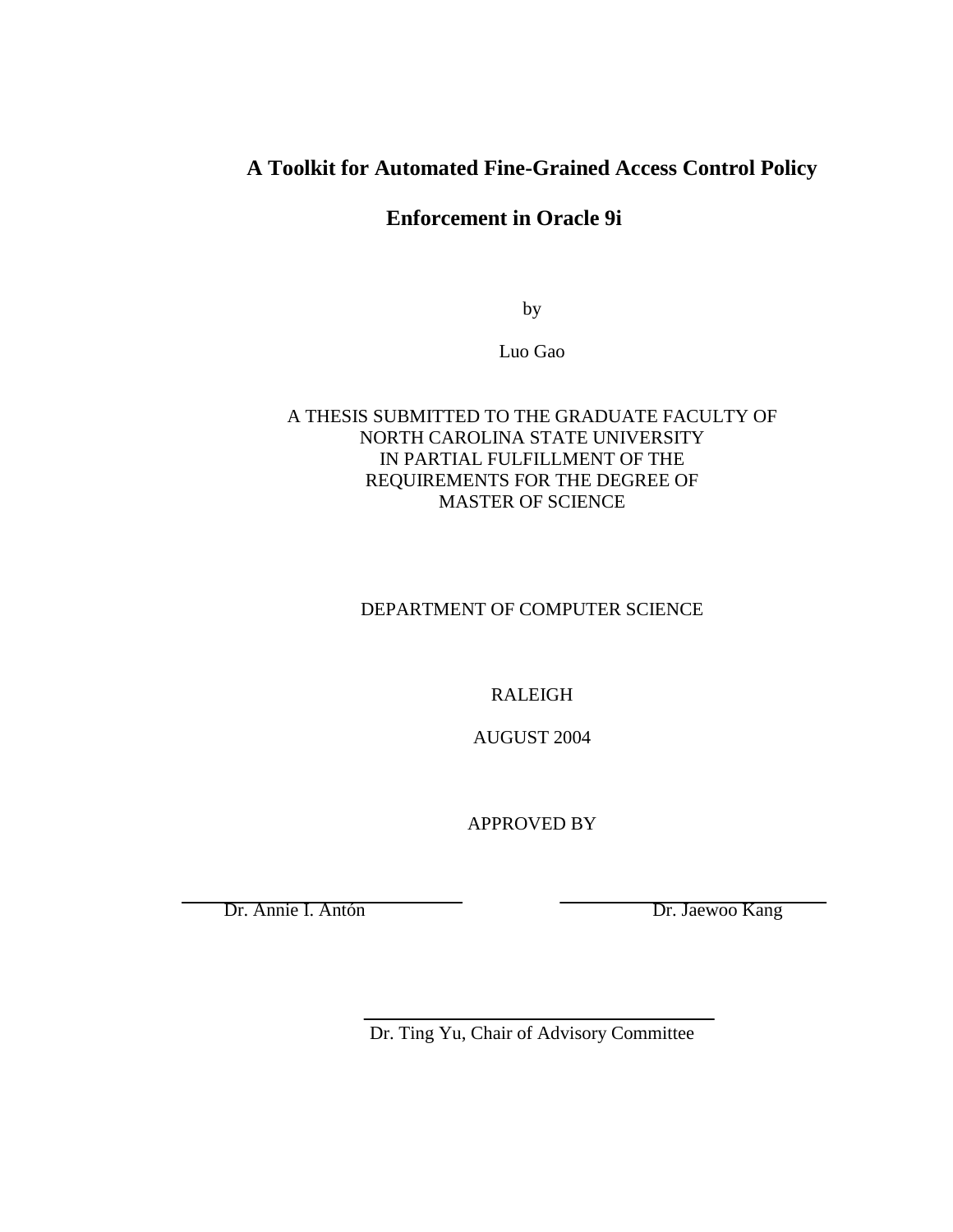*To my parents Jialing Shi, ShiZhong Gao and my brother Bo.*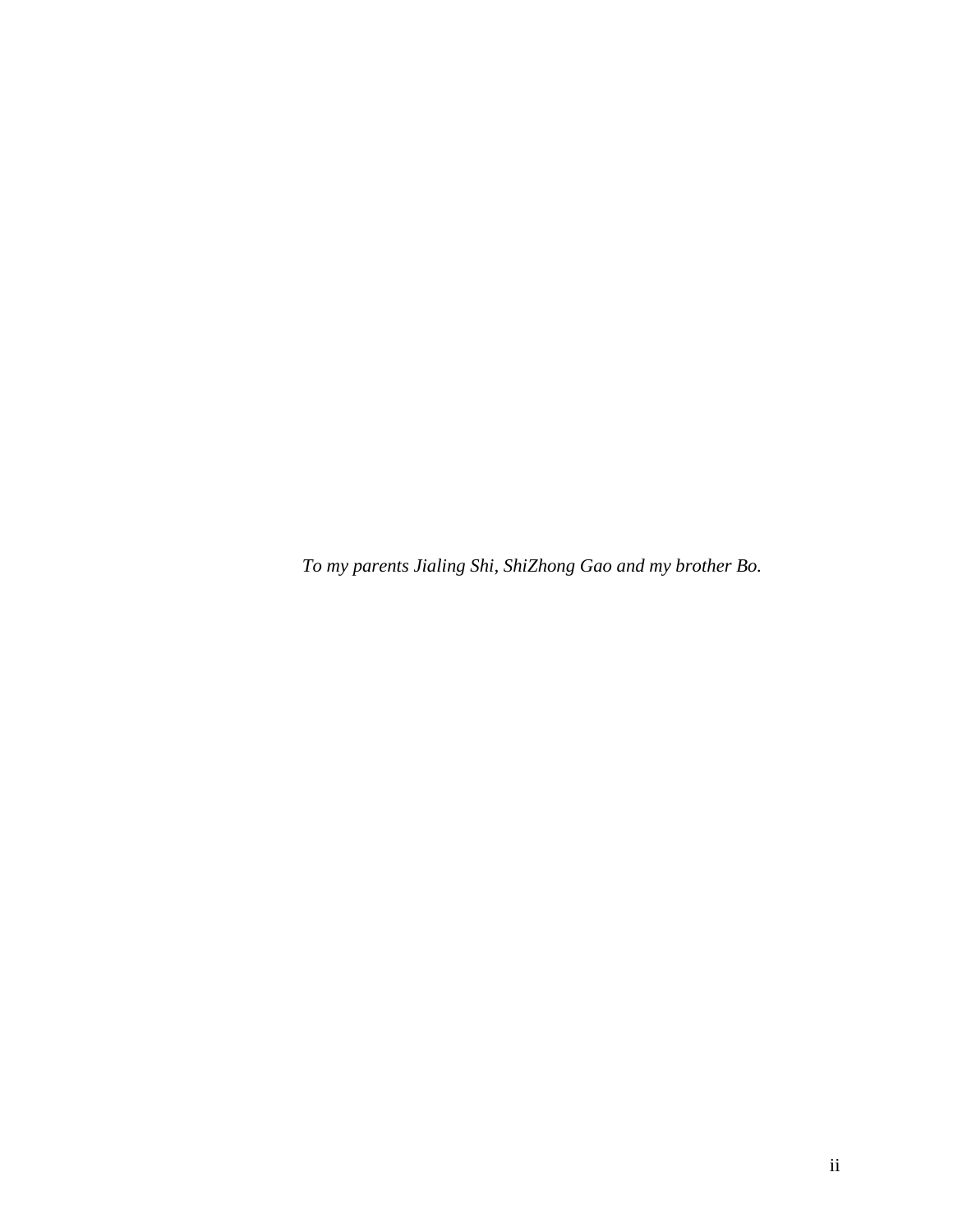# **Biography**

Luo Gao was born in Kunming, Yunnan Province, People's Republic of China. He graduated in 2002 from North Carolina State University with a Bachelor of Science in Computer Science.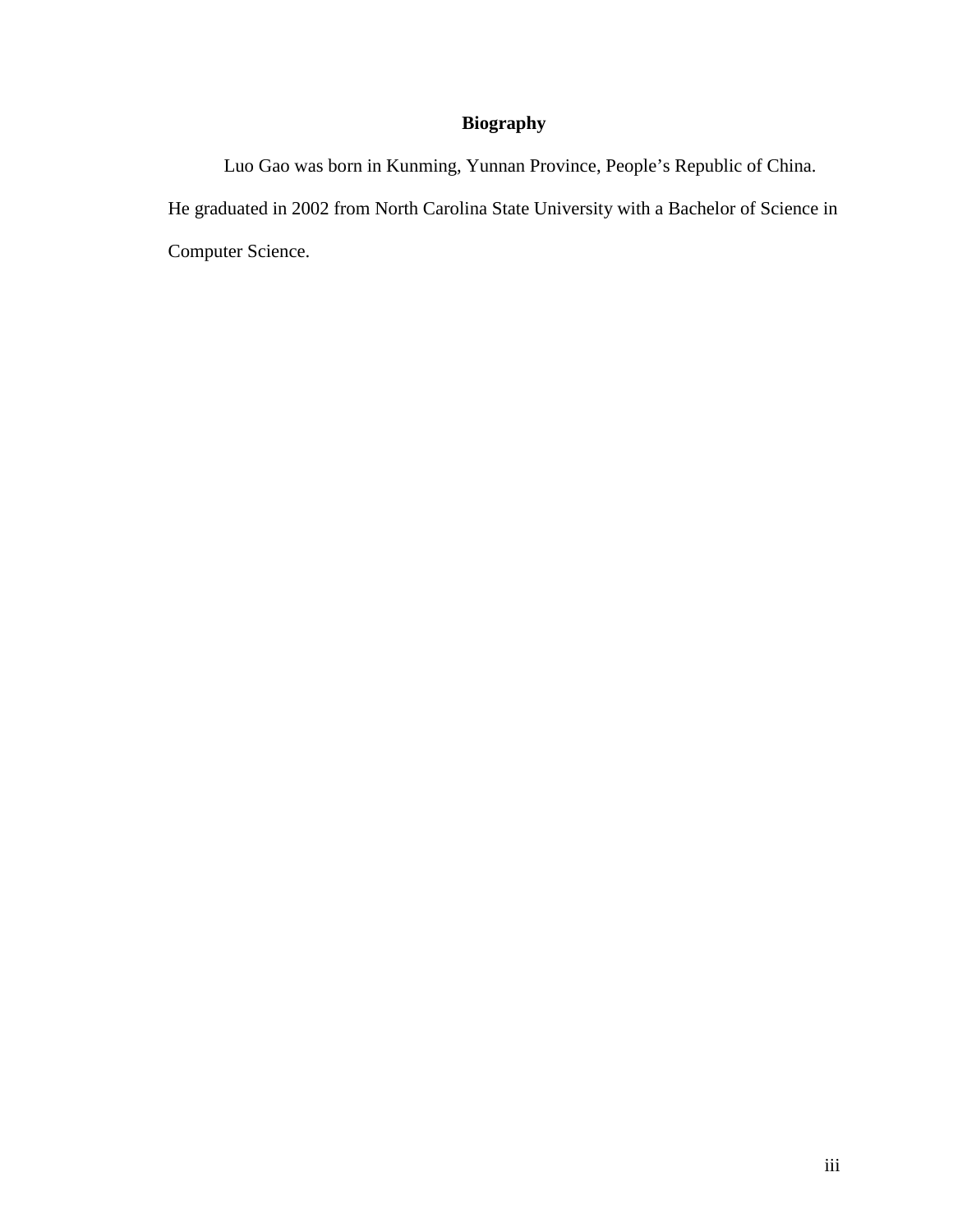#### **Acknowledgments**

I would like to take this opportunity to express my sincere appreciation to Dr. Yu, my advisor, for his guidance and constant support. His careful and critical comments significantly improve the content and presentations of this thesis.

My appreciation goes to my other committee members as well, Dr. Antón and Dr. Kang, for their valuable comments, suggestions, and encouragements. I also appreciate C. Powers and Y. Watanabe from IBM who kindly shared their work with me.

I would like to sincerely thank Keith Irwin and Stephen Reece for proof reading my thesis. Thanks are also due to my colleagues and friends at Cyber Defense Lab: Qing Zhang, Kun Sun, and Dingbang Xu

Finally, I would like to thank my parents, brother and my girlfriend Yunhua for their love and support. I am indebted to them and no words can express my appreciation.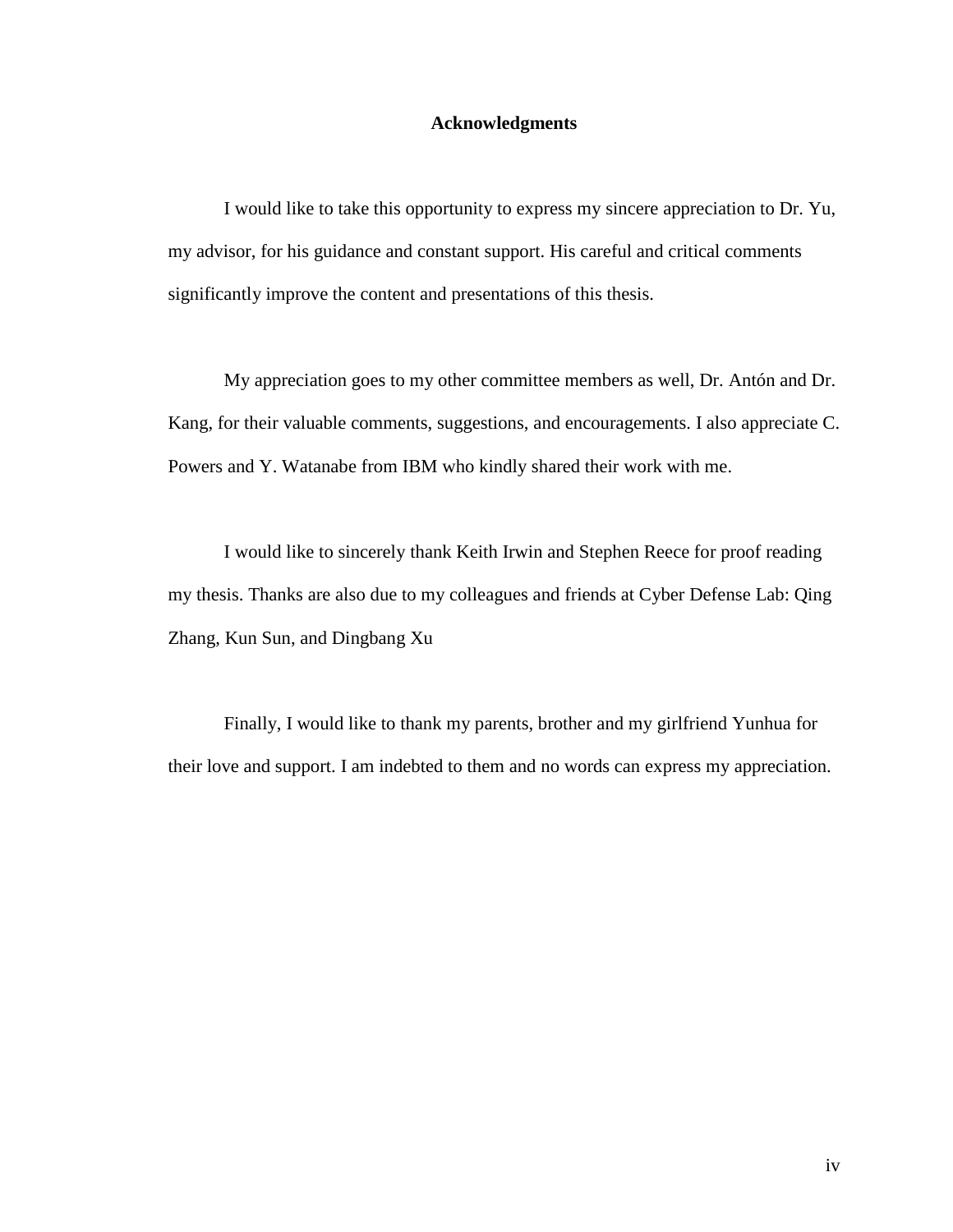# **Table of Contents**

| 1                       |                                                                                                                      |    |  |  |  |
|-------------------------|----------------------------------------------------------------------------------------------------------------------|----|--|--|--|
| $\overline{2}$          |                                                                                                                      |    |  |  |  |
|                         | 2.1<br>2.2<br>2.2.1<br>2.2.2<br>2.3<br>2.3.1<br>2.3.2<br>2.3.3                                                       |    |  |  |  |
| $\mathbf{3}$            | <b>Translating Access Control Policies to Oracle Enforcement Script  28</b>                                          |    |  |  |  |
|                         | 3.1<br>3.1.1<br>3.1.2<br>3.2<br>3.3<br>3.3.1<br>3.3.2<br>3.3.3<br>3.3.4<br>3.3.5<br>3.4                              |    |  |  |  |
| $\overline{\mathbf{4}}$ |                                                                                                                      |    |  |  |  |
| 5 <sup>1</sup>          |                                                                                                                      | 48 |  |  |  |
|                         | 5.1<br>5.2<br>5.2.1<br>5.2.2<br>5.3<br>A Review of Machine-Generated Policy Enforcement Program 55<br>5.3.1<br>5.3.2 |    |  |  |  |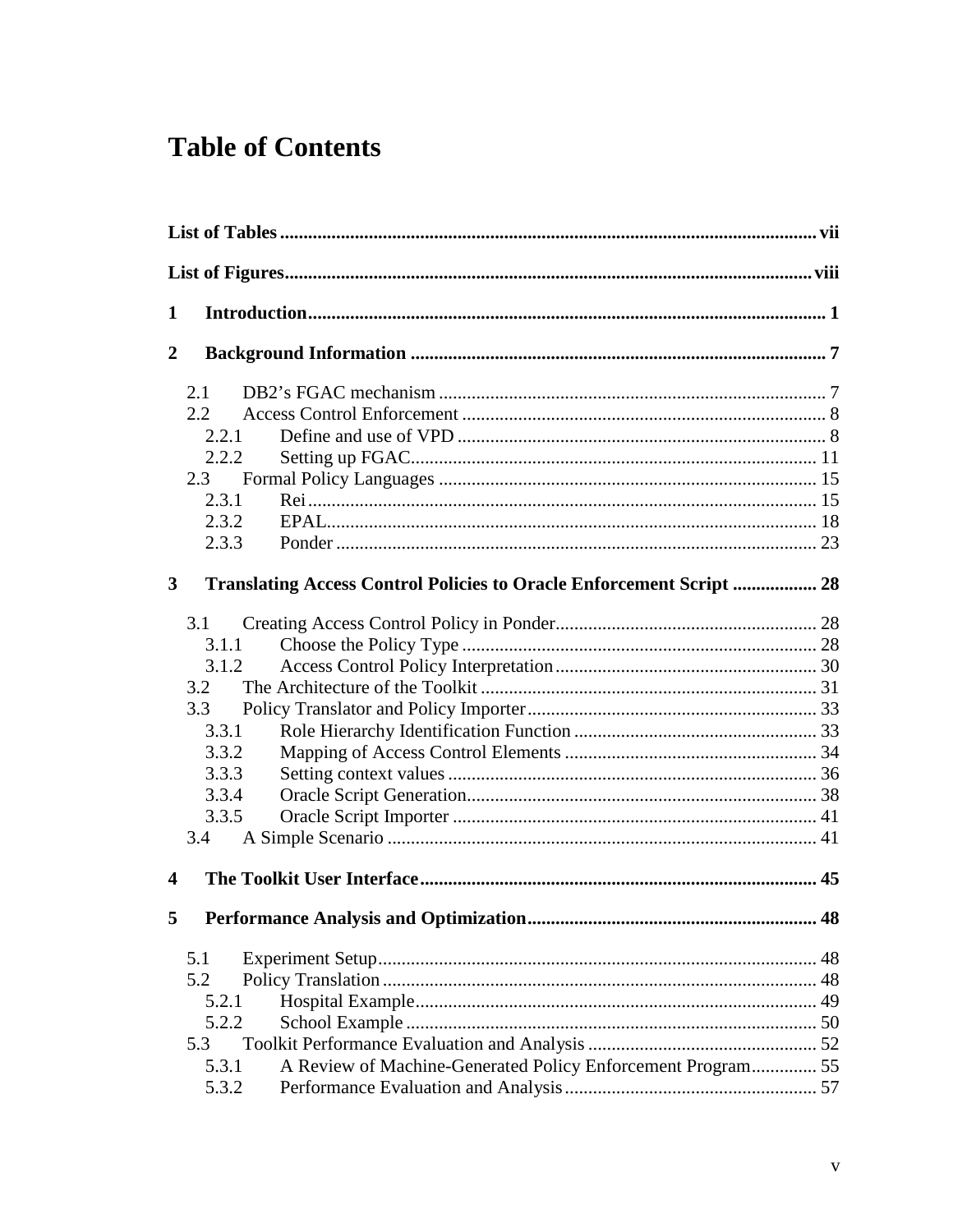| 6.  |  |
|-----|--|
| 6.1 |  |
| 6.2 |  |
| 7   |  |
| 7.1 |  |
| 7.2 |  |
| 7.3 |  |
|     |  |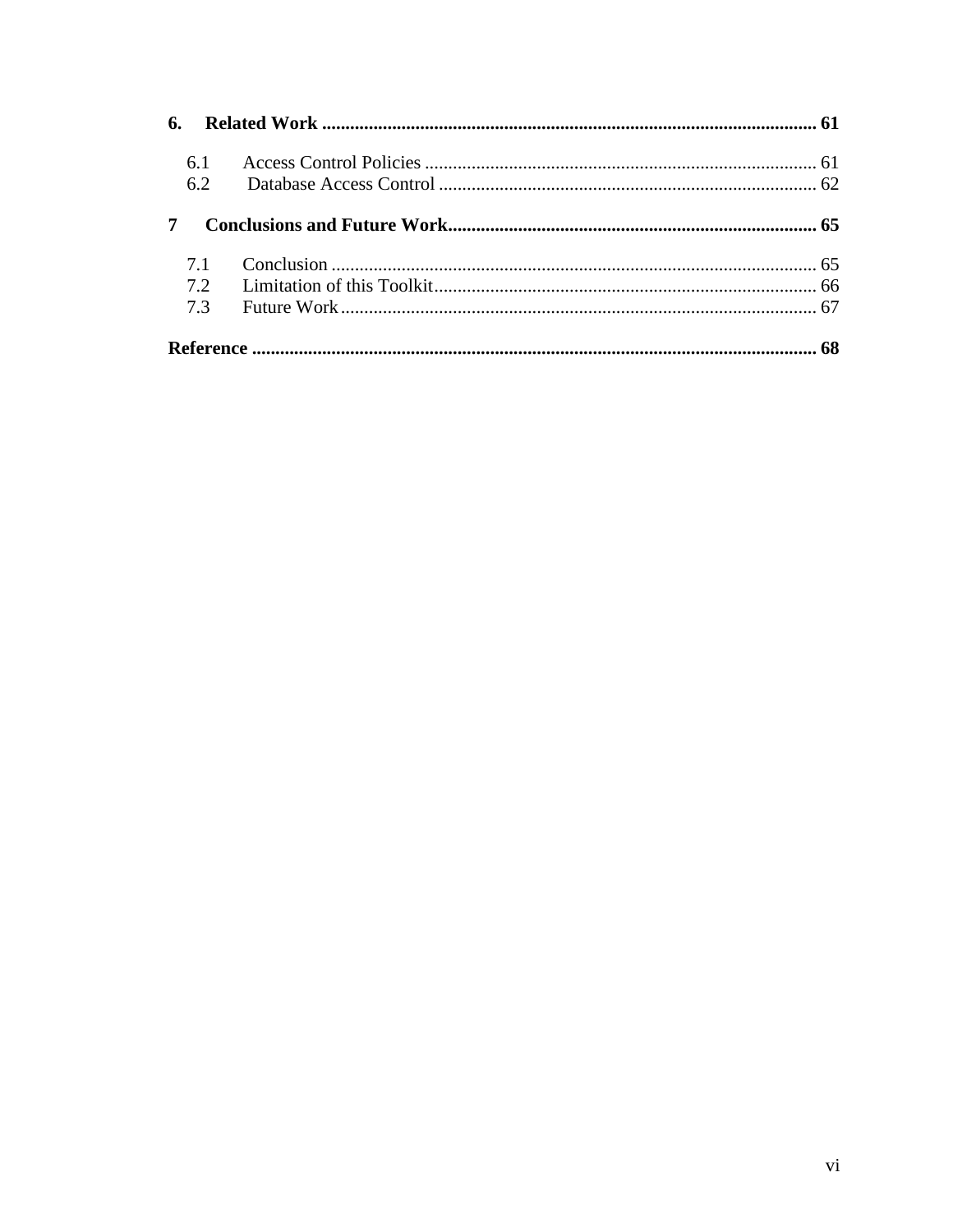# **List of Tables**

| Table 5.1 Comparison of Manually Generated Code and Machine Generated Code 56 |
|-------------------------------------------------------------------------------|
|                                                                               |
|                                                                               |
|                                                                               |
|                                                                               |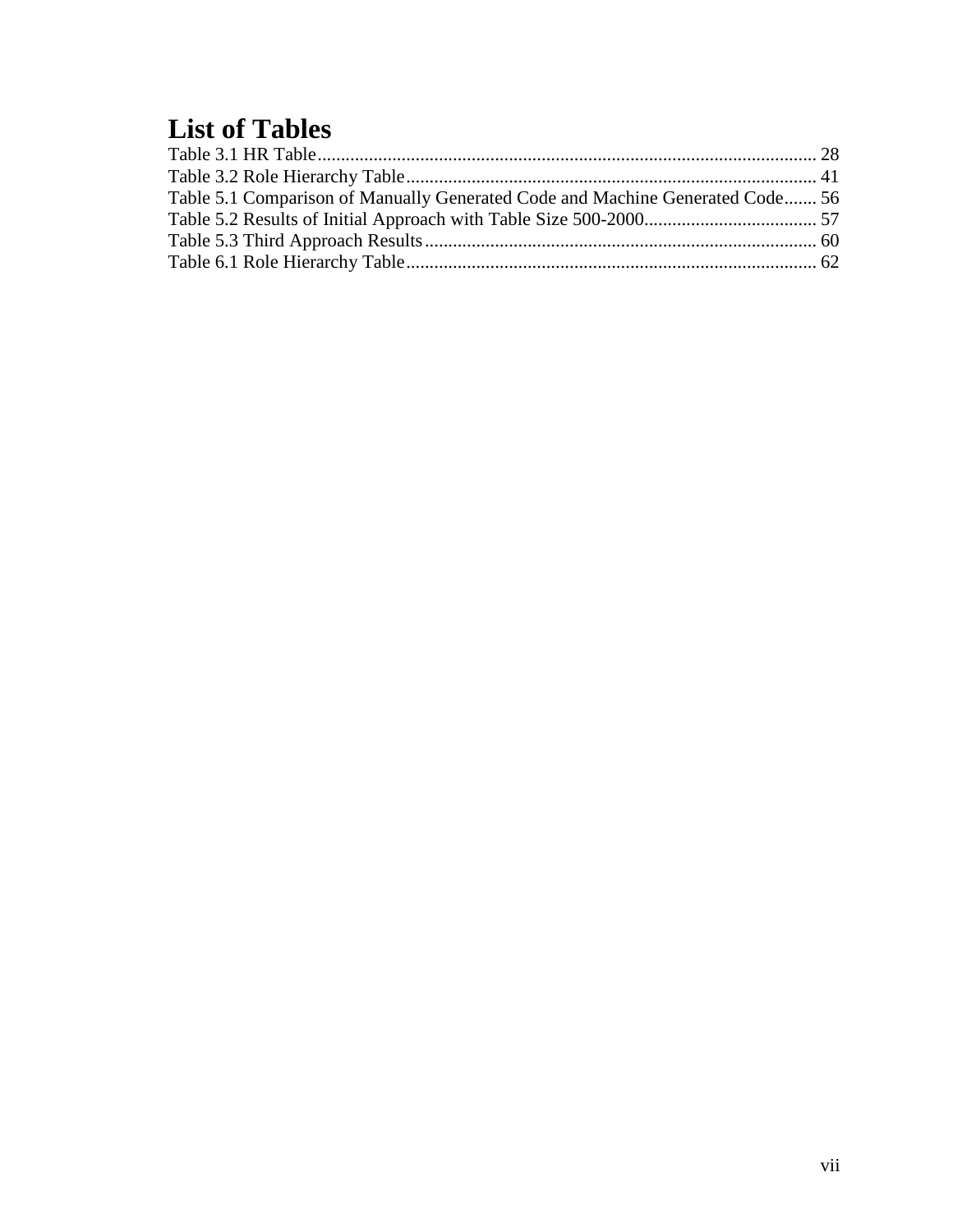# **List of Figures**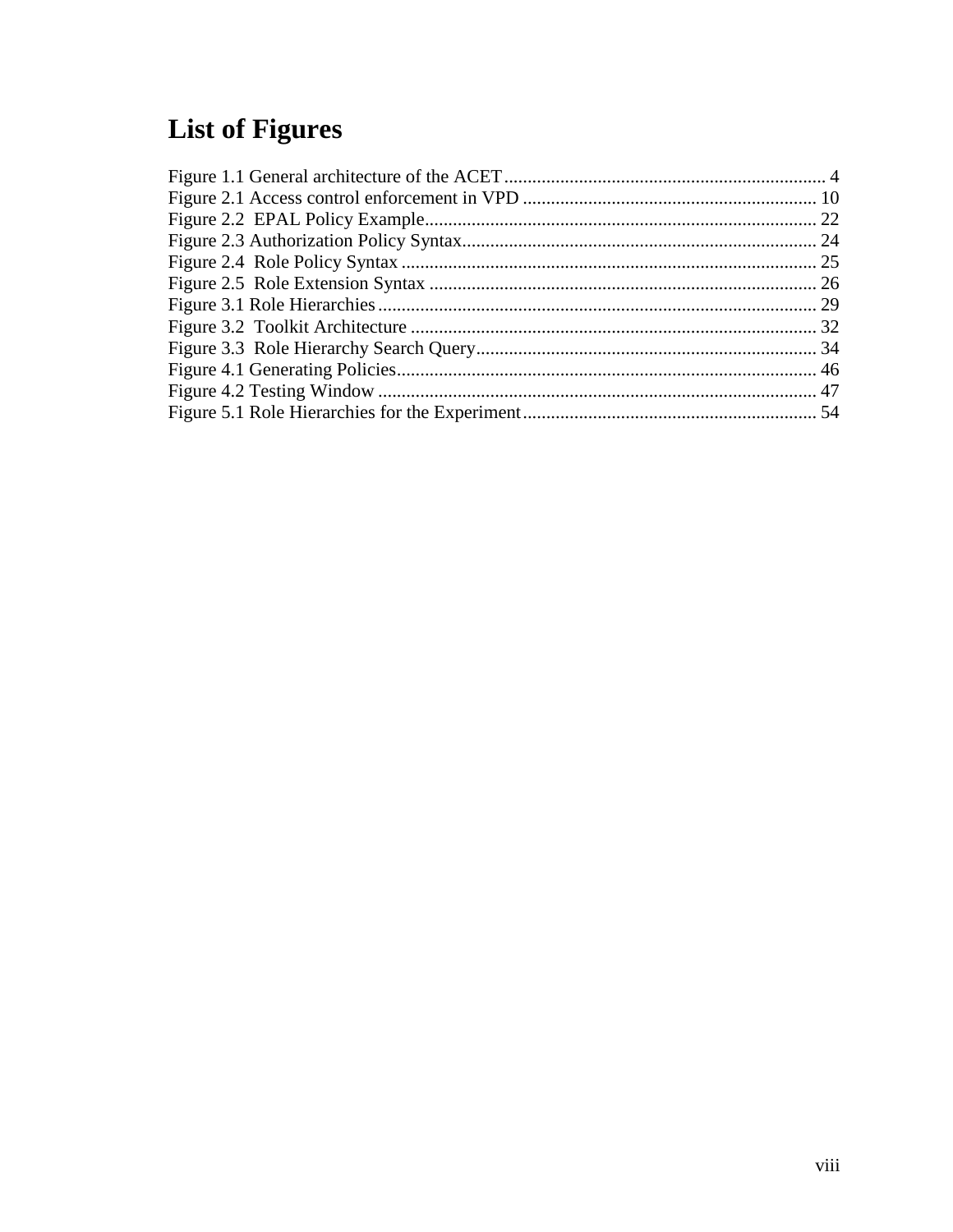## **1 Introduction**

Databases are widely used to manage and archive large amounts of business information. Proper and effective access control of databases is crucial to enterprise information system security. Unlike system security or network security, which addresses the problem of preventing and detecting attacks from outsiders, the goal of access control is to identify and grant proper privileges to legitimate users.

As the Internet continues to grow, many enterprises offer their services to public via the Internet, Web-service, etc, which makes database access control increasingly challenging. While greatly improving the efficiency, flexibility and availability of enterprises' services, Web-based applications are significantly more complex than traditional information systems. Millions of users may access database services and other resources at the same time, and they may come from different security domains, e.g., part suppliers, partners, customers, etc. As a result, enterprises' access control policies become more and more complex.

It has been well recognized that traditional database-level or table-level access control is not adequate for Web-based applications' security requirements. For example, in a health care system, patients' records are often stored in one table, which may include a patient's identifier, name, date of birth, symptoms, etc. Typically, a user is only allowed to access its own record. Similarly, a doctor should only be able to access his patients' records, but not that of the patients of other doctors. Table-level access control either allows a user to access the whole table (i.e., each record in the table), or have no access to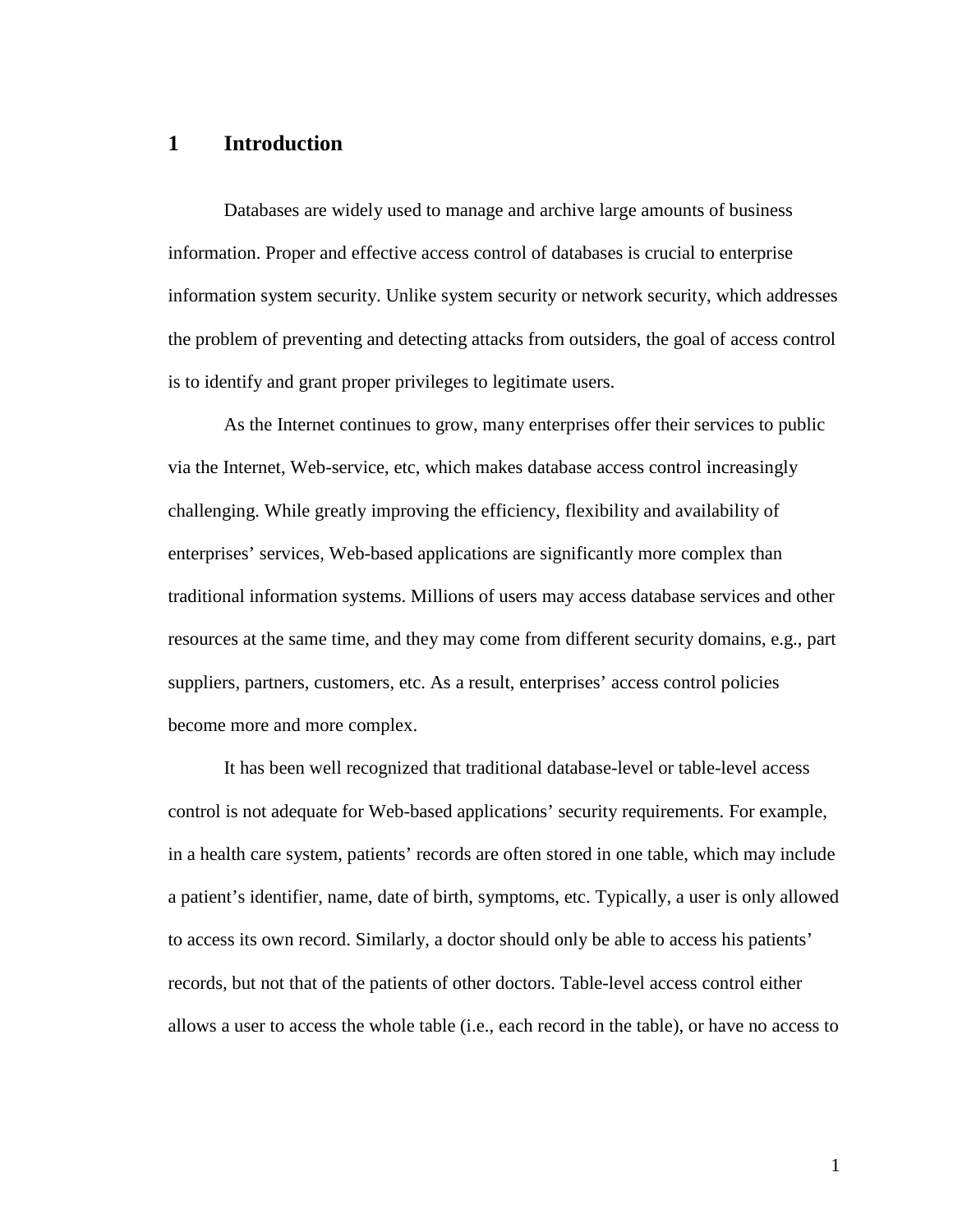the table at all. Clearly, such a coarse-grained access cannot express the increasingly complex access control requirements.

To address the above problem, fine-grained access control (FGAC), also known as row level access control, has been proposed [RMS04]. As the name suggests, the basic access control elements in FGAC are the tuples of a table instead of the table itself. FGAC allows a user to access a certain portion of a table. Therefore, it is natural to support flexible access control policies such as those described above.

Several commercial database systems already provide support for FGAC. Representative systems include Oracle's Virtue Private Database (VPD) [Kyt] and DB2's low-level access control [Bir00]. Such features are widely used in Web-based applications. On the other hand, existing FGAC mechanisms require access control policies to be hard-coded into a database by programmers, which is a very error-prone process. To realize the access control requirements of an application, it not only depends on the policy maker to correctly specify access control policies, but also depends on how well programmers understand those policies. If logic errors are introduced in the enforcement code, due to either a programmer' misunderstanding of the policy or his/her negligence, the security of the whole system may be at grave risk. Thus, it is very important to verify that access control policies are correctly enforced by an application. However, since the policy enforcement program is written in general programming languages and is embedded in applications, such verification is very hard.

Taking Oracle 9i as an example, an access control enforcement program may be similar to the following:

2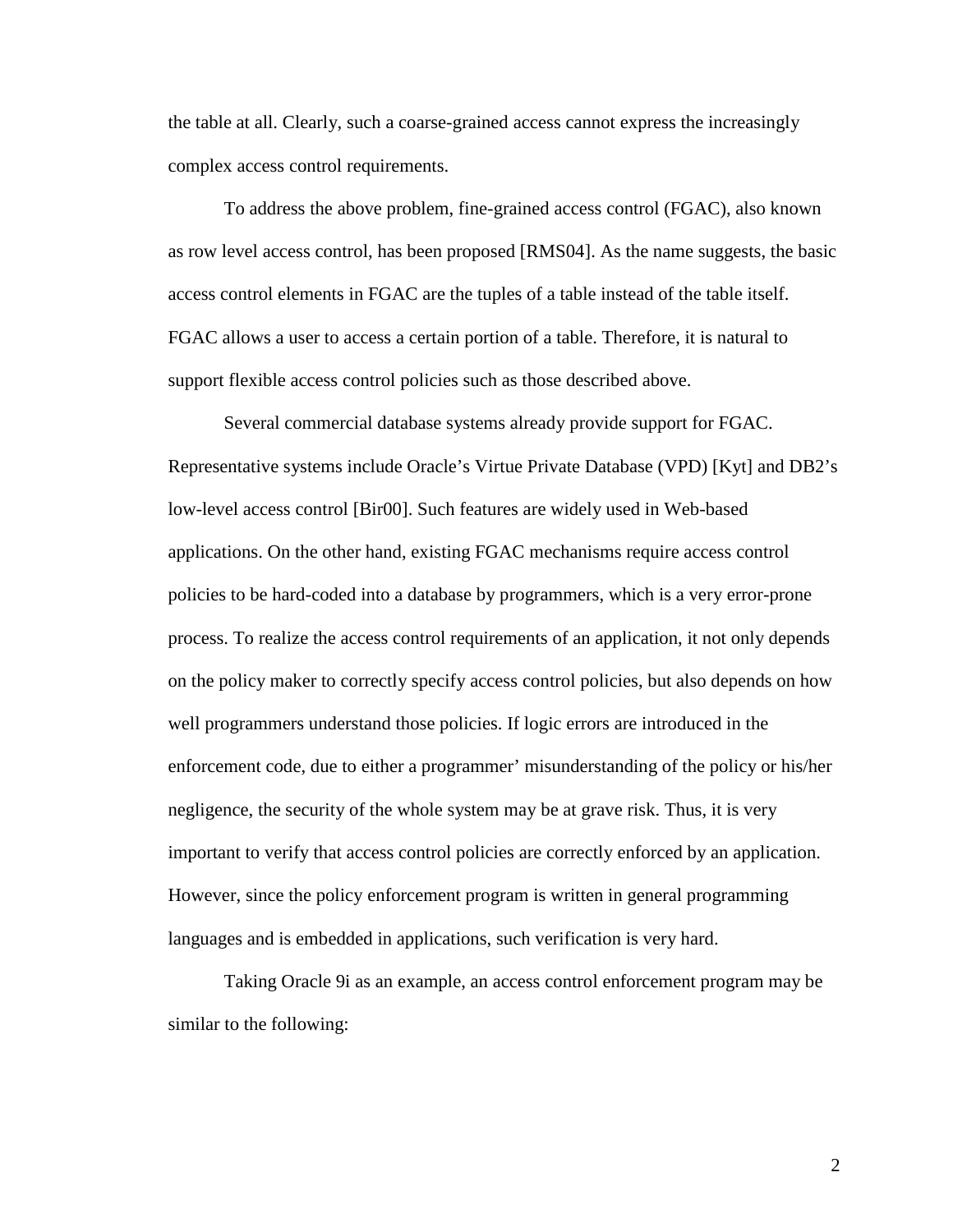```
create function my_security_function( p_schema in varchar2, 
                            p_object in varchar2 ) return varchar2 
as 
begin 
 if (sys\_context("userenv", "role") = 'MGR') then
       return 'MGR = sys_context("userenv", "session_user")
               OR 
             EMP = sys\_context("userenv", "session_user");elsif(sys_context("userenv", "role") = 'EMP') then
       return 'EMP =sys_context("userenv", "session_user")';
  elseif(sys_context("userenv", "role") = 'CEO') then
       return ^{\circ}1=1 else return '1=0'; 
  end if; 
end;
```
The above code states that if a login user is an employee, the user can read his/her own record. If the user is a manager, then the user can access the records of all the employees who work under him/her plus his/her own record. If the user is a CEO, he can view everything within the table.

If there are thousands of such lines of codes, one can imagine how hard it will be to verify that they have correctly enforced access control policies.

In this project, we address this challenge by developing an access control enforcement toolkit (ACET) that can simplify the creation of access control enforcement program and make access control policy analysis easier than analyzing policies written in database programming language. The essential idea is that, since it is difficult to analyze and verify access control enforcement code, it is desirable to have policies specified in a high-level policy language, which can be formally analyzed. Then the toolkit automatically generates access control enforcement program based on high-level access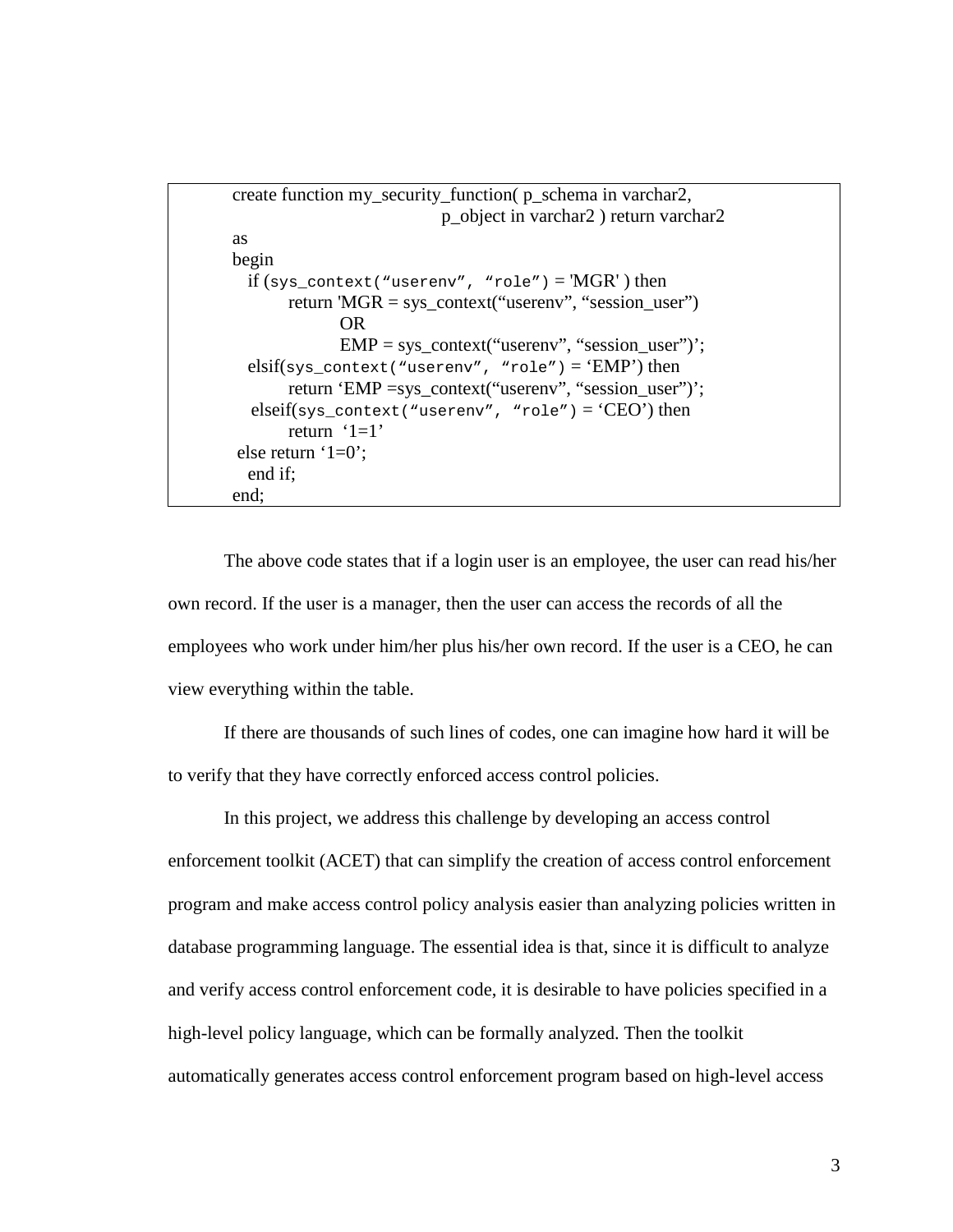control policies, which will eliminate potential logic errors introduced by programmers.

The following figure (Figure 1.1) further illustrates the idea of this toolkit.



Access Control

Figure 1.1 General architecture of the ACET

Instead of letting a programmer create policy enforcement program directly from access control requirements, this toolkit allows a policy maker to formally define a policy by using a high-level policy language Ponder [DDL01]. After the formal policy has been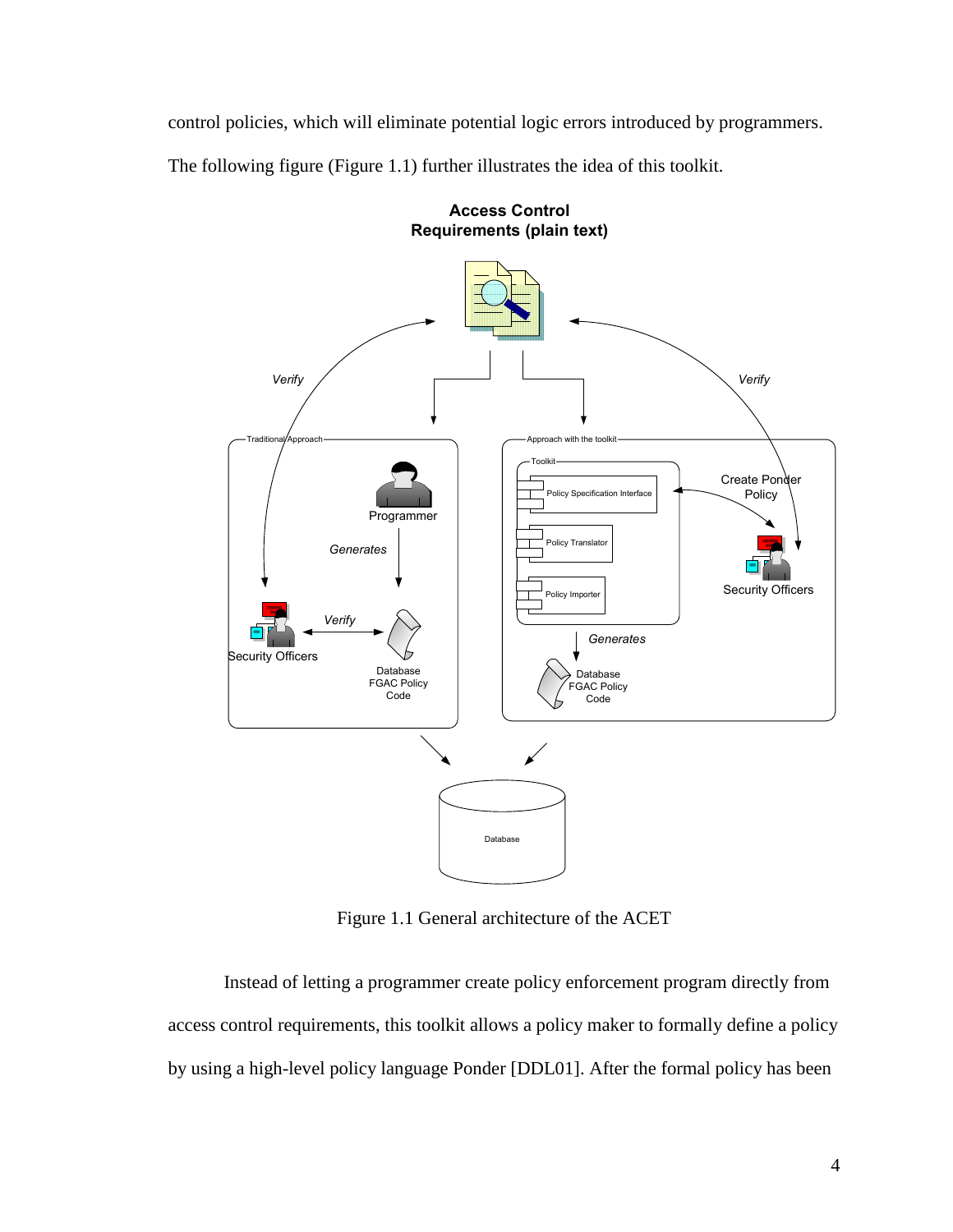verified and analyzed, they will be automatically translated into the enforcement programand imported into a database server. The key to this toolkit is to develop a policy specification model that is abstract enough so that it can be expressed by formal policy languages. Meanwhile, the policy model also needs to be specific enough so that it can be easily mapped into database management systems where data are stored.

Specifically, this toolkit has three major modules: a policy specification interface; a policy translator that translates formal policies into enforcement code; and an importer that imports generated enforcement program into a database system:

- *Policy specification interface*: This module allows users to define an access control policy by using a high-level policy language such as Enterprise Privacy Authorization Language (EPAL) [AHC03], Rei[KFJ03], or Ponder[DDL01]. This interface will help a policy maker specify formal access control policies.
- *Policy Translator*: This module translates a formal access control into the database enforcement code. In order to do so, the translator will analyze the policy first and identify all the necessary access control elements, which need to be mapped to corresponding database principals, objects and operations.
- Policy *Importer*: This module is responsible for generating auxiliary functions, which are necessary for the automatically generated enforcement program to take effect in database access control.

The developed toolkit offers the following benefits:

• This toolkit provides a user interface to allow a policy maker to create an abstract data model to represent access control policies. We hope it can a policy maker to check whether a policy has been properly specified.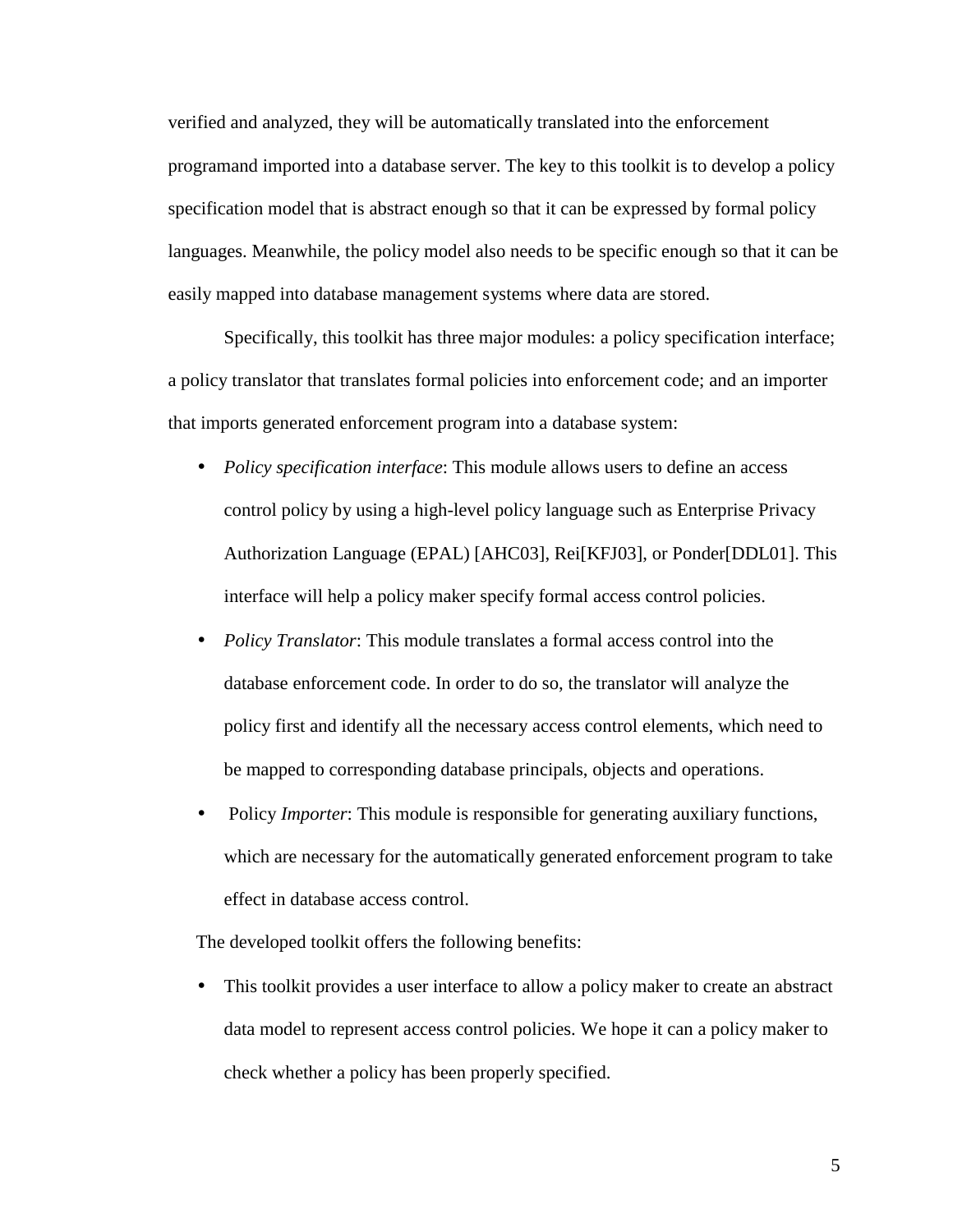- Since policy enforcement program is automatically generated and imported into databases, human errors are reduced.
- Instead of worrying about correct implementation of access control policies, policy makers are able to focus more efforts on policy specification.
- We discuss in detail how to optimize the performance of machine-generated code. Our preliminary experiment results show that automatically-generated enforcement program yields comparable performance to that written by programmers. Therefore, by using the toolkit, we hope policy makers can enjoy ease of policy management as well as efficient access control

The rest of the thesis is structured as follows. Chapter 2 provides background information about Oracle's fine-grained access control mechanism and some current existing policy languages. Chapter 2 also provides rationale for choosing policy language. In chapter 3, we discuss how formal policy languages can be used to express fine-grained access control policies for databases. We also describe the algorithm to translate formal policies into Oracle policy enforcement code. Chapter 4 evaluates the performance of the enforcement program generated by the toolkit, and discusses a variety of optimization techniques. We briefly describe the toolkit's user-interface in chapter 5. We conclude this thesis in chapter 6 and discuss possible directions for future work.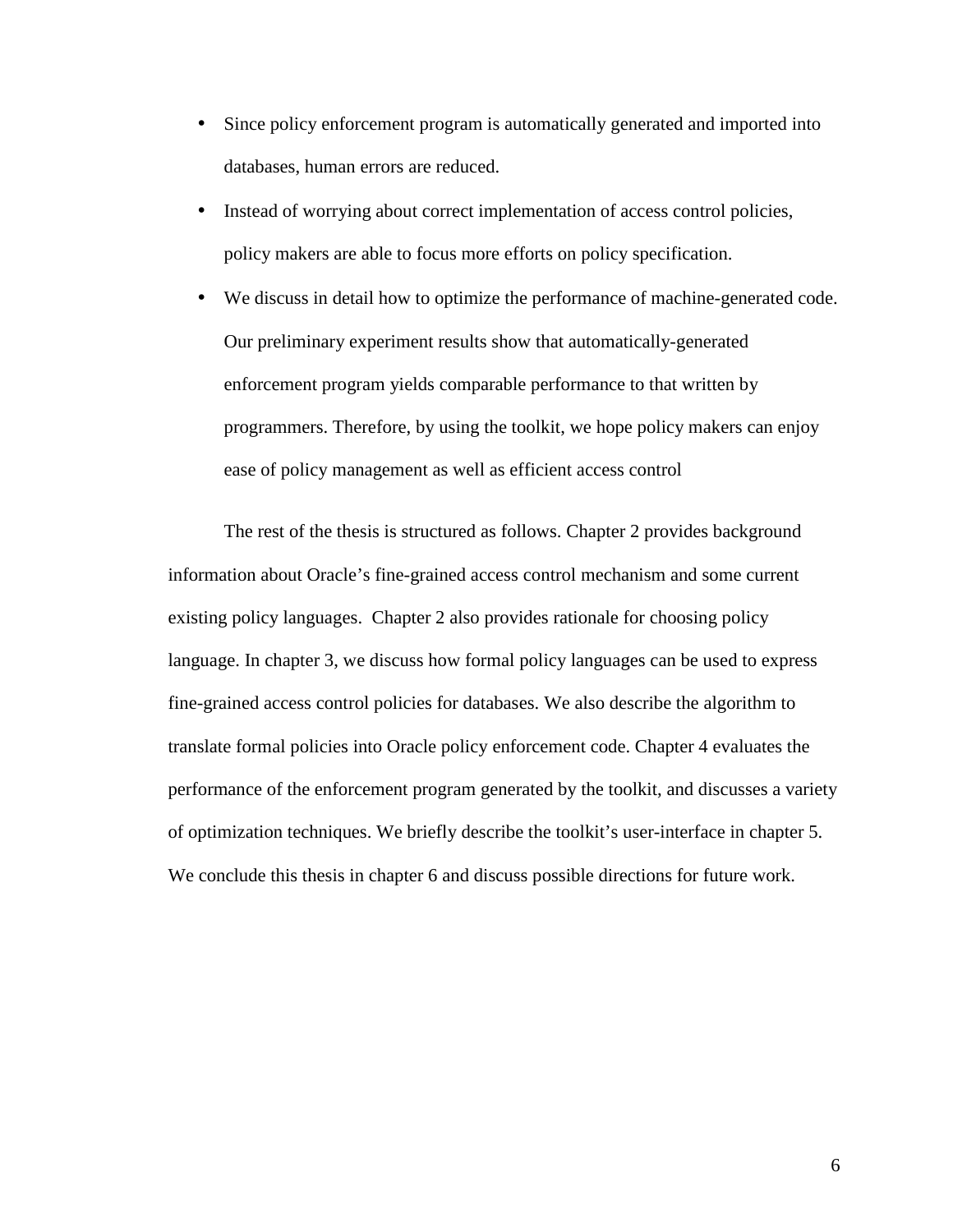## **2 Background Information**

In this section, we will compare the Oracle's FGAC mechanism with DB2's FGAC mechanism and explain why we use Oracle instead of DB2. We will then describe Oracle's fine-grained access control mechanism and analyze its advantages and disadvantages. This will help us identify the desirable properties that a formal policy language should have in order to support database FGAC. We then examine several policy languages in the literature, including Rei[KEF03], EPAL[AHC03] and Ponder[DDL01] and analyze their suitability for specifying database fine-grained access control policies.

### **2.1 DB2's FGAC mechanism**

Several commercial database systems provide mechanisms to support fine-grained access control. Examples include Oracle's virtual private database (VPD) [Kyt] and DB2's low level's access control [Bir00].

DB2 uses views as the primary instrument to implement FGAC. For a list of policies, DB2 creates a view for each policy. In each view, it defines the policy constraints. In order to properly define who can access a view, DB2 binds an authorization ID and a view together to form a *package*. The common representation of authorization ID is a role name. In this package, it defines that the view can be accessed only if a user has the authorization ID that is associated with the view. For example, in a health system, there is a patient role and a doctor role. The policies are defined as the following: a patient can view his own record and a doctor can view his patients' records. To implement these polices in DB2, we need create a view for patients (patient\_view)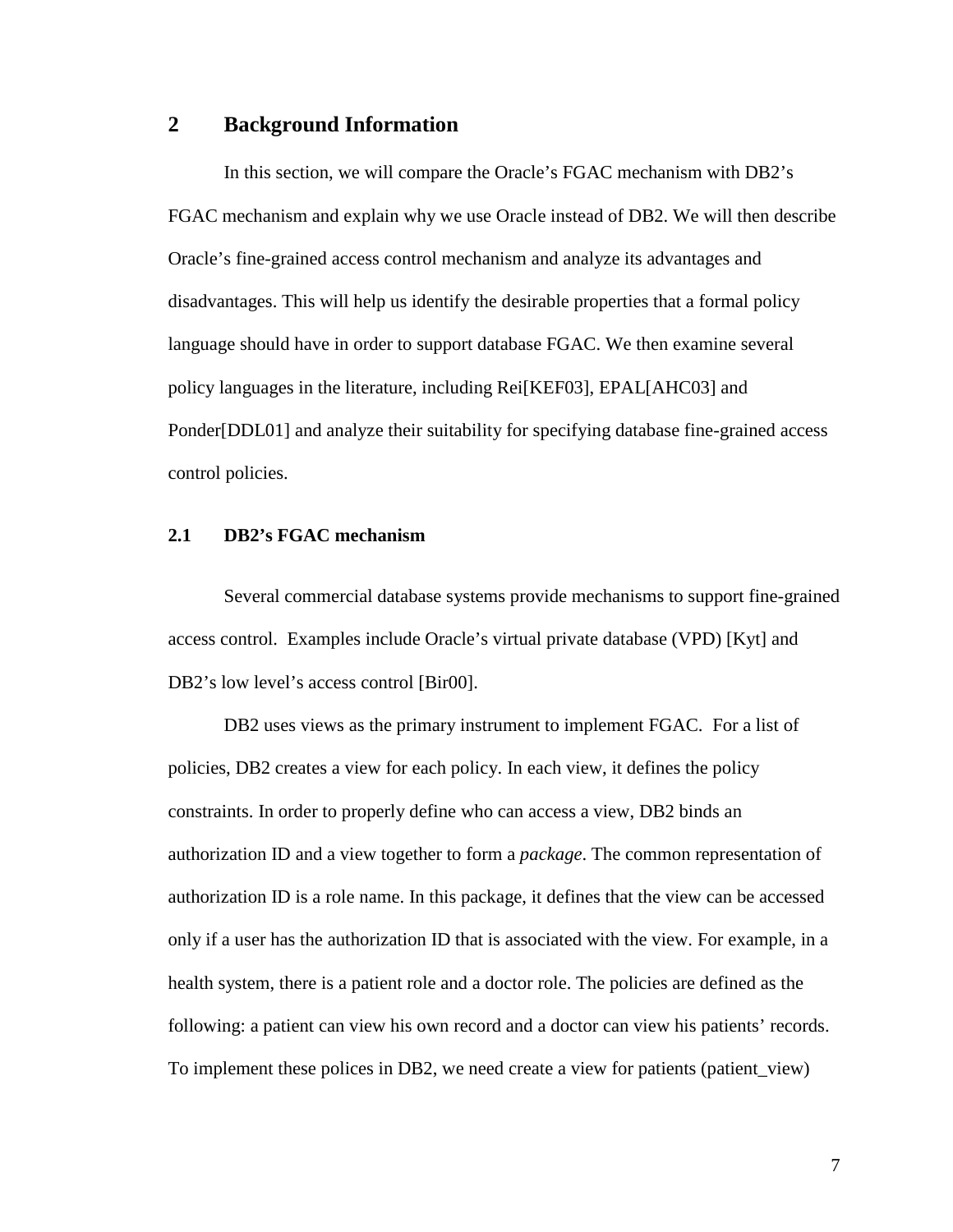and a view for doctors (doctor view). The next step is to associate patient view with the patient role and doctor\_view with the doctor role. These two views are granted to public. Before a user can issue a query on patient view, the DB2 has to verify that he assumes a patient role first.

Instead of using views for each policy, Oracle uses query-rewriting to enforce policies. When a user issues a query, based on his privileges, the Oracle database server will attach a predicate to the query. This predicate reflects what the access privileges the user has. The details of FGAC implementation in Oracle are described in the next section. Compare with Oracle's approach, DB2's approach has the following disadvantages: first of all, views are not always practical when we need a lot of them to enforce security policy [KD02]. For example, if have want to use views to limit customers' access and there are 100,000 customers, it is not practical to cerate 100,000 views. Second, views may complicate administration of security policies [KD02]. It is hard for a policy maker to tell the difference between a view definition based on database relationship from that for security purpose. Based on above analysis, we decide to use Oracle for this toolkit.

#### **2.2 Access Control Enforcement**

In this section, we describe the establishment of the VPD in Oracle.

#### **2.2.1 Define and use of VPD**

Traditional database access control is enforced by creating views for individual users based on their privileges. Although it provides a secure environment for a database, such an approach is very inefficient and costly with a large number of users, which is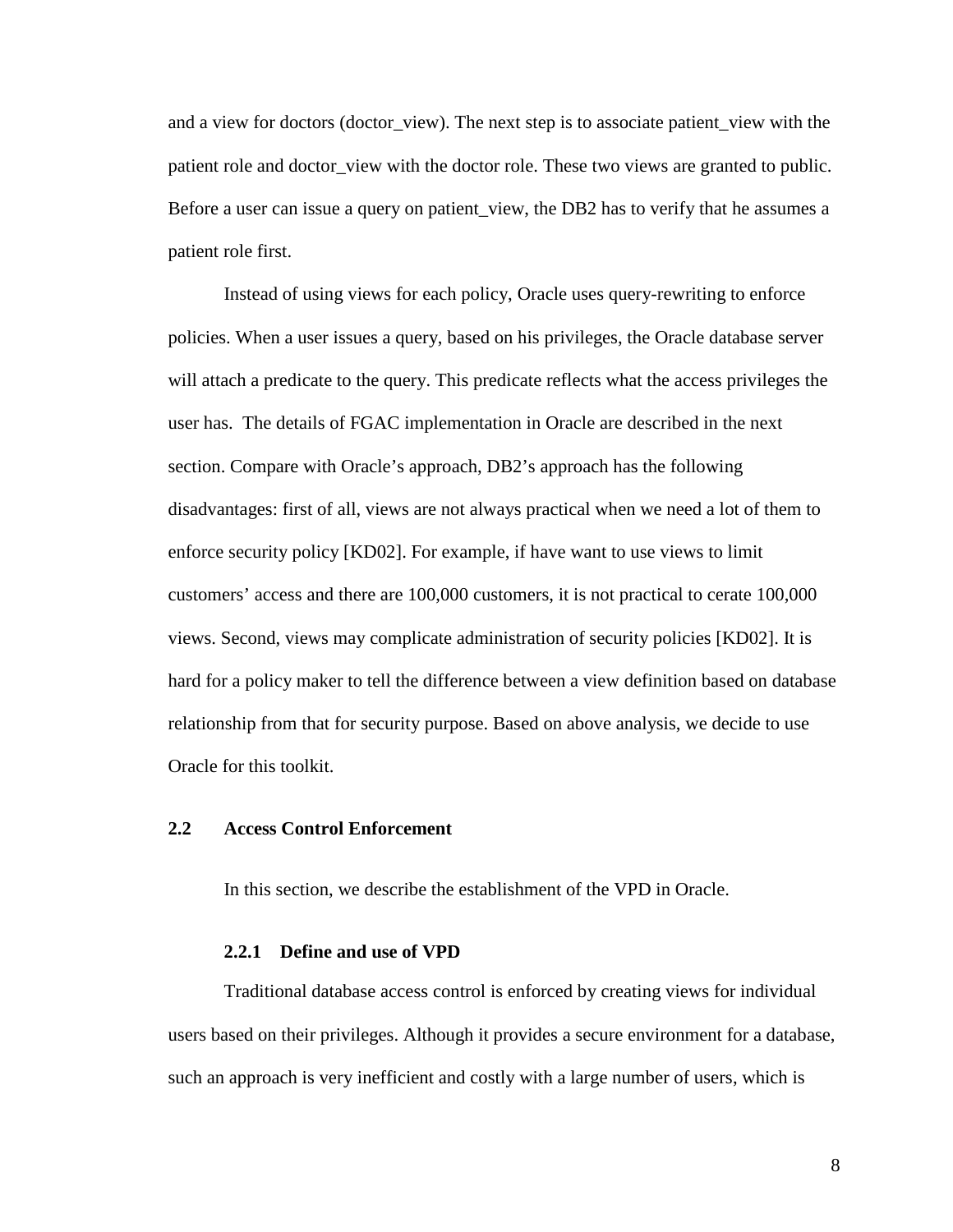typical in today's Web-based applications. For example, suppose there are a million patients in a health-care information system. Assume that a user can only access his/her own records. Then a million different views need to be defined. Even if those views do not need to be materialized, creating and managing such a large number of views will be very expensive. In Oracle 8i, a new access control mechanism, called Virtue Private Database (VPD), was introduced. Instead of creating views for each individual, VPD restricts users' access to selected rows of tables through query rewriting. When a user issues a query, based on his/her privilege, a predicate will be generated at run-time and be attached to the query [Kyt]. Access control is enforced when the rewritten query is executed by the database engine, since the attached predicate limits what a user can access.

Figure 2.1 shows an example. The policy is that a user only can see his/her own record unless the user is a 'DBA'. When a common user Alice logs into a database, the policy function will generate a predicate for Alice. Since Alice is not a DBA, the generated predicate will enforce the policy that Alice can only see her own record. When Alice issues a SELECT query against the table, this predicate will be attached to the query. As a result, Alice's access is restricted according to the access control policy.

Role is an important concept in VPD. Since it is infeasible to grant privileges to each individual user, VPD often assigns privileges based on the roles. For each role, VPD defines explicit privileges for it. A user can assume more than one role in VPD. When a user logs into a database, based on the role he/she assumed, he/she will have different privileges. The advantage of using roles in VPD is to simplify access control policy specification.

9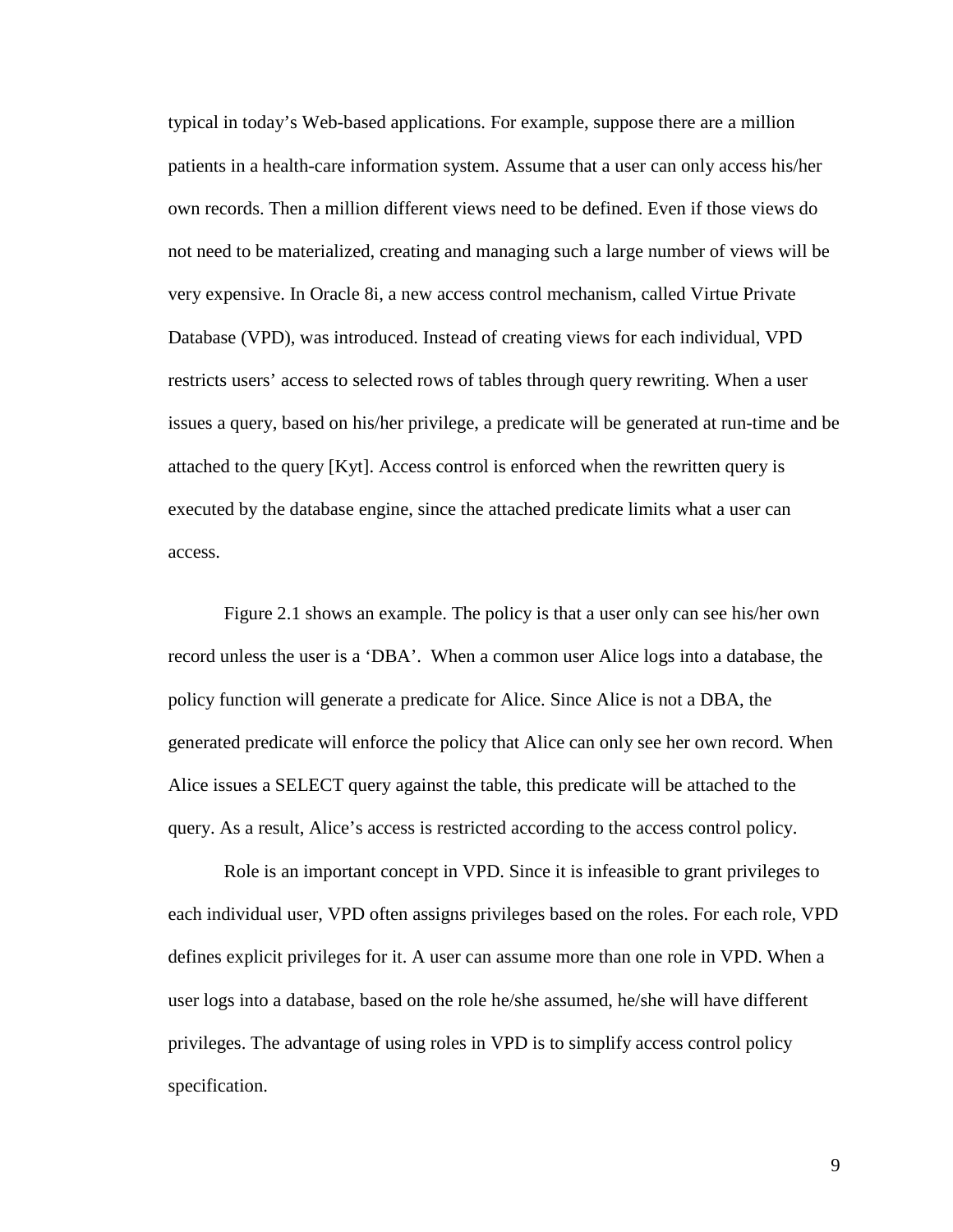

Figure 2.1 Access control enforcement in VPD

Since its introduction, VPD is widely used in Web-based applications, due to its following advantages:

- Multiple security: By using VPD, we can enforce more than one policy to a table at the same time without using views. It avoids using different views to enforce different policies. Thus, it is easy to enforce database security by using VPD.
- Suitable for single user based applications: Single user based applications, such as Web applications, allow a single user to connect to a database. It requires that each individual user can see different results. By using VPD, row level security can easily identify different users and retrieve information for them.
- No Back door: Since each policy is associated with a table, not an application, no users can bypass those policies. By letting the policy directly associate with the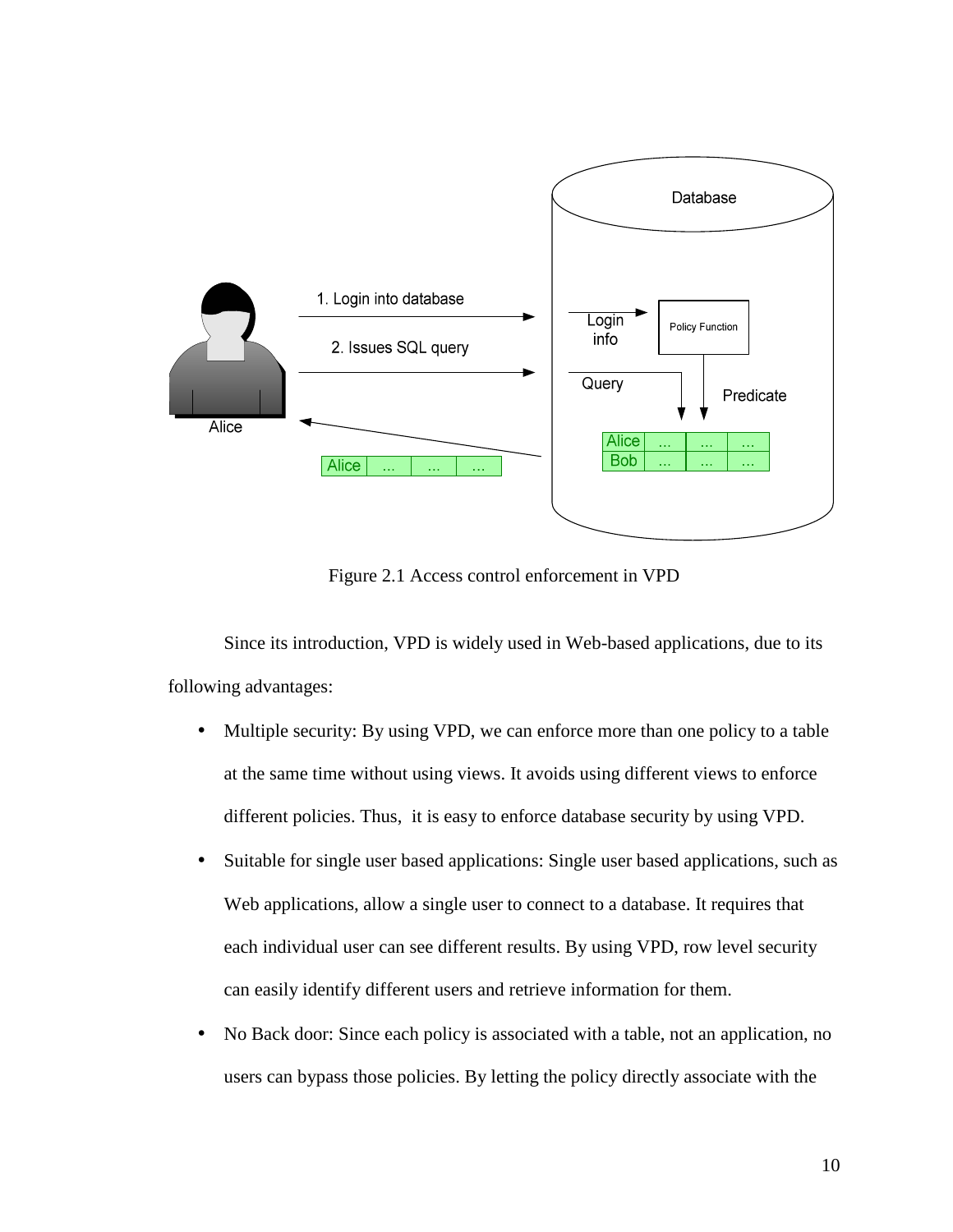table, regardless what applications the user is using, the database server will always check the user's privileges, before the user's query is executed.

#### **2.2.2 Setting up FGAC**

There are five steps to setup fine-grained access control by using VPD.

- 1. *Policy specification*. In this step, the policy maker needs to state that for each role, what privileges it has. For example, the policy maker may state that an employee can issue SELECT statements on his own records. Managers can issue SELECT statements on the records of employees who work under him as well as his own record. The manager may also have the rights to update any employee's record, but not his own. For anyone else, he cannot perform any actions on that table.
- 2. *Context creation*. A context value is a text information that can be retrieved by other Oracle functions and PL/SQL queries. It is often used to store some information about the current login user. The second step is to create a context space, which is used to store context values. Each policy can only have one context. This context will be used to store some user information such as login user information and some other values that are defined by a policy maker. Those context values can be used by other Oracle functions. Creating context is usually associate an Oracle procedure. This Oracle procedure is the only way to decide what information will be stored and how to store/set up these context attributes. For example, we may define a context by "*CREATE OR REPLACE CONTEXT example\_context USING example\_procedure*". *Example\_context* is the name of context we create. *Example\_procedure* is an Oracle procedure that sets up context values. In other words, in order to set context variables in *example\_context*, we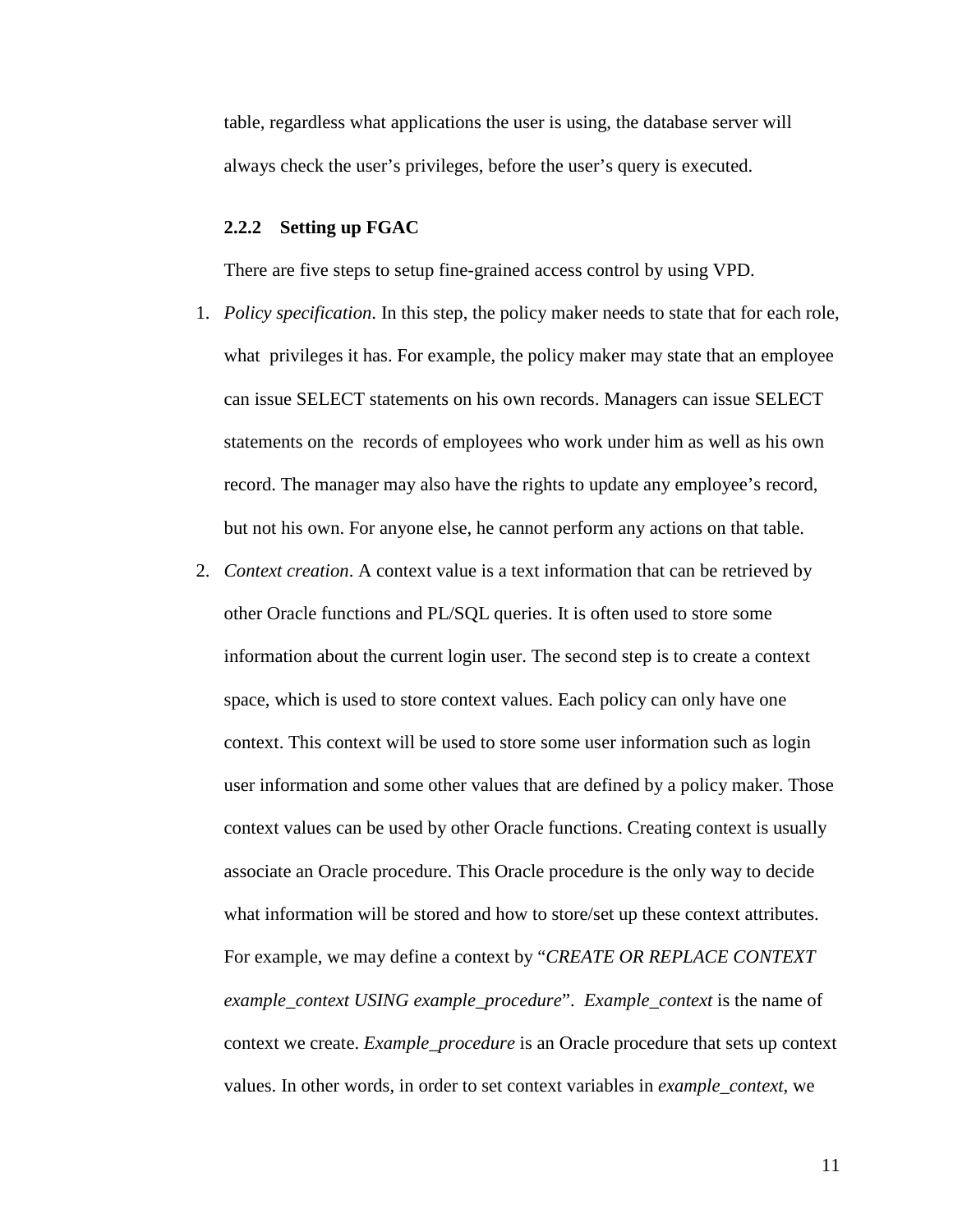have to use the *example\_procedure* to define those variables. By using only one procedure to store context values, it can protect data consistency. For example, if another procedure tries to set the context value and the database server finds out this procedure is not *example\_procedure*, the database server will rejects it. .

- 3. *Create the procedure*. After we defined the procedure name that is used to set the context values, we are now going to show how to create such procedure. The context values are defined by calling DBMS\_SESSION.SET\_CONTEXT within the procedure. This statement is used to define and populate a context's attributes. It includes three parameters:
	- a. Namespace: the name of context that is used by an application.
	- b. Attributes: name of the attribute to be set in a context.
	- c. Value: the value of a context attributes. Those values can be retrieved by calling function *SYS\_CONTEXT*.

Let us look at the "*example\_context"* example again. In this context, we create an attribute in this context named "Role". If we are going to assign a value to the context attribute, we can use the statement:

Dbms\_session.set\_context ('example\_context', 'Role', 'Employee')

In this example, the namespace is 'example\_context', attribute is 'Role', and value is 'Employee'. In other words, this statement defines that in the context 'example\_context' the context 'Role' has value 'Employee'( or Role = Employee').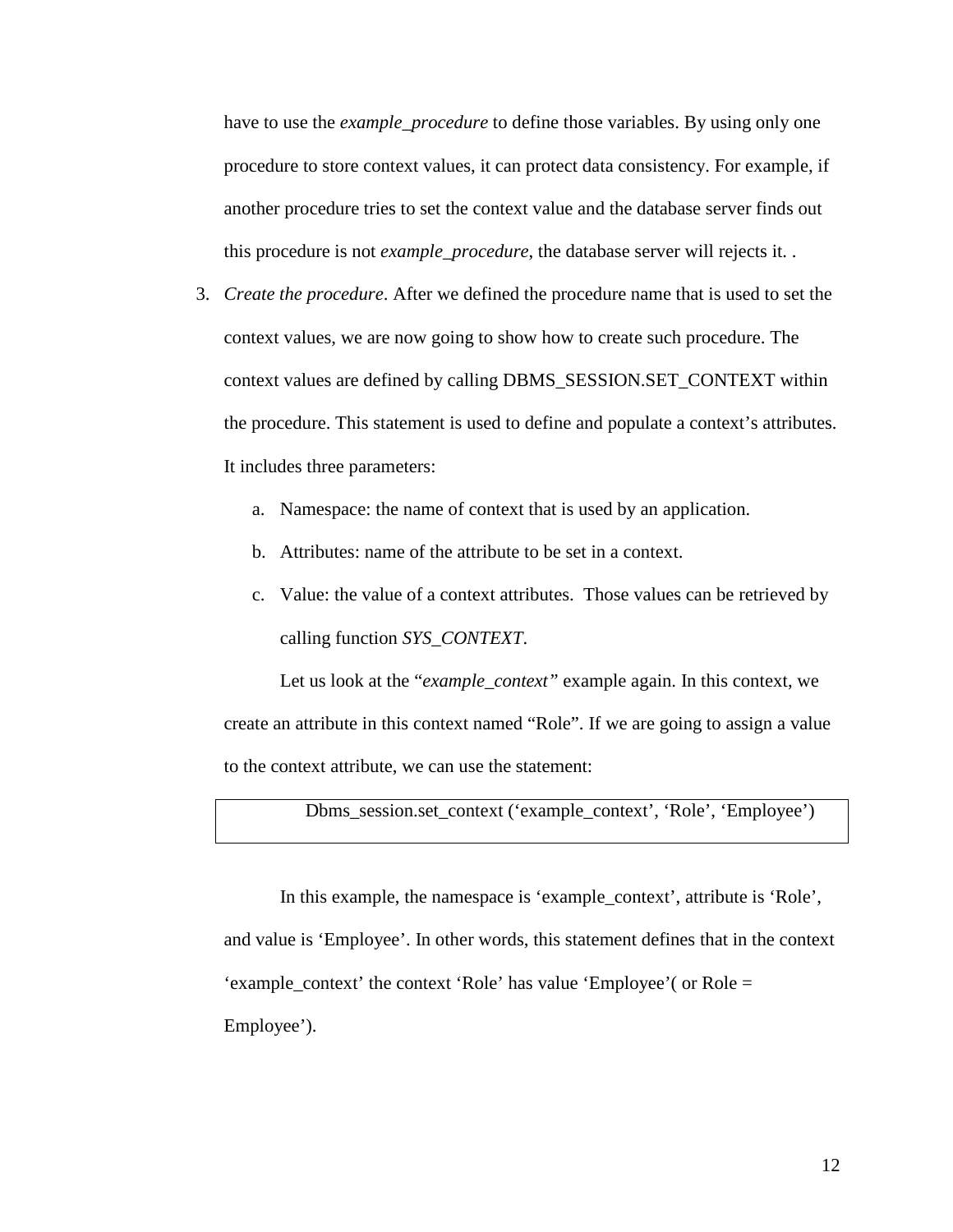- 4. *Create a security policy procedure*. This is the central step for establishing FGAC, because the dynamic predicate will be generated by this security policy procedure, which will be called by the database engine at run time. It restricts what a user can see.
- 5. *Associate the policy with a table***.** The last step is to associate the predicates with each of the DML operations and the table itself. In order to define a policy, we need to define the following attributes:
	- a. Object\_schema: It defines the owner who created the table. If it is NULL, the database will assume the current login user is the owner of the table.
	- b. Object\_name: The table name where the policy will take effect.
	- c. Policy\_name: The name of the policy to be added. The name is defined by a security officer. It must be unique, since there may be more than one policy applied to a table.
	- d. Policy\_function: It refers to the name of security policy procedure that generates the predicate for users.
	- e. Statement\_types: Define the SQL statements that will be monitored by this policy, such as SELECT, UPDATE, or DELETE. For each DML operations, it has to have a different predicate function.

As mentioned before, a key step in enforcing access control polices is to create security policy procedures by using Oracle procedure language (PL). Oracle PL is a Turing-Complete language. Thus, it is very powerful and can be used to express very sophisticated policies. On the other hand, access control policies are manually implemented by programmers. Security flaws may be introduced, due to either a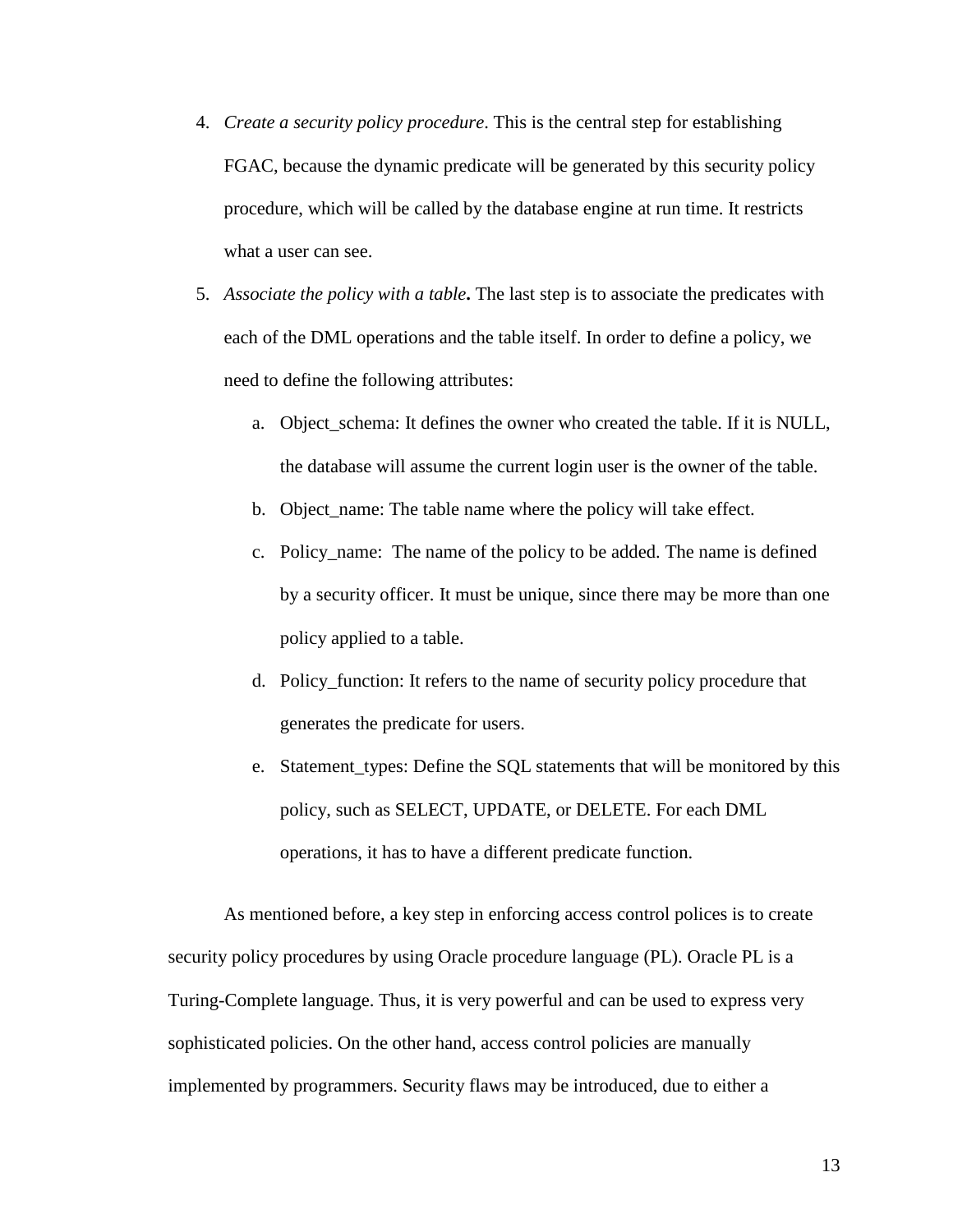programmer' misunderstanding of a policy specification or his/her negligence. Since the Oracle PL is a Turing-Complete language, it is very hard for security officers to verify implemented policies and detect potential vulnerabilities.

The above observation is the major motivation for this project. If policy specification can be automatically implemented and enforced in the database, policy verification and security flaw detections only need to be performed in policy specification phase, which is much more manageable than checking policies written in Oracle PL. The key question is to choose the appropriate formal policy language to specify fine-grained access control in Oracle 9i. We have identified the following desirable properties for policy languages. These properties are based on the characteristics of VPD. At the same time, this policy language should also be easy to understand for a security officer.

- A policy language should have an easy-to–understand and concise syntax. Basic access control elements, such as subjects, objects, access rights, etc., should be clearly identified by using policy key words.
- The semantics of a policy language should support the close model, i.e., a subject does not have access to a certain object unless it is explicitly allowed by access control policies. This is desirable because VPD assumes a closed model.
- Negative policies should take precedence over positive policies. In other words, if a subject is allowed by one policy to access an object, but is denied by another policy, then the subject cannot access that object. This is also due to the semantics of VPD.
- The access control policy language needs to support role-based access control. In Oracle VPD, privileges are often granted based on users' roles. And there is often

14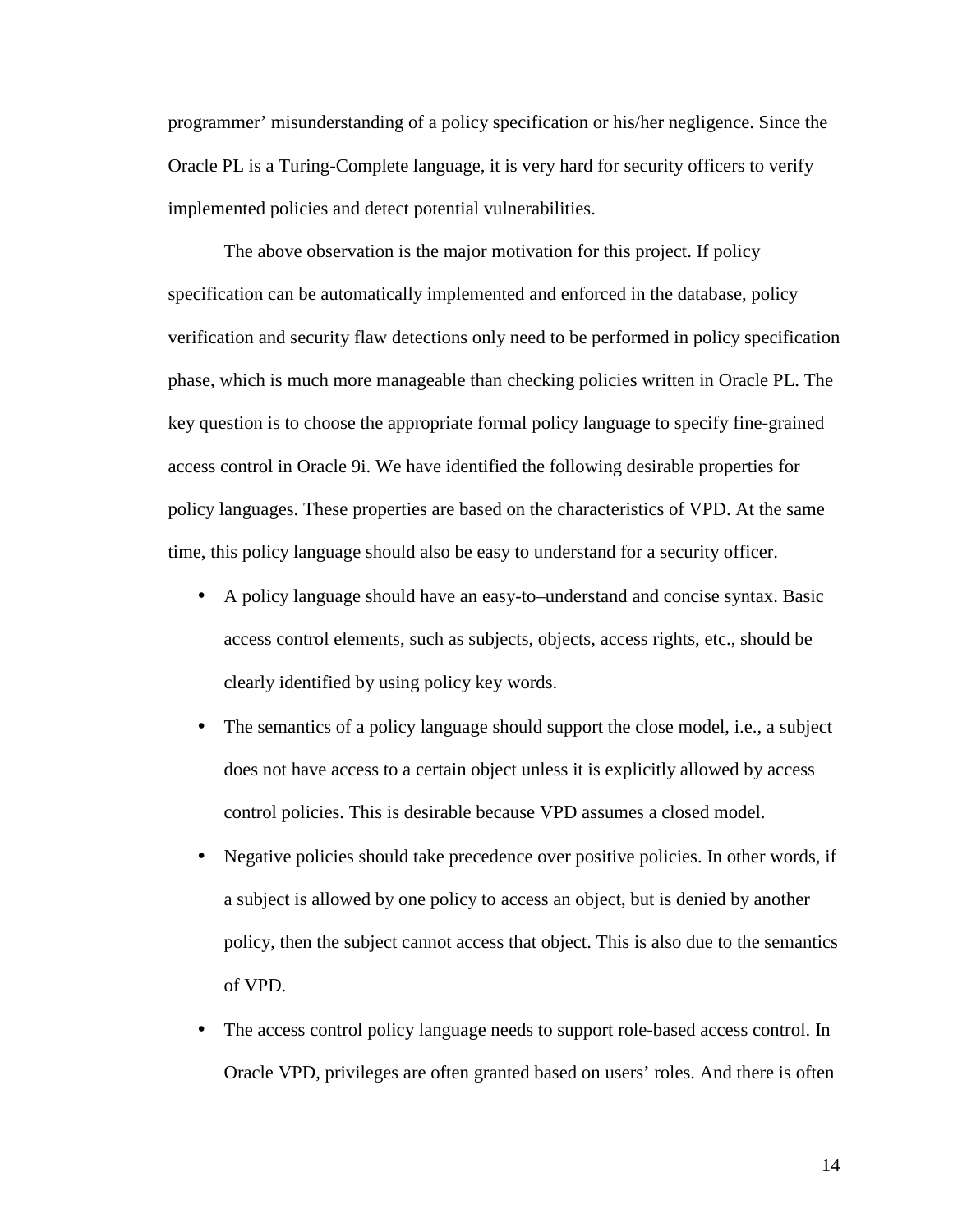more than one role defined in a policy. The policy language also needs to support role hierarchies. Otherwise, the relationship between roles cannot be properly identified in a formal policy specification.

Keeping in mind the above properties, we analyze three representative policy languages: Rei [KFJ03], EPAL[AHC03], and Ponder[DDL01], from which we select the most suitable one for specifying fine-grained access control in databases. We also considered other policy languages such as Web Services Policy Language (WSPL) [AA04] developed by SUN Microsystems and REWERSE (for REasoning on the WEb with Rules and SEmantics) [REW04], but both of them are still under development.

#### **2.3 Formal Policy Languages**

This subsection provides an overview of the three most relevant policy specification languages: Rei [KFJ03], EPAL[AHC03], and Ponder[DDL01].

#### **2.3.1 Rei**

Rei, a Japanese word that means "universal", is a policy language developed by Kagal, Finin, and Joshi [KFJ03, Kag02, KaFJ03]. It is an action based policy language. It includes constructs for rights, prohibitions, obligations, and dispensations [KFJ03]. Since Rei is not designed for any specific applications, it permits domain specific information to be added without modification of the language itself. Rei is implemented in Prolog. The creators of Rei believe that a policy could be expressed as what an object can/cannot and should/should not do in terms of actions, services etc. Rei includes two parts: domain independent ontologies and domain dependent ontologies. The former includes concepts such as permissions, obligations, actions, and operators etc. The latter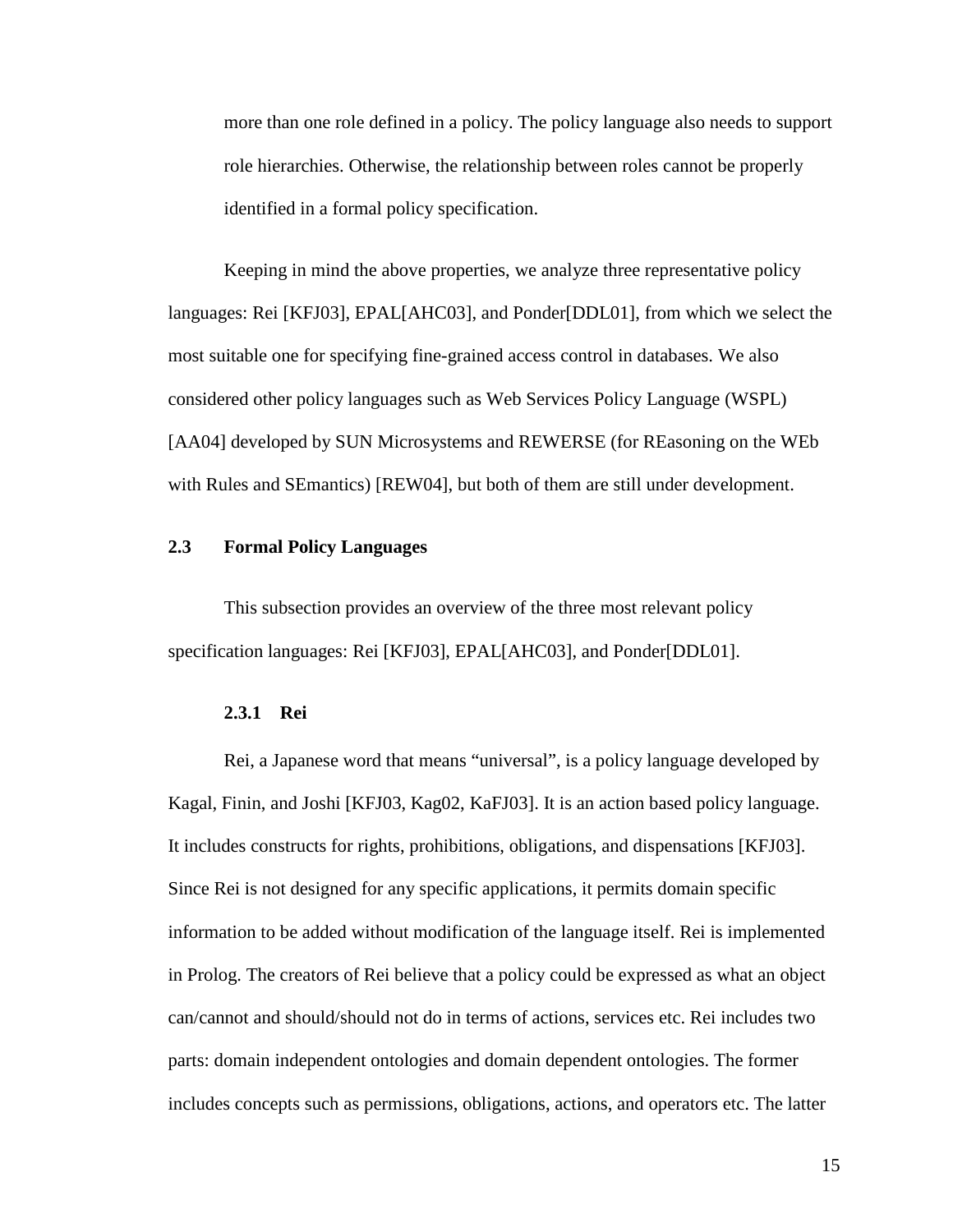is a set of ontologies, shared by the entities in a specific system, which defines domain classes and it's properties such as file directories and file names [KFJ03]. Rei includes three types of constructs for domain independent ontologies: policy objects, meta policies, and speech acts. Speech acts includes: request, cancellation, delegation and revocation. They are used for decentralized control. For example, a user may have the rights to send a *request* (request for an action) to other user, but he may not have the rights to cancel the request he has sent.

The constructs are the core of the policy language. It describes the concepts of rights, prohibitions, obligations, and dispensations. In this part, we are only to describe rights and probations, because are not essential to authorization.

- Rights define the permission that a subject has. It allows a subject to perform one or more actions. Rei defines rights as follows:
	- has (*subject*, right (*actionname*, *conditions*)). This defines that if the *subject* wants to perform the action, it has to satisfy *conditions*. Actionname is defined separately which contains the object of the action. Example:

has (employee, right(print, rank  $=3$ ))

It defines that if an employee's rank is 3, then he/she can perform print action.

- Prohibitions define negative authorizations, meaning that a subject cannot perform certain actions.
	- has (*subject*, prohibition (*actionname*, *conditions*) ). The *subject* is prohibited from performing *actionname* if *subject* satisfies *conditions*.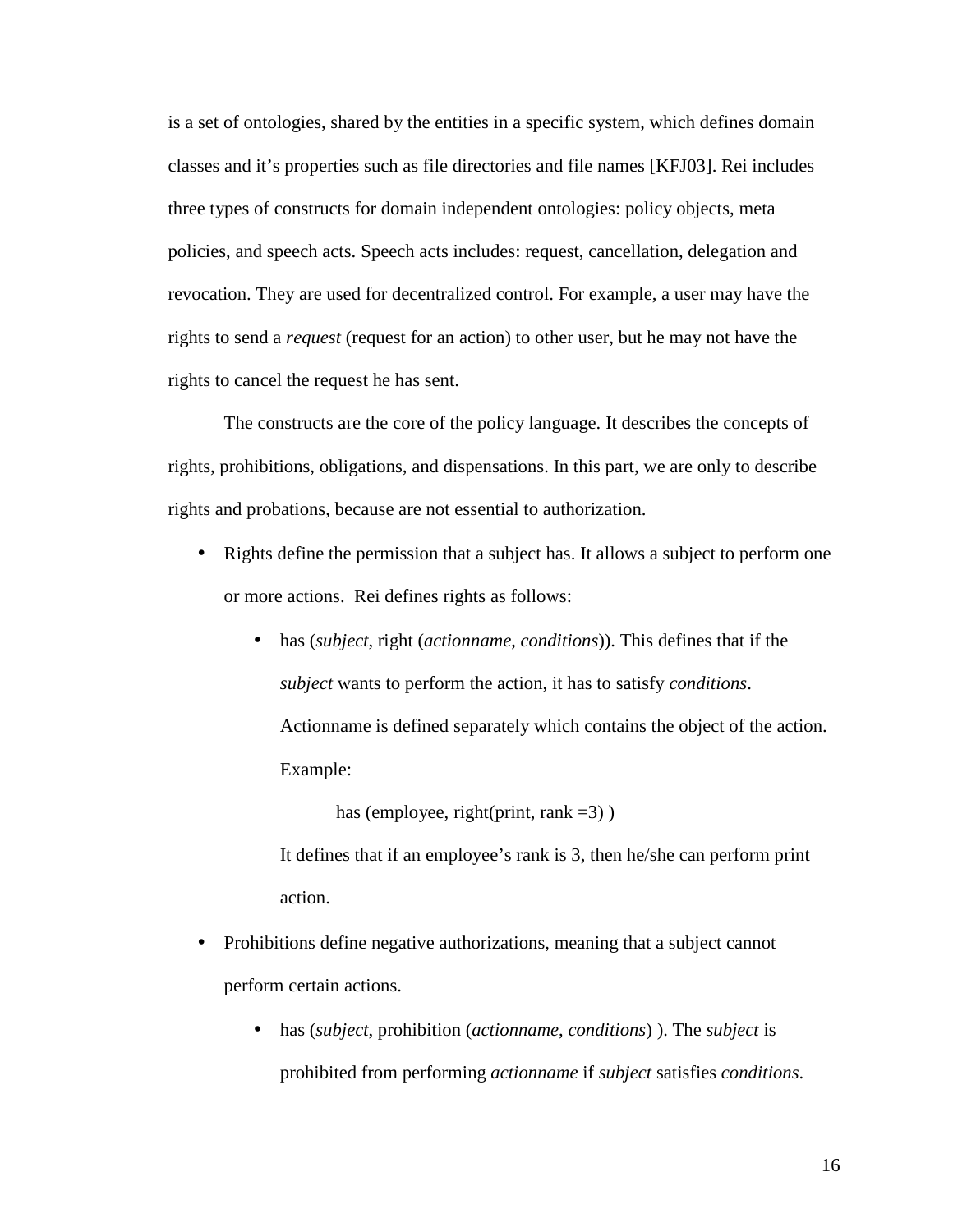In Rei, actions can be represented as a tuple with parameters, as shown in the following format:

### action (*actionname*, *targetobject*, pre-*conditions*, *effects*)

In this tuple, actionname defines the name of action. It is used in the rights and prohibitions policies to define the action that a user can perform. Targetobject is a list of objects on which the action is performed. Pre-conditions are the conditions that need to be true before the action can be performed and Effects are the results of the action. The pre-conditions are defined only for the action not for any subjects.

Rei proposes two ways to resolve conflicts in policies. The first is to set priorities, by using statement overrides (A, B), meaning policy A has priority over B. The second way is to use precedence relations. The policy maker may decide certain precedences for a set of actions, e.g., negative policies are stronger than positive ones.

The advantage of Rei is that it provides a variety of action primitives for access control specification. Access control policies can be defined as what actions a user can take; and many perimeters can be associated with this action. For example, when we define what action a user can perform, we can also define operators for the action, such as: repetition (allows the user to repeat the action) and once (defines that a user can only perform this action once). Although Rei is relatively simple syntax, it does have some disadvantages and therefore is not quite suitable for specifying access control policy for databases. First of all, subjects are treated as un-interpreted symbols. No role hierarchy can be defined in Rei. As a result, it will be difficult to define role-based fine-grained access control policies.

17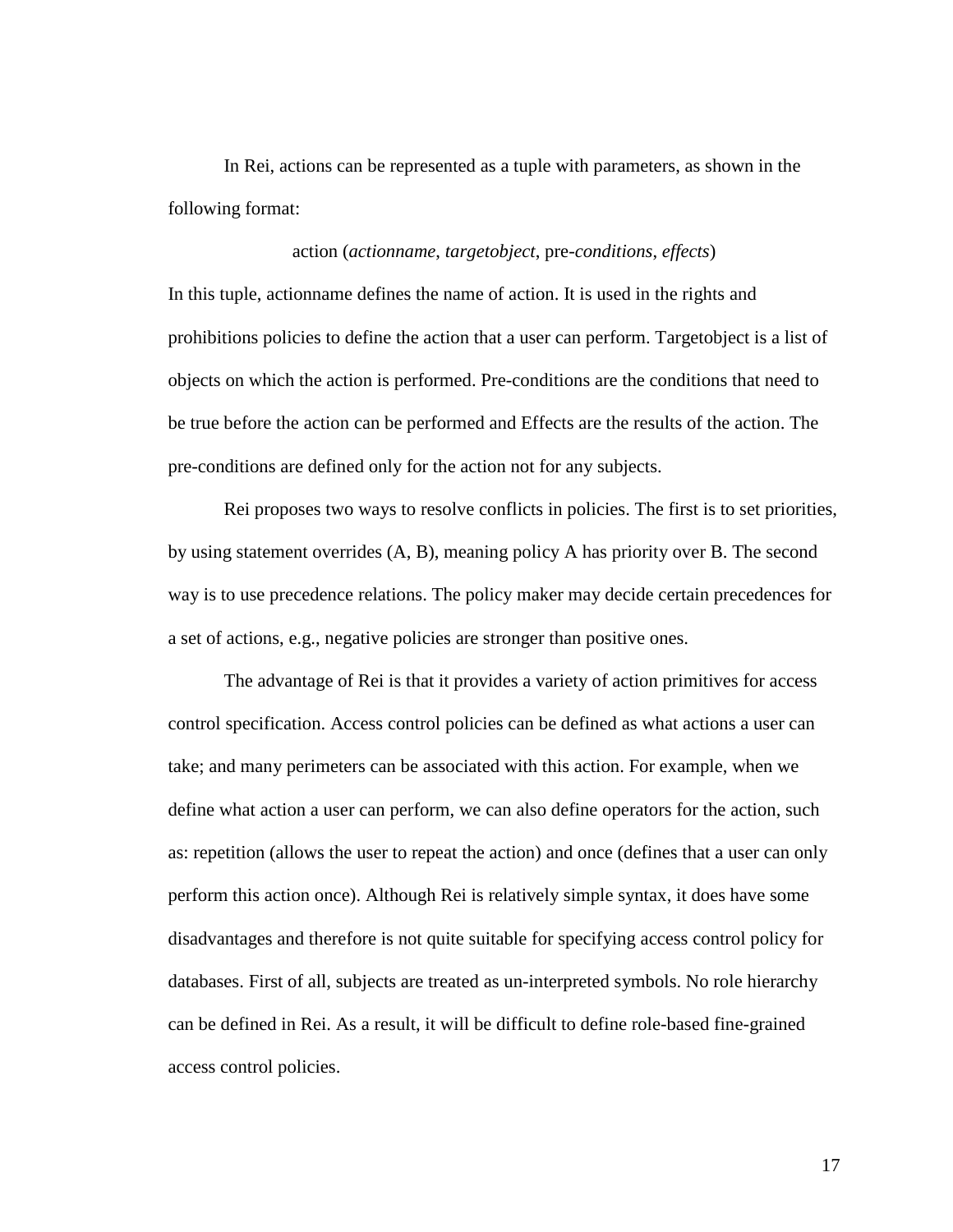## **2.3.2 EPAL**

Enterprise Privacy Authorization Language (EPAL) is developed by IBM [AHC03, ASP02, KSW02]. EPAL is a "formal language to specify fine- grained enterprise privacy policies. It concentrates on the core privacy authorization while abstracting from all deployment detail such as data model or userauthentication"[AHC03]. It is an XML-based policy language and allows developers to enforce privacy policies directly into enterprise applications.

An EPAL policy is a set of privacy rules ordered with descending precedence. In EPAL, rules are used to determine if the request is granted or not. If a rule applies, subsequent rules are ignored. A rule may contain conditions and obligations. There are four elements in a rule: a *user category*, *an action*, a *data category*, and *a purpose*.

- *A user category* defines the subject of a rule, such as an employee, a manager.
- *Data category*: the data category provides a high level classification of data, such as employee information, medical record, etc. By classifying data into different category, based on the privacy requirements, data can be treated differently. EPAL itself does not define any actual data. Instead, it uses data category to categorize data.
- *Purpose* is an important part in EPAL, because information should only be disclosed for particular purposes. For each rule in EPAL, it has to state the purpose for the use of certain information**.** Similarly, each information access request also needs to specify the purpose for the access. Otherwise, it will be rejected automatically.
- *Action* defines a privacy relevant action that can be referenced in rule definitions.

18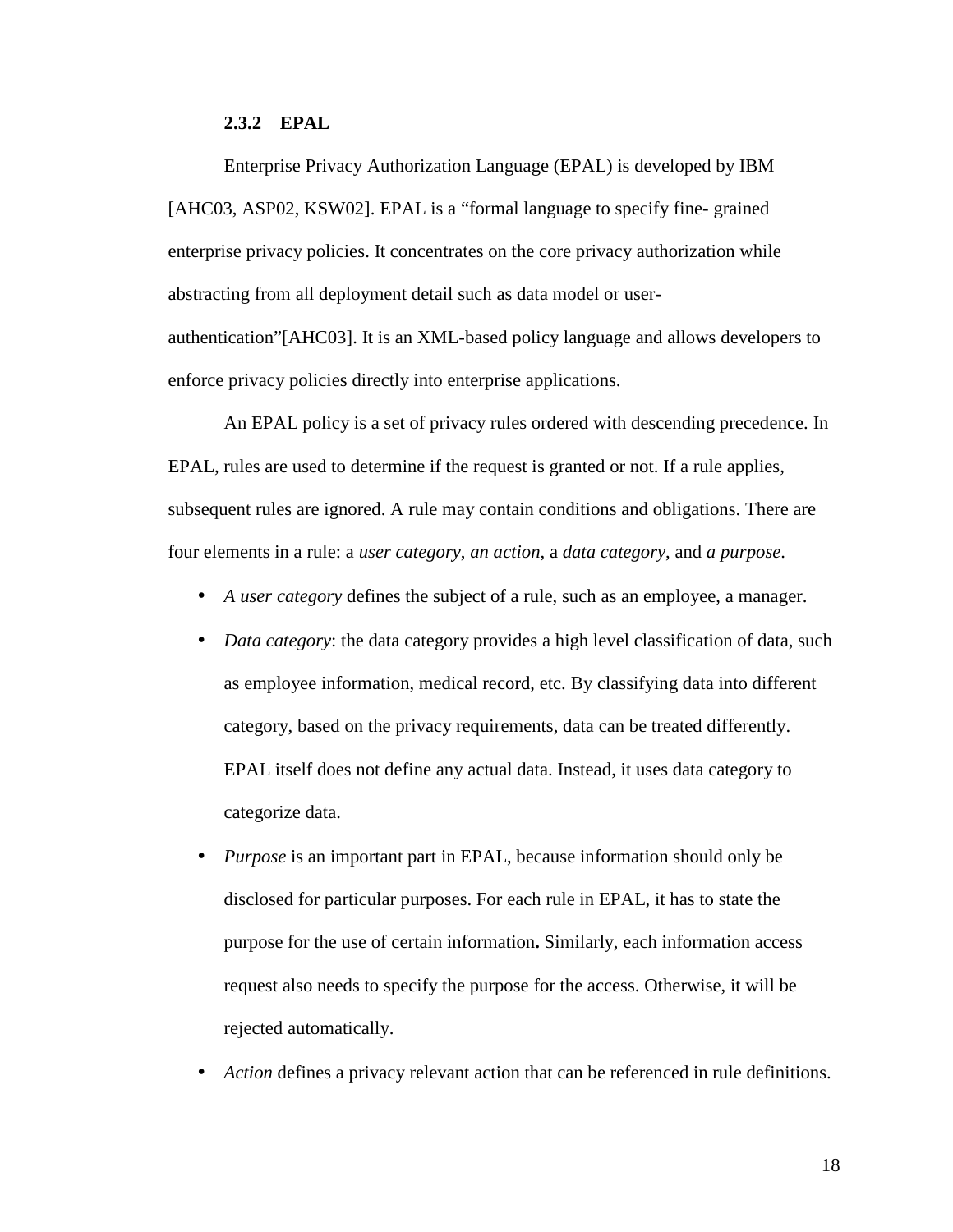Typically, privacy authorization rules also require context conditions. Each container defines a data structure that contains context data that can be evaluated by conditions associated with the context data. The container defines a list of attributes that can be evaluated by conditions. Such attributes may include e g., one's name, employee number, and department. And based on instances of the attributes, the conditions will be evaluated to be 'true' or 'false'. Each *condition* statement represents one condition. If there is more than one condition, all the conditions have to be true before the rule can be applied. Otherwise the rule will be ignored.

Since EPAL does not define any specific data types, it is necessary to define a vocabulary set defined as "*infoType*" , which contains all the vocabularies that will be referenced in rules . There are three attributes in the definition of a vocabularies set. The "id" attributes defines the name of the vocabulary. The "issuer" defines who issues these vocabularies. And the "version-info" defines the version of this rule and other management information such as date.

In order to establish an EPAL policy, a policy maker has to create a set of user categories *U*, a set of data categories *T*, a set of purposes *P*, and a set of actions *A*. All of them have to be defined in vocabulary and will be referenced by other parts of the policy. A request to the system is in the form "Is the given user-category allowed to perform the given action on the given data category for the given purpose?" The system determines the ruling by processing each rule with descending precedence. By analyzing the tuple  $(U, T, P, A)$ , the system's output will be either "allow", "deny" or "not-applicable".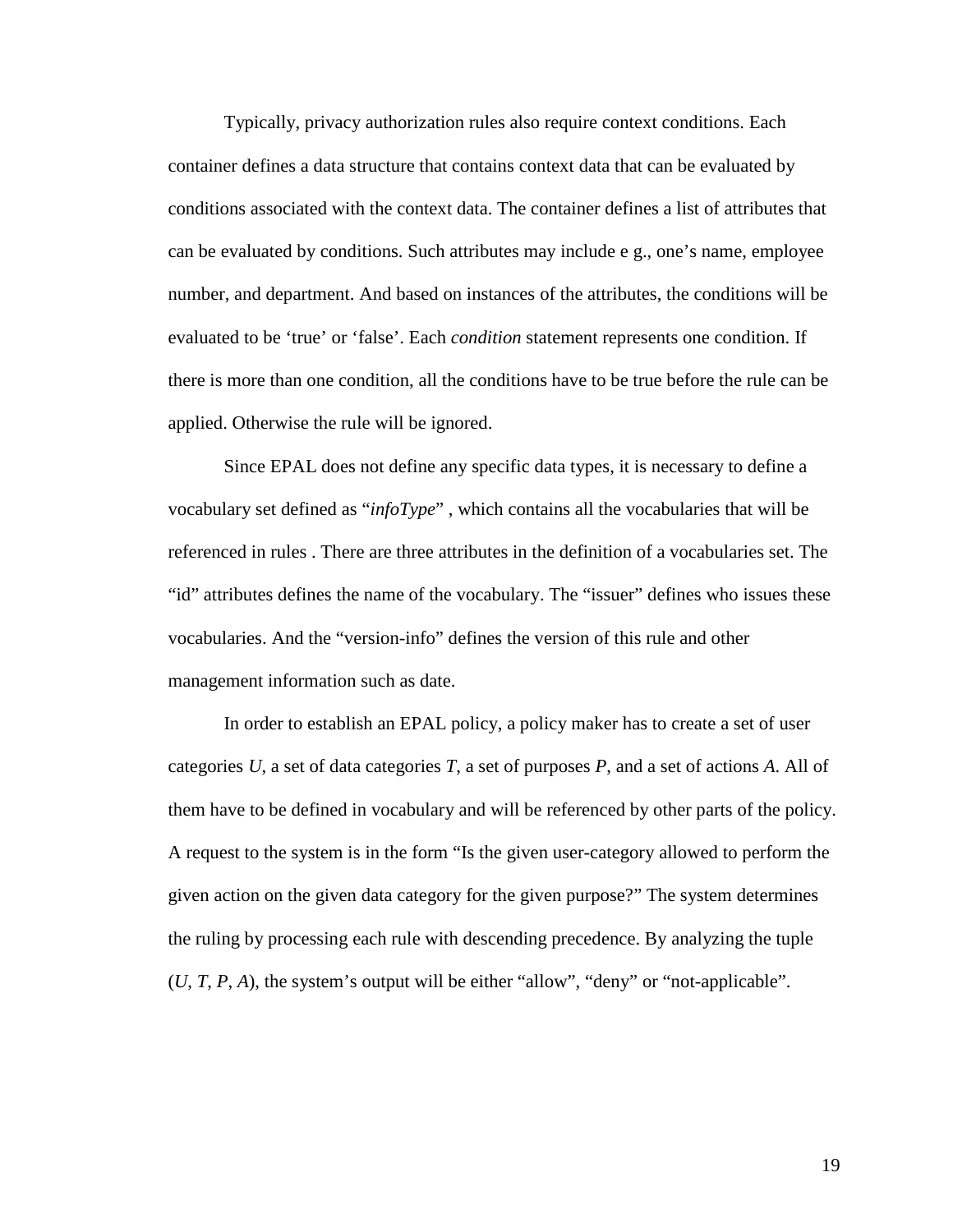If an access control policy is "An employee can only see his own record and a manager can view the records of all the employees who work in his department. In EPAL, the policy will be defined as shown in Figure 2.2.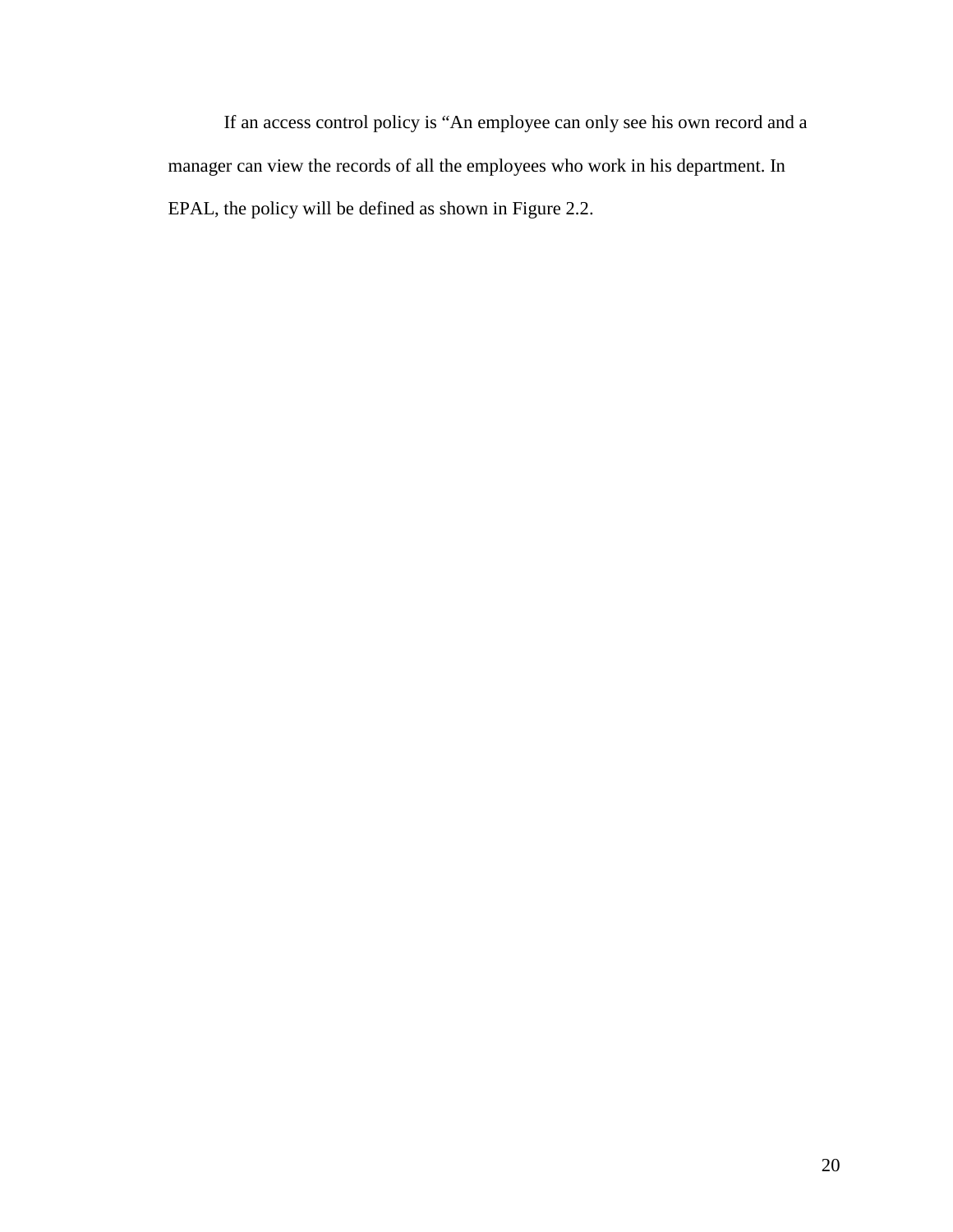```
<rule id ="Oracle_policy" ruling ="allow"> 
\langleuser-category refid = "employee table"/>\alpha <data-category refind = "employee_record_table"\alpha\langle prupose refind = "view table" \langle \rangle\leq operation refined ="SELECT" \geq\alpha <condition refid = "condition1"\alpha\alpha <condition refid = "condition2"/>
\langlerule><rule id ="Oracle_policy_manager" ruling ="allow"> 
\langleuser-category refid = "employee table"/>\langle data-category refind = "employee record table"/>\langle prupose refind = "view table" \langle \rangle<operation refined ="SELECT" /> 
\alpha <condition refid = "condition1"\beta\alpha <condition refid = "condition3"/>
\langlerule\rangle<container 
id= "employeeTAB"> 
<attribute 
id = "employee table.userID"simpleType = http://www.w3.org/2001/XMLSchema#string> 
</attribute> 
<attribute 
id = "employee_table.name"simpleType = <a href="http://www.w3.org/2001/XMLSchema#string">http://www.w3.org/2001/XMLSchema#string</a></attribute> 
</container> 
<container 
id= "employeeREC"> 
<attribute 
id = "employee record table.userID"simpleType = http://www.w3.org/2001/XMLSchema#string> 
</attribute> 
<attribute 
id = "employee_record_table.name" 
simpleType = http://www.w3.org/2001/XMLSchema#string> 
</attribute> 
<attribute 
id = "employee record table.manager"simpleType = http://www.w3.org/2001/XMLSchema#string> 
</attribute> 
</container>
```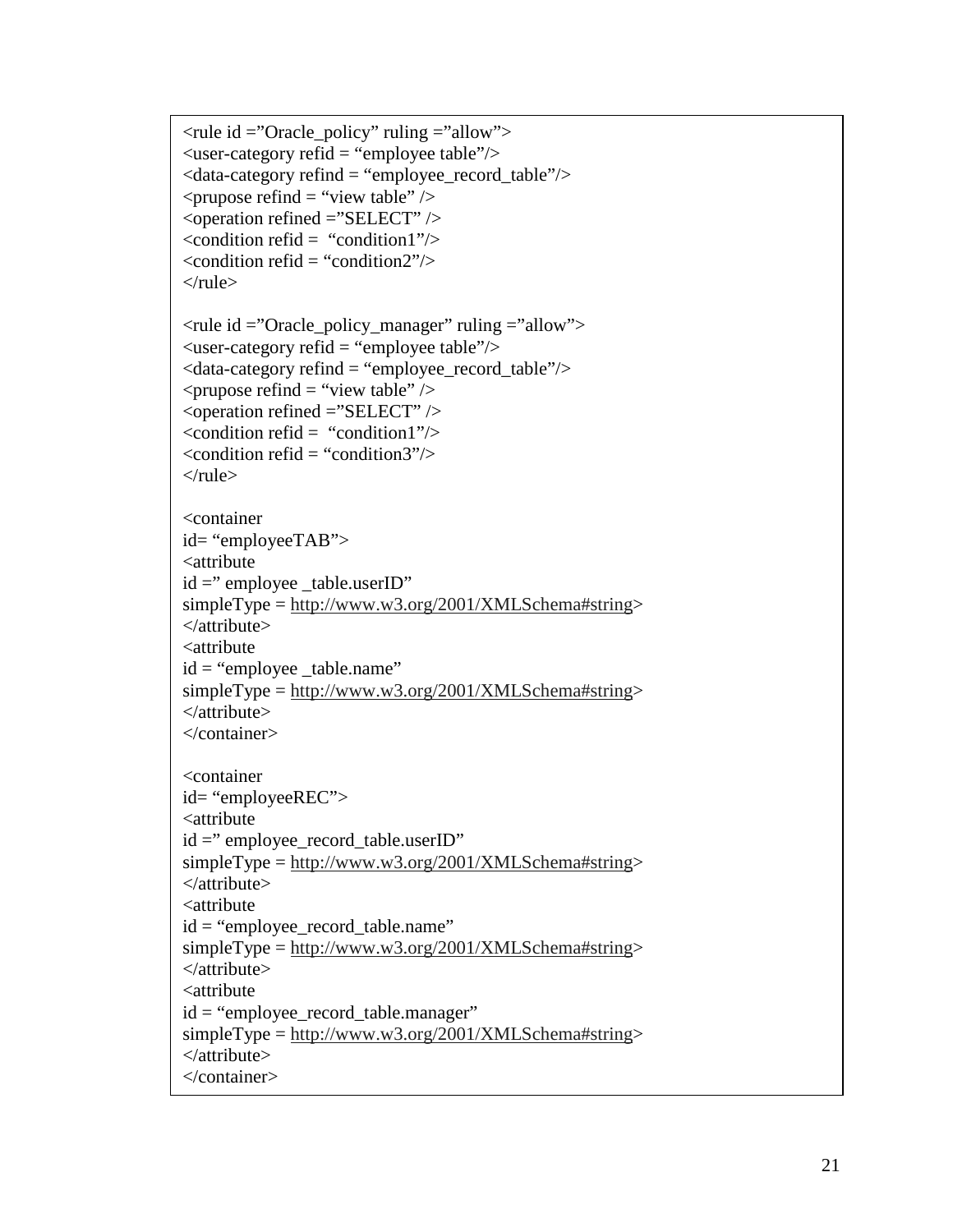```
\alpha < condition id = "condition1">
<predicate refid =http://www.research.ibm.com/privacy/epal#string-equal"> 
<function 
refind ="http://www.research.ibm.com/privacy/epal#string-bag-to-value"> 
attributes-reference 
\text{contact-refid} = \text{``employee} \text{TAB''}attribute-refid = ""employee table.name"\ge</function> 
<attribute-value simType =http://www.w3.org/2001/XMLSchema#string> 
<value> context.name</value> 
</attribute-bag> 
</predicae> 
</condition> 
\alpha <condition id = "condition2">
<predicate refid =http://www.research.ibm.com/privacy/epal#string-equal"> 
<function 
refind ="http://www.research.ibm.com/privacy/epal#string-bag-to-value"> 
<attributes-reference 
container-refid = "employeeTAB"attribute-refid = ""employee _table.ID"/>
<attributes-reference 
container-refid = "employeeREC"attribute-refid = ""employee_record_table.userID"/> 
</attribute-bag> 
</predicae> 
</condition> 
\alpha <condition id = "condition3">
<predicate refid =http://www.research.ibm.com/privacy/epal#string-equal"> 
<function 
refind ="http://www.research.ibm.com/privacy/epal#string-bag-to-value"> 
<attributes-reference 
container-refid = "employeeTAB"attribute\text{-refid} = \text{``'employee\_table.name''} ><attributes-reference 
container-refid = "employeeREC"attribute-refid = ""employee_record_table.manager"/> 
</attribute-bag> 
</predicae> 
</condition>
```
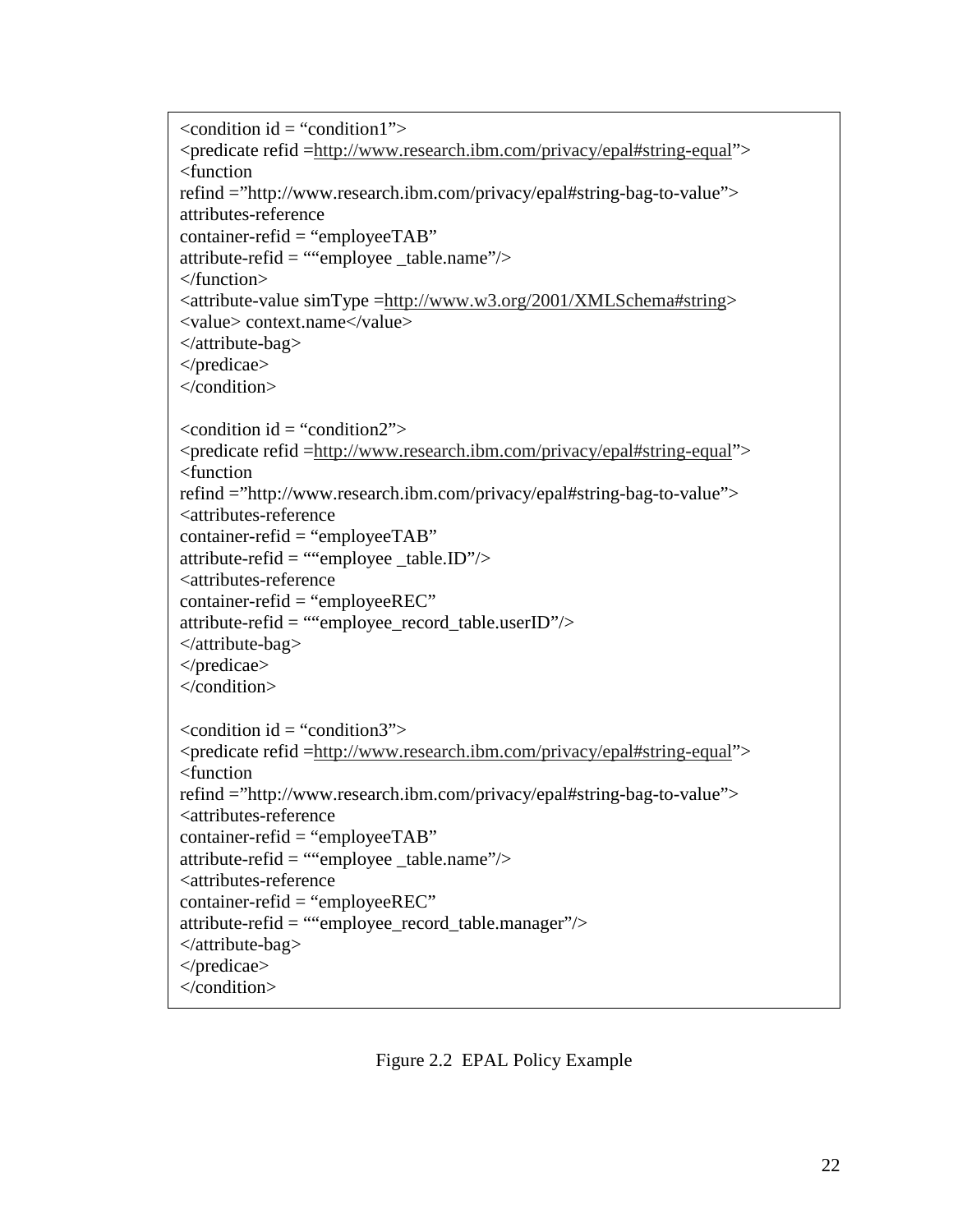As we can see, EPAL requires a formal definition for each attribute and condition before they can be applied into policies. This requirement does offer the advantage of keeping data references consistent, because each attribute has to be formally defined in the vocabulary set. The drawback of this language is that it does not fully support role hierarchy. EPAL only allows each role to have a single parent. As a result, we can not use EPAL to express a relationship that a node has more than one parent. For example, suppose a manager is also considered as an employee and a team leader. Then, it is difficult to define the parent node for the manager in EPAL, since the manager role is an extension of both the employee role and the team leader role.

#### **2.3.3 Ponder**

Ponder is a policy language developed by researchers at Imperial College[Dam02, DDL01, DSL01]. It is a declarative, object-oriented language for specifying security and management policies for distributed object systems[DDL 01]. Ponder is designed for non-discretionary access control, where administrators have the authority to specify security policies that are enforced by the access control system. Ponder supports authorization, delegation, information filtering, refrain policies, and obligations.

In Ponder, the term *subject* refers to users. The term *target* refers to objects (resources). The term *action* defines what action/actions can be performed on the target and the term *when* states the constraints/conditions where a policy can be applied..

An authorization policy defines what actions a subject could perform against a set of targets. Ponder allows two kinds of authorization policies. A positive authorization police defines the actions that subjects are permitted to perform on target objects.

23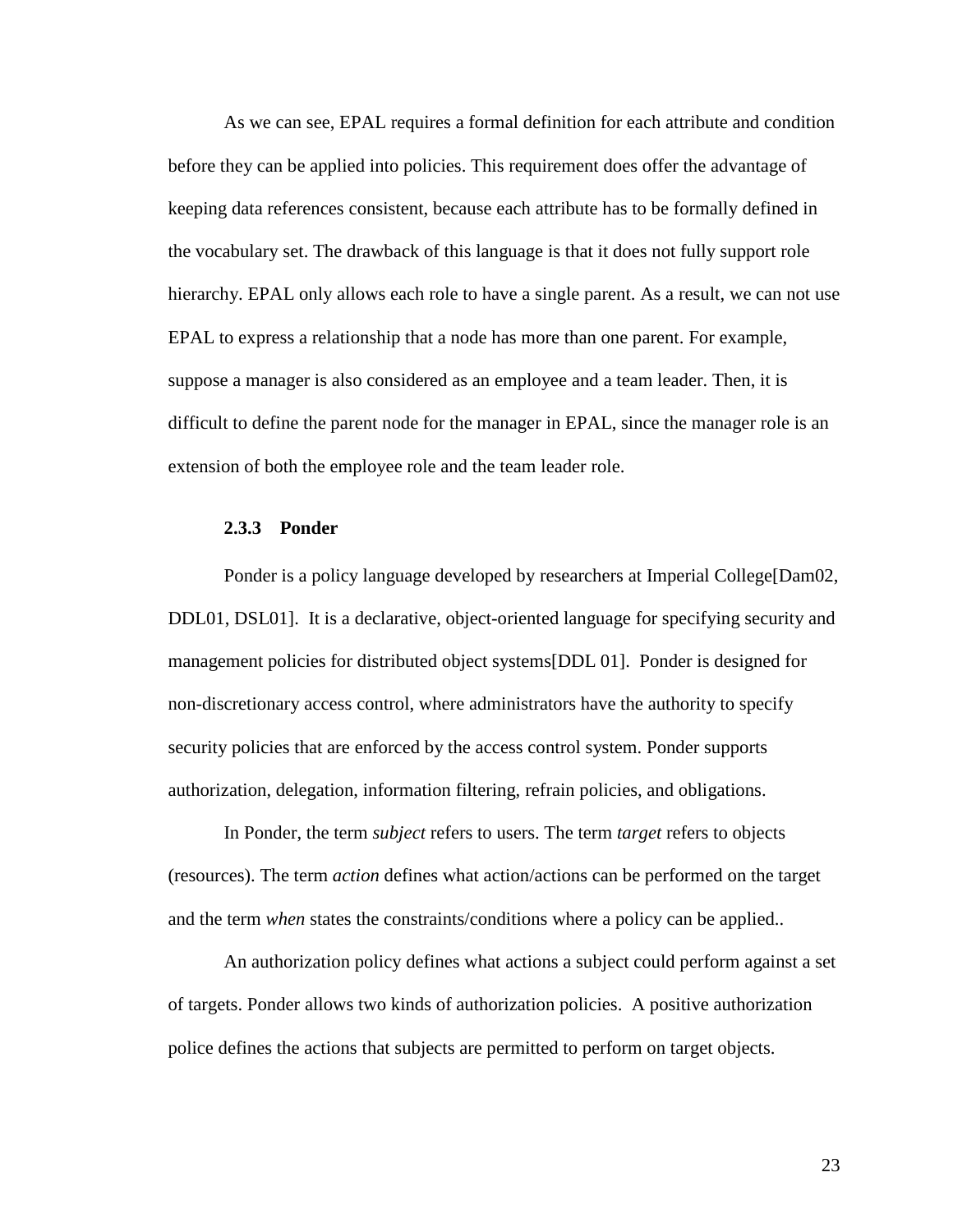A negative authorization policy defines what actions that subjects are not allowed

to perform on target objects. The syntax of an authorization policy is shown in Figure 2.3.

Subject<br>Target Inst (auth+ | auth-) policyname{ expression; expression; Action expression; When constraints }

### Figure 2.3 Authorization Policy Syntax

Example 1. Positive and negative authorization policies

Inst auth+ employee\_view { subject manager target employee\_record\_table action select } It defines that a manager can issue select statement on employee record table. Inst auth- employee\_view { subject manager target employee\_record\_table action delete, update } It defines a manager is forbidden to issue delete and update statement on the employee record table.

Ponder explicitly supports the definition of roles and role hierarchies. Policies can be grouped together based on roles to reflect the privileges of a group of users instead of individuals. The syntax of roles is showed in Figure 2.4. For example, a manager will always have the same privileges regardless who is assigned to this role.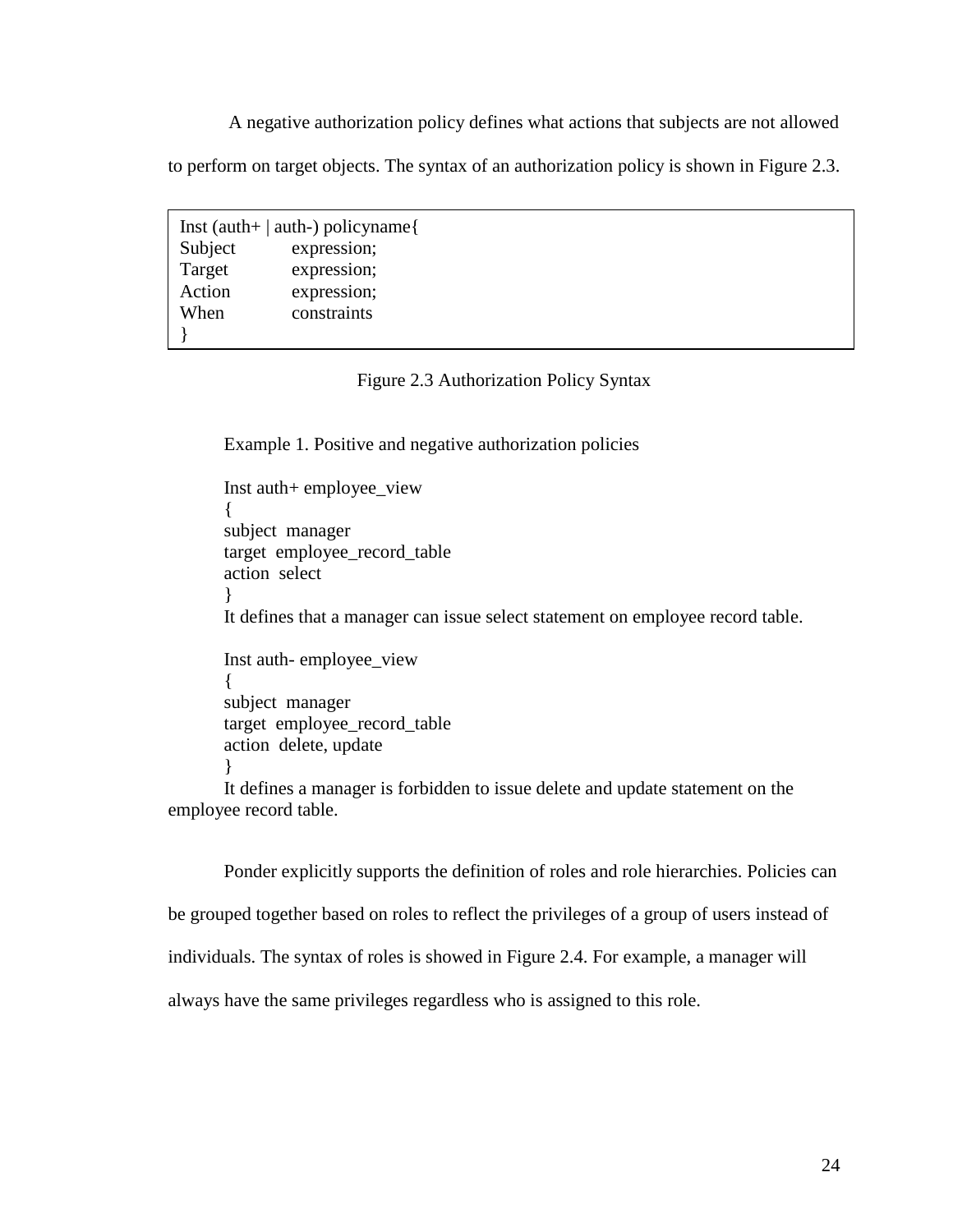Type role roleName { {basic-policy-definition} {group-definition} {meta-policy-definition} }[@ subject-domain]

#### Figure 2.4 Role Policy Syntax

```
Example 3. Role Policy 
type role employee 
{ 
} 
 inst auth+ emp_select 
 { 
 target /IBM/RECORD_TABLE/record 
 action SELECT 
 when subject.name=/IBM/REC_TB/record.name 
 }
```
The above policy specifies that an employee only can view his own record in the record\_table. A role may include more than one basic policy, group or meta-policy. A group definition groups related policies together for the purpose of policy organization. Meta policies define policies about the policies within a composite policy and are used to define application specific constraints. For example, the meta policy could be used to define that the same person cannot submit and approve a budget. Subject domain defines the set of subjects. The subject domain is specified following the @ sign. If a subject domain is undefined, then a subject domain will be created with the same name as role.

Role hierarchy can be defined through role extension. When a role extends from another role (base role), it inherits all the privileges from the base role. New policies can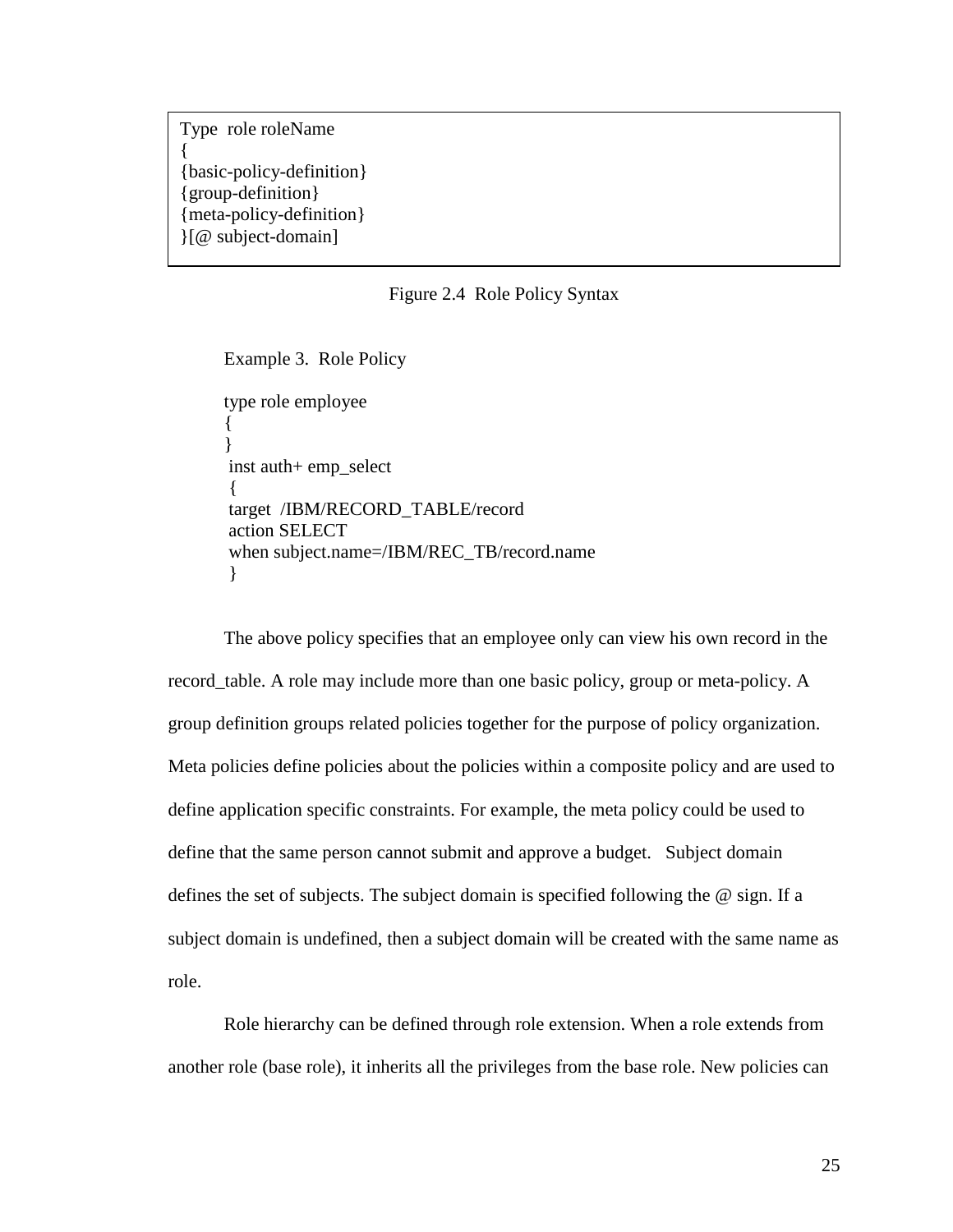also be added to the extended role. If two policies have the same name, then the new one will overwrite the old one. The keyword "*extends*" is used when a role extends another. Formal parameters define the parameters for the newly created role and actual parameters define the parameters that may have included in the base role. The inheritance syntax as shown in Figure 2.5.

Type Role roleTypeNmae { formal Parameters } Extends parentRoleType { atucalparameters} { role body }

#### Figure 2.5 Role Extension Syntax

Example 4. Role inheritance type role manager extends employee { inst auth+ mgr\_select  $\left\{\begin{array}{c} \end{array}\right\}$ target /IBM/REC\_TB/record action SELECT when subject.name=/IBM/REC\_TB/record.mgr } }

The above policy specifies that a manager role is extended from an employee role. It not only inherits all the privileges of an employee role, but also extends the privileges by allowing a manager to view the records of all the employees who work under him.

After analyzing the above three policy languages, we believe that Ponder meets the requirements for specifying fine-grained access control policies for databases. Ponder can be easily used to support role-based access control, which is the crucial for Oracle VPD. While Rei and EPAL have their own advantages, they fall short in defining role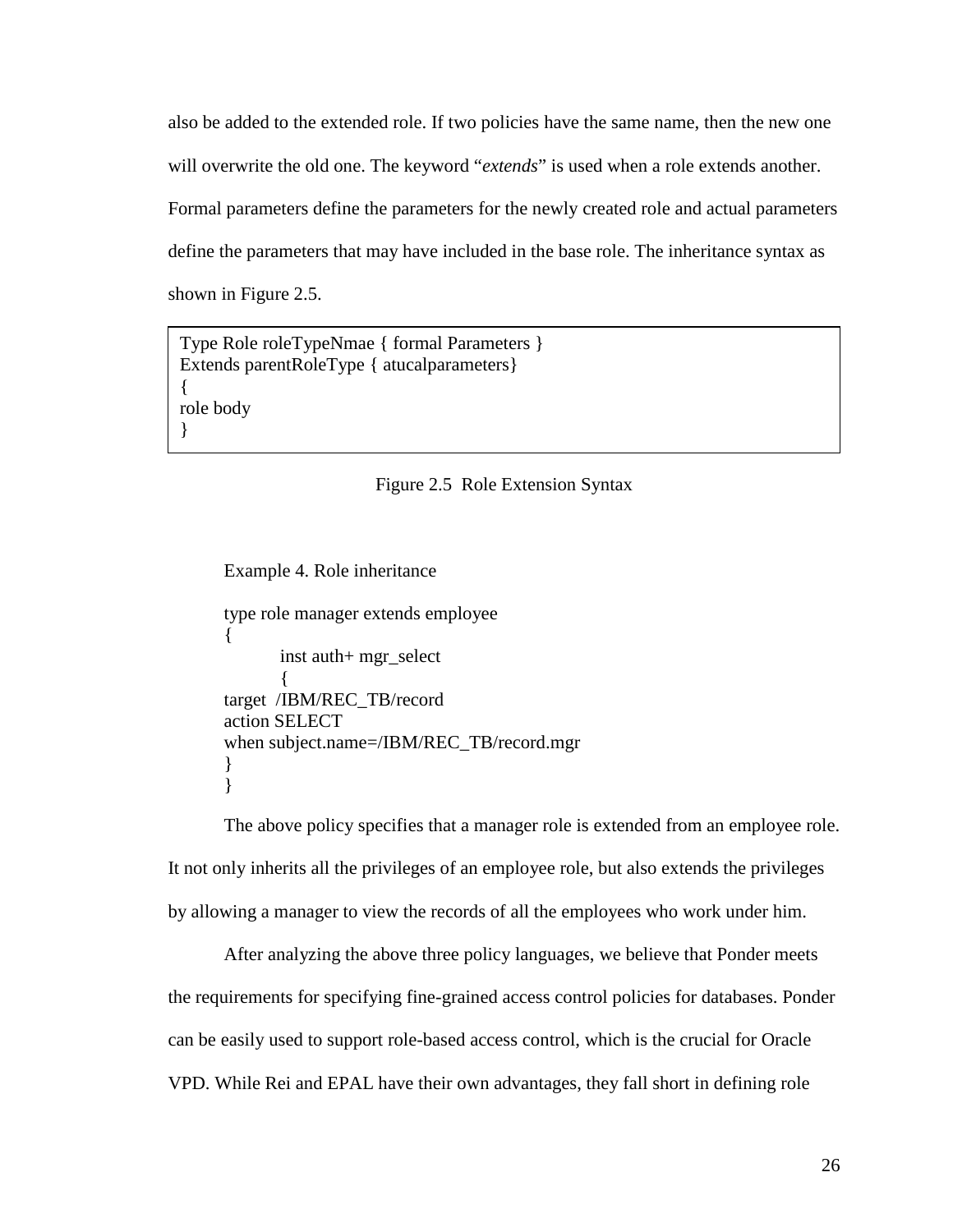hierarchies. Further, Ponder has a clear and concise syntax. Thus, a Ponder policy can be mapped to Oracle policy enforcement program in a relatively straightforward manner.

Since Ponder is originally designed for distributed network service management, it has features that are not completely suitable for database access control. For example, the Ponder role policy requires the subject-domain to be formally defined, but FGAC does not have such definition. Based on the above analysis, in this project we adopt Ponder as a preliminary high-level policy language database fine-grained access control policy specification. Although Ponder supports four types of policies: authorization, obligation, delegation, and refrain policy. In our toolkit, as explained in this section, we are only use authorization policy to express database access control policies. For other type of the policies, they will not be used to define the access control policies. A further study is needed to decide whether these type of polices can be properly translated into database access control policies.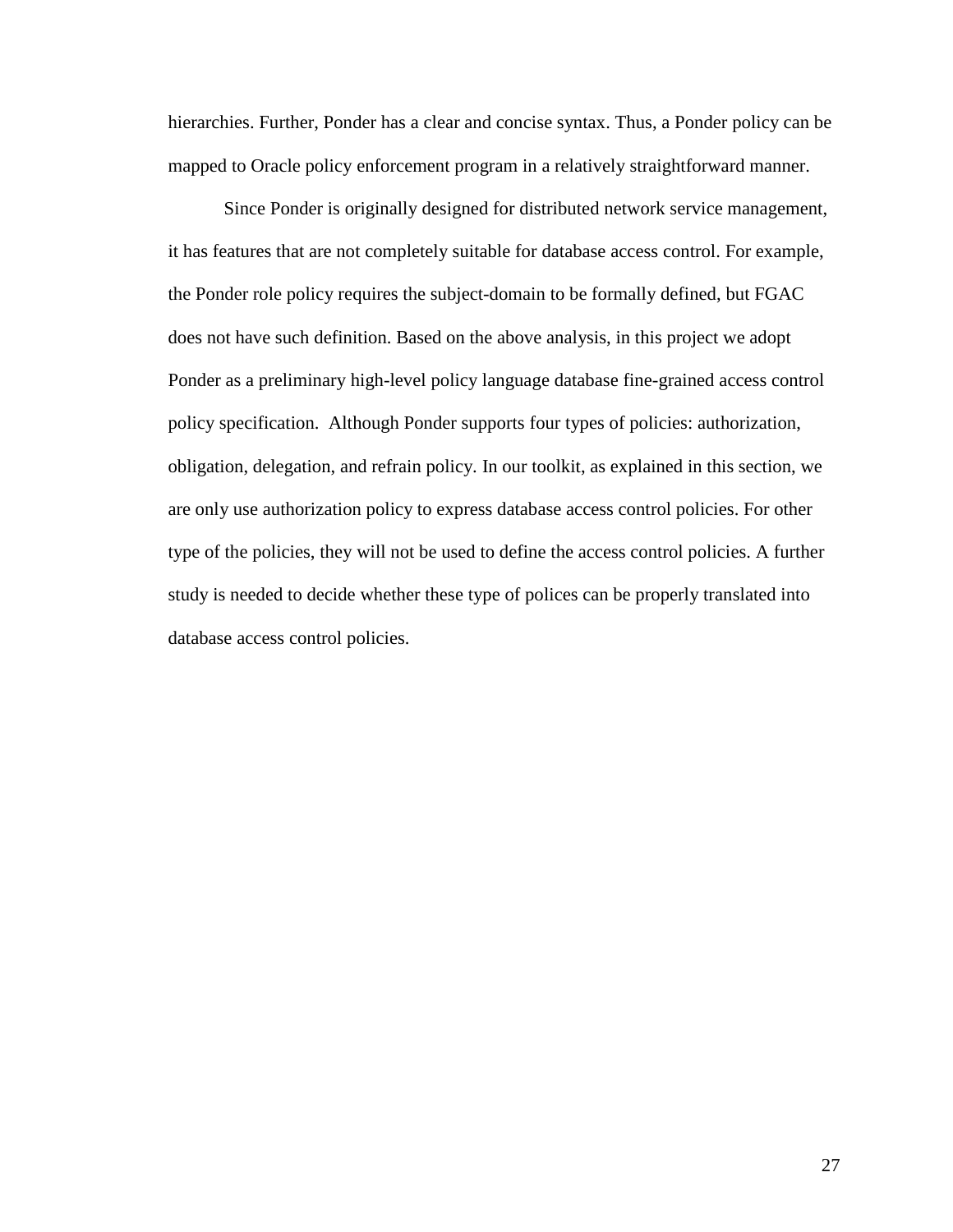# **3 Translating Access Control Policies to Oracle Enforcement Script**

In this section, we first discuss how Ponder is used to specify database finegrained access control policies. Then, we introduce the new algorithm that translates these Ponder policies into Oracle FGAC enforcement code.

### **3.1 Creating Access Control Policy in Ponder**

This subsection provides an overview of how we use the Ponder policy languages to create FGAC policies.

### **3.1.1 Choose the Policy Type**

As mentioned in previous chapter, Ponder allows various policy types. Clearly, authorization policies are the most relevant for access control policy specification. Since roles are important component of FGAC, the Ponder role hierarchy should be used to create access control policy specifications.

To illustrate how to create FGAC specifications, we assume we are going to enforce a policy on the following table (HR table):

|          | <b>A</b> <i>I</i><br>0.00x |          |
|----------|----------------------------|----------|
| $\cdots$ | $\cdots$                   | $\cdots$ |

### Table 3.1 HR Table

Table 3.1 has three attributes: *name* stores an employee's name, *manager* stores the employee's manager name, and *rank* stores the employee's rank. This table will be also used in the following examples, unless otherwise specified. There are three roles in the policy: employee, manager, and CEO. The employee can only view his own record. A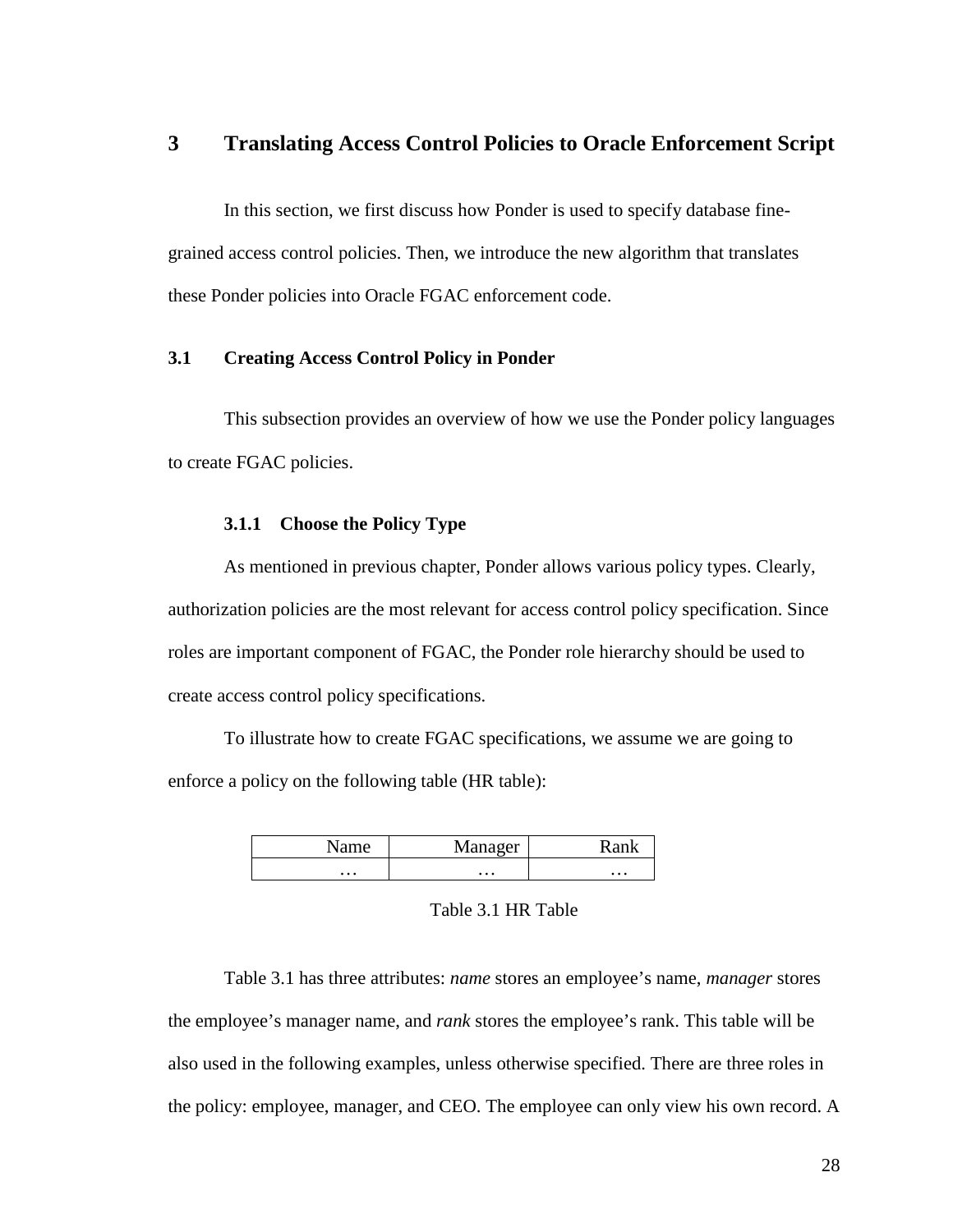manager can view an employee's record whose manager is him. A CEO can view the whole table.

By setting the employee role as the base role for manager role, when a user is trying to perform the manager role, he not only can have the manager privileges but also can have employee privileges. A Ponder policy and role hierarchy could be expressed as the following figure (Figure 3.1). It defines that role manager and role CEO are extended from the employee role. Each of them has individual privileges in addition to employee privileges. By using Ponder role definition and role hierarchy, we believe that an access control relationship can be properly identified.



Figure 3.1 Role Hierarchies

For each access control policy, its subject, target, action and constraints need to be defined properly. In our case, since we are trying to define the privileges for different roles, the subject of an access control policy will be roles. In general, a target could refer to a table, or the whole database. Since FGAC only supports a single tale, the target in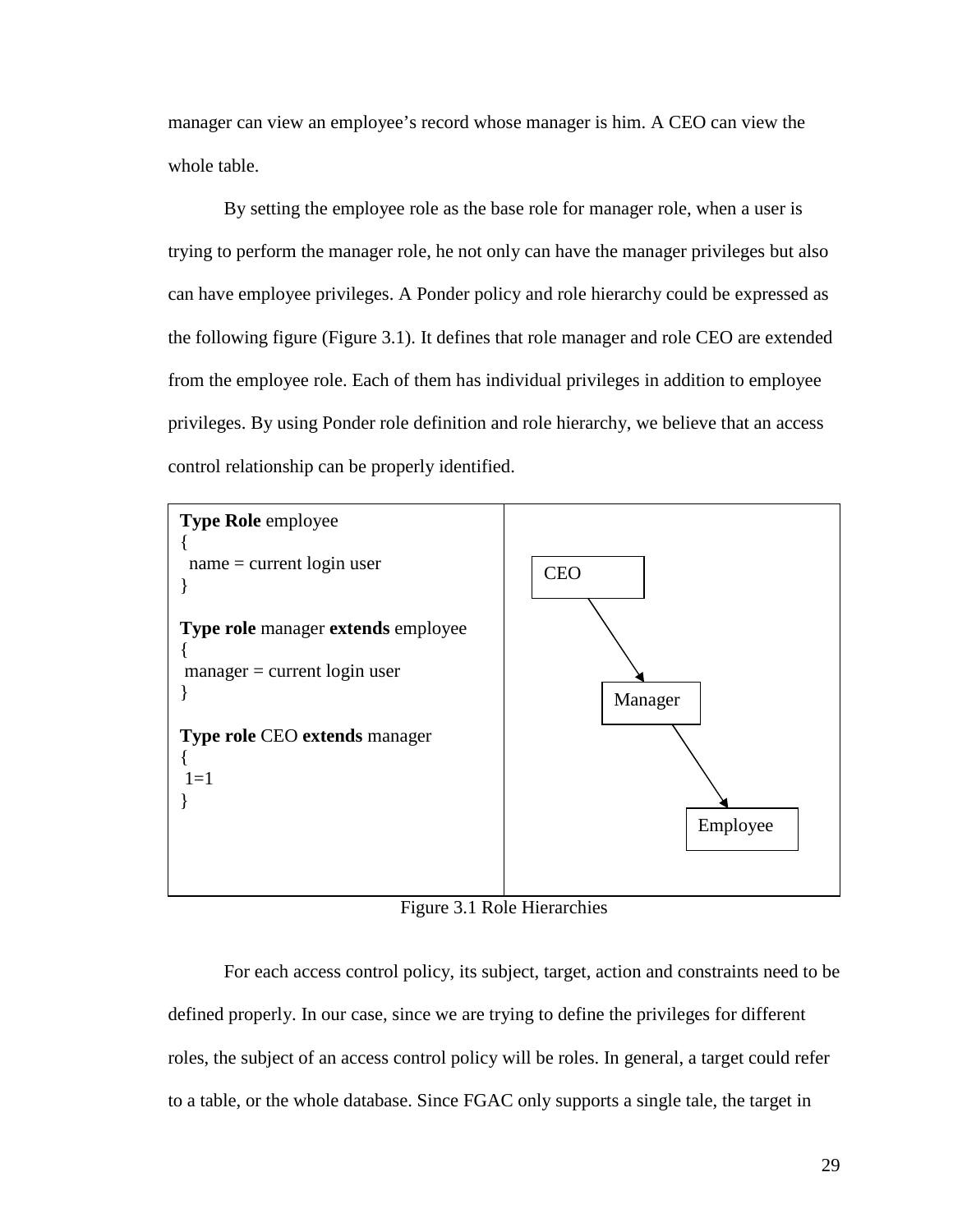this toolkit will also refer to a single table. For access control action keywords, there are only a few action commands in Oracle database that a user can issue against a table, such as "SELECT", "INSERT", "UPDATE" and "DELETE". All these commands will act as the action key words in Ponder. By using default Oracle action keywords as policy action keyword, the translation between the Oracle and policy action key words can be simplified, therefore it reduces the complexity of policy specification and increase the performance of the toolkit.

### **3.1.2 Access Control Policy Interpretation**

Given a set of authorization policies, it is possible that several policies concern about a role's privileges on the same object under different conditions. When enforcing those policies in a database, we need to consider the overall effects of the set of authorization policies.

Formally, positive authorization policies define a set of positive authorization tuples  $(s, o, +a, c)$ , where *s* is a role, *o* is a database object, *a* is an action, and *c* is a predicate that specifies the constraints when *s* can take action *a* on *o*. Similarly, negative authorization policies define a set of negative authorization tuples (*s, o, -a, c*), which means that s cannot take action a on o if c is true. Let *s* be the current role of a user. Given two authorization tuples  $(s_1, o_1, *a_1, c_1)$  and  $(s_2, o_2, *a_1$  and  $c_2)$ , where  $*$  can be either + or –, if s1 and s2 are either the same as s or are extended from s,  $o1=o2$ ,  $a1=a2$ , then we say the two tuples are *relevant* to s. Otherwise, they are *irrelevant* to s.

In order to determine a user's privileges, we need consider the combined effect of authorization tuples. Suppose a user's current role is s. Let T= { $(s<sub>1</sub>, o, +a, c<sub>1</sub>), ..., (s<sub>n</sub>, o,$  $+a, c_n$ } be a set of positive authorization tuples that are relevant to s. Then the user is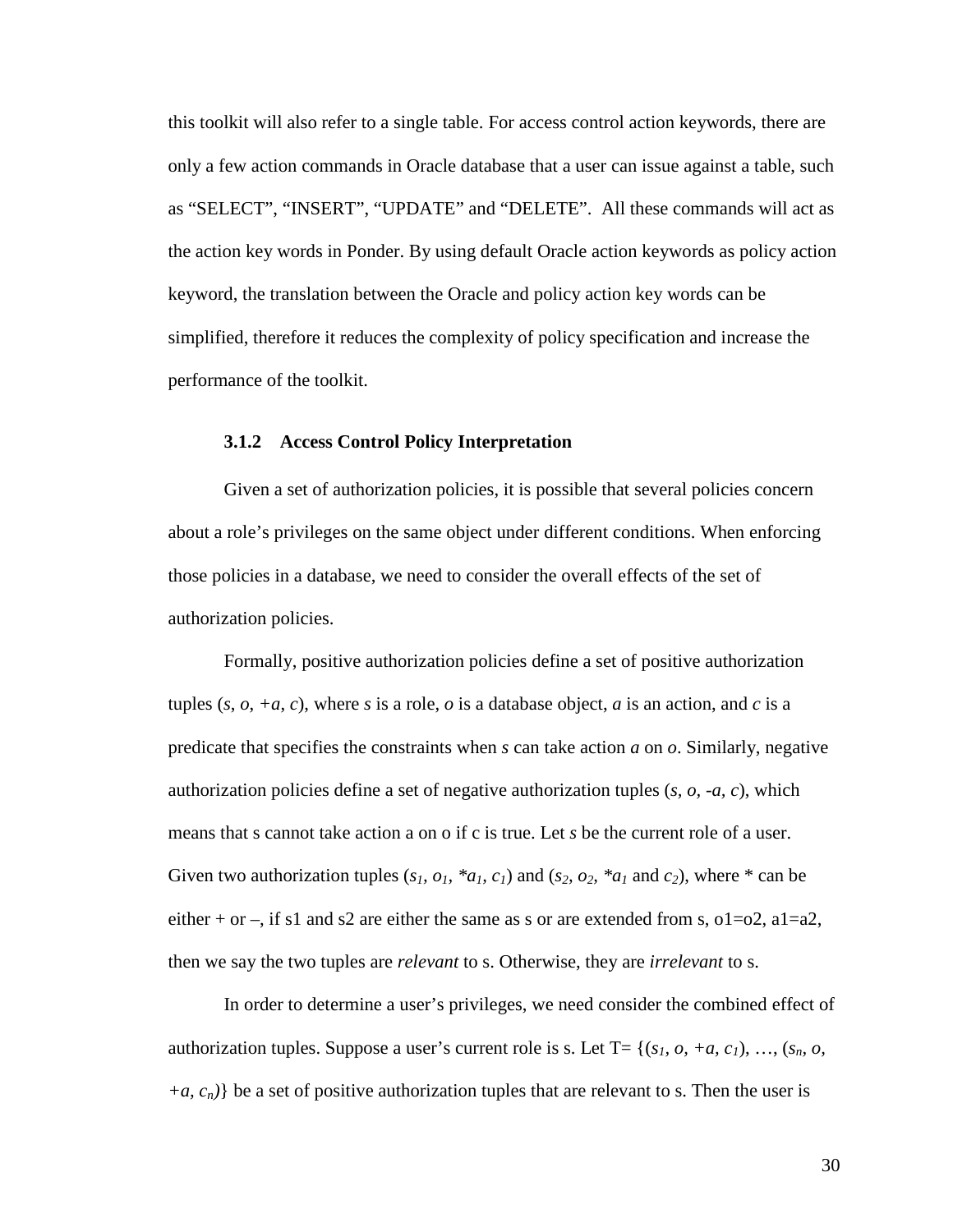allowed to take action *a* on object *o* as long as  $c_I$  OR ... OR  $c_n$  is true. Intuitively, since the authorization tuples are positive, as long as one of the constraints is satisfied, the user obtains the corresponding privilege. Similarly, let  $T = \{(s_1, o_1, -a_1, c_1), \ldots, (s_n, o_1, -a_1, c_n)\}\$ a set of negative authorization tuples that are relevant to *s*. Then the user is not allowed to take action *a* on object *o* as long as  $c_I$  OR ... OR  $c_n$  is true.

When there are both positive and negative authorization tuples, we take the closed authorization model, i.e., negative authorization overrides positive authorization. Formally, given two relevant authorization tuples  $(s<sub>1</sub>, o, +a, c<sub>1</sub>)$  and  $(s<sub>2</sub>, o, -a, c<sub>2</sub>)$ , the user is allowed to take action *a* on object *o* only if  $c1$  AND  $\rightarrow$  *c2* is true.

In general, let  $T = \{(s_1, o, *a, c_1), \ldots, (s_n, o, *a, c_n)\}\)$  be a set of authorization tuples relevant to s. The combined authorization constraints for s can be determined as follows. Let  $T^+$  and  $T^-$  be the sets of all the positive and negative authorization tuples in  $T^$ respectively. We can get the combined constraints  $C^+$  and  $C^-$  of  $T^+$  and  $T^-$  for *s* respectively, as described above. Then the user is allowed to take action a on object o only if  $C^+$  AND  $\neg C$  is satisfied.

#### **3.2 The Architecture of the Toolkit**

This toolkit has three components: Ponder policy specification interface, policy translator, and policy importer. A policy maker can use the Ponder policy specification interface to create Ponder authorization policies. The created Ponder policies are the input for the policy translator, which translates Ponder policies into Oracle policy enforcement program. The translation includes three steps: identifying role hierarchy, access control elements translation and set context values. The policy importer is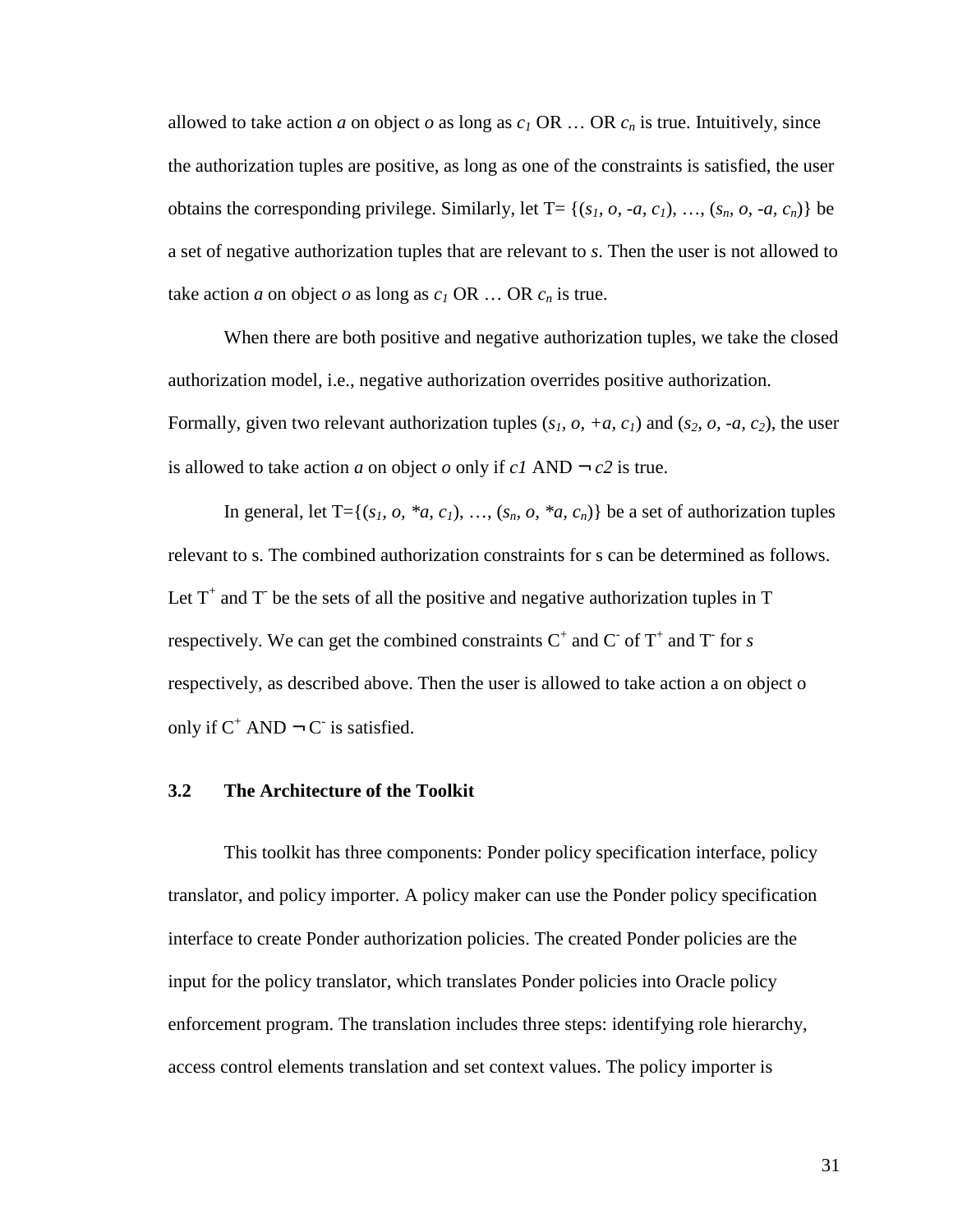responsible for importing the created Oracle policy enforcement program into an Oracle database by using JDBC. Figure 3.3 shows the architecture of the toolkit. In the following, we describe the Policy translator and the importer in detail.



Figure 3.2 Toolkit Architecture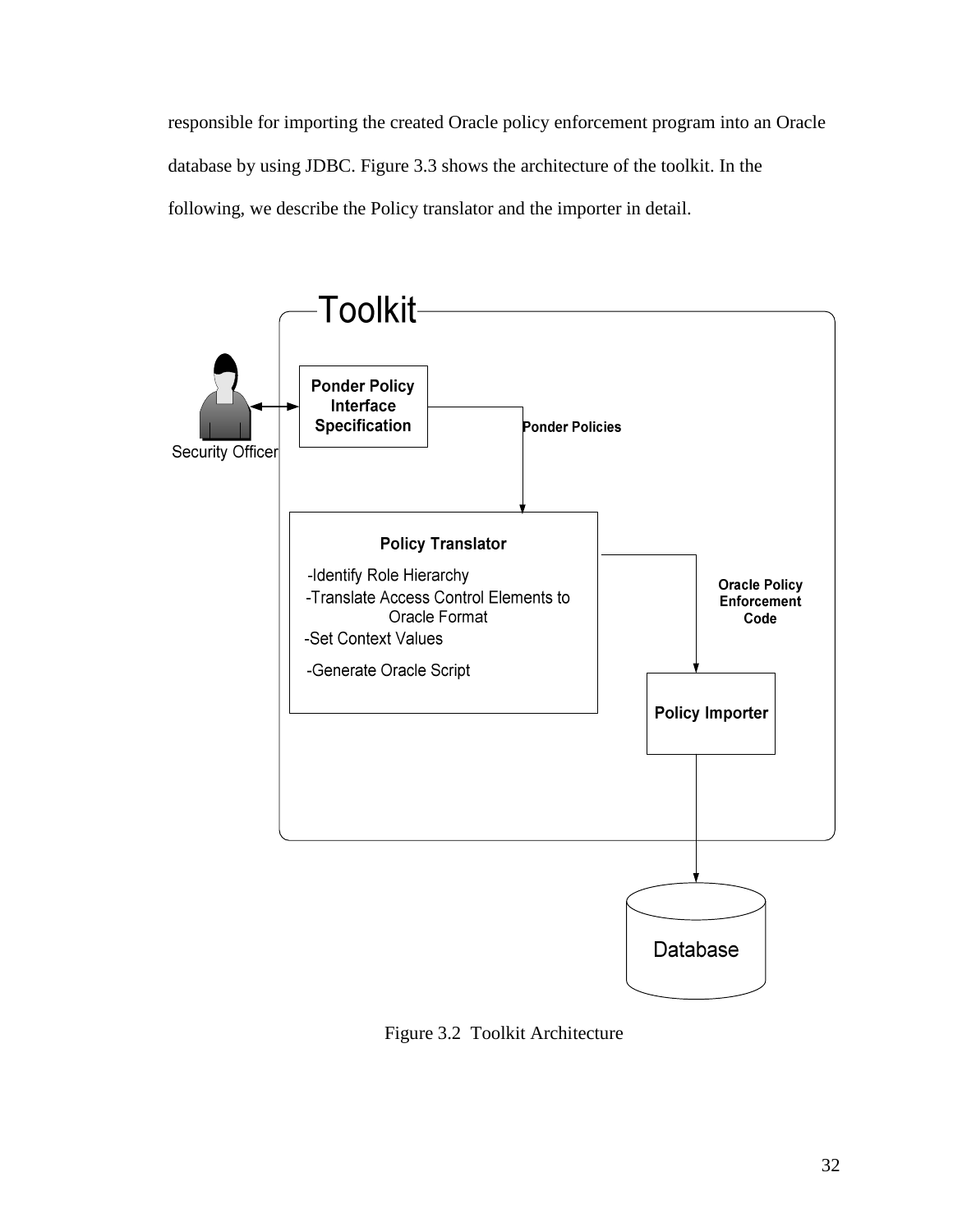### **3.3 Policy Translator and Policy Importer**

Policy translator is the core of this toolkit. It is responsible for translating Ponder policies into Oracle policy enforcement program. This program is written in Java and contains three functions: identifying role hierarchy, access control elements translation and set context values. The following subsections discuss how the policy translator translates Ponder policies into Oracle scripts.

### **3.3.1 Role Hierarchy Identification Function**

The purpose of role hierarchy identification function is to identify the role relationship in a policy. This function analyzes the Ponder policy and records all the roles existing in the policy. A text file will be generated and contain all the roles pairs generated by the translator If a role is an extended from another one, it will be recorded as (senior role, junior role) in the text file, where the senior role is the extended role and the junior role is the base role. If a role is not extended from any other roles, this role will be saved as (Senior Role, NULL) in the text file. This text file will be imported into an Oracle server and a new table will be generated by the translator based on this text file. In this table, it has two attributes: senior role and junior role. All the role pairs are mapped into this table. The reason to create such a table is to allow the Oracle function to perform a role hierarchy search among roles. The reason to create a text file for the policy roles is to allow a policy maker to check whether the policy role relationship has been correctly built. By doing so, a policy maker can check the role hierarchy first before a FGAC being fully implemented.

The created role table is used by a role comparison function defined by this toolkit The role comparison function takes two roles r1 and r2 as parameters and returns true if

33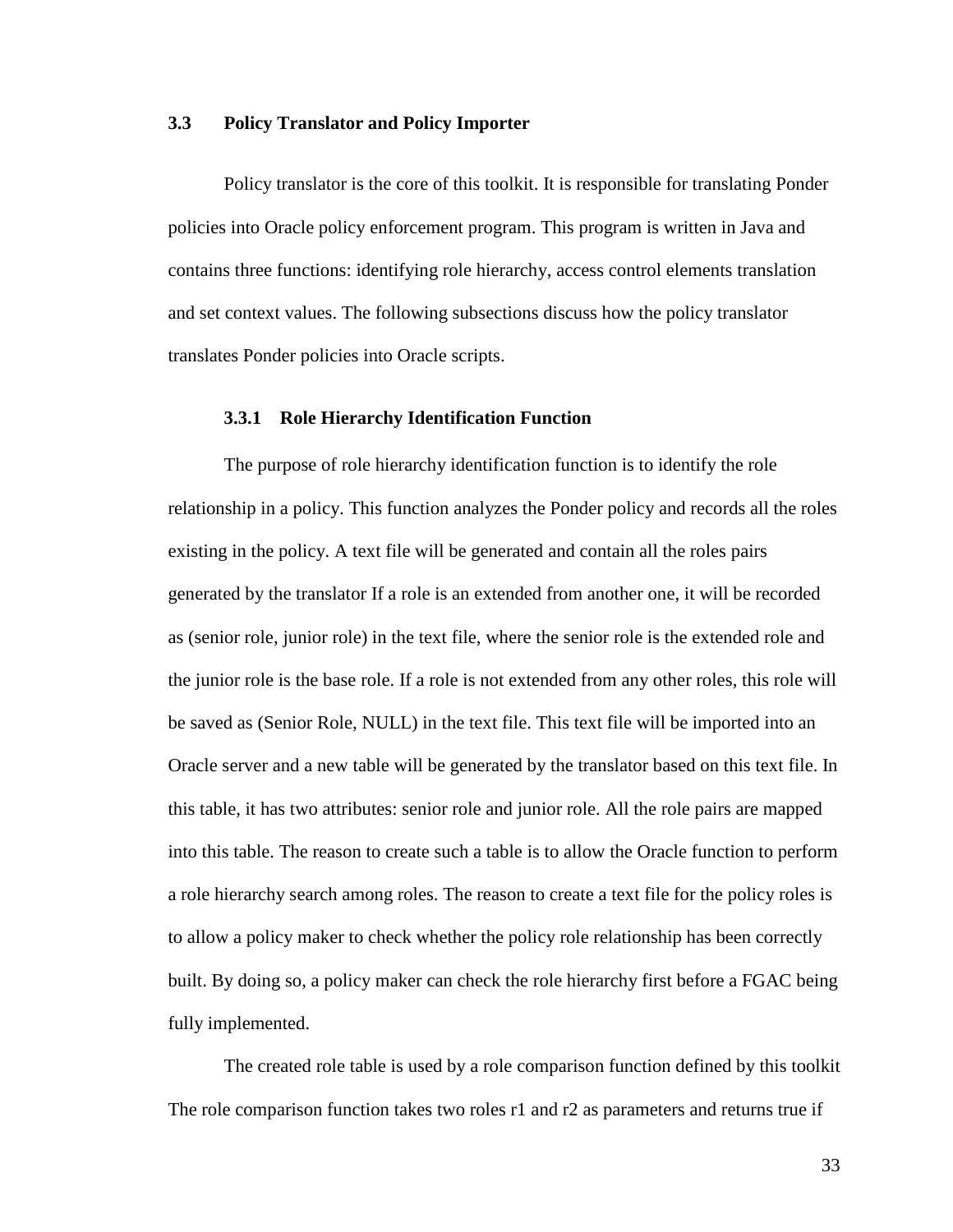r1=r2 or r1 is senior to r2. This comparison function is based on the role table created by the translator. When a role comparison function is called, the function will search the role table by using SQL "*start with…connect by…*" query. An example of the syntax is shown in Figure 3.5.

| select count( $*)$                                       |
|----------------------------------------------------------|
| from role table                                          |
| where junior_role in (select junior_role from role table |
| start with senior role $=$ current user role             |
| <b>connect by</b> prior junior role = senior role)       |
| and junior role = Give role name                         |

Figure 3.3 Role Hierarchy Search Query

If a user's current role is senior to a given role, it means that the user can have the privileges of the given role. For example, if a role table contains two pair of roles: (Manager, Employee) and (CEO, Manager), and a user sets his role to CEO. The role comparison function compares role CEO with role Employee and role manager. It returns true in both cases. As the result, the CEO will have the privileges of both manager and employee.

#### **3.3.2 Mapping of Access Control Elements**

The task of the second function is to scan through Ponder policies and identify all the access control elements, including subject, target, action, and constraints. The translator identifies each one of them and stored them in a Java array, which is used to later create Oracle policy enforcement program.

In this project, we assume the roles defined in Ponder policies are from the same ontology as those in a database. Further, we assume actions are the same as data manipulation operations. Therefore, for subjects and actions, the translation is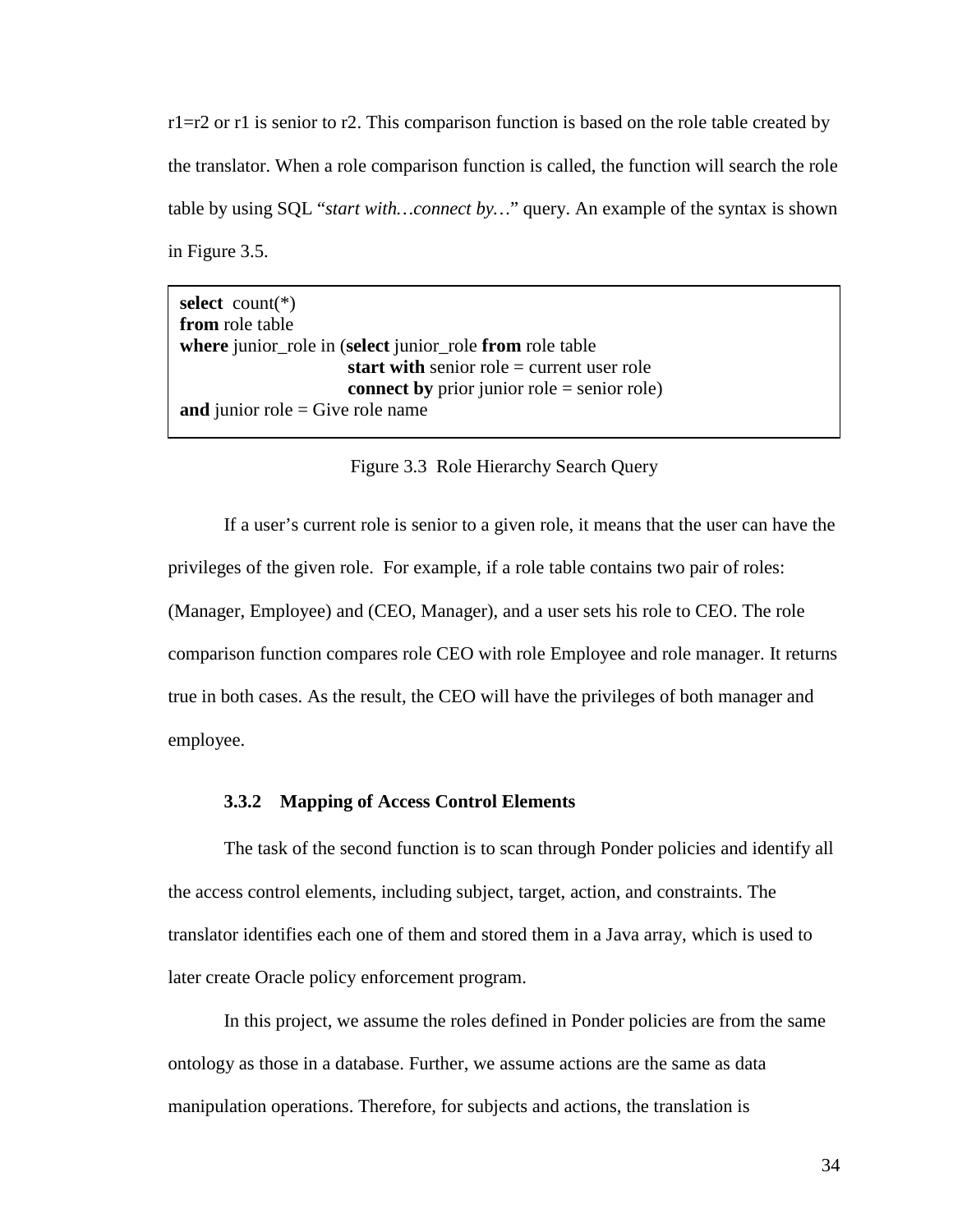straightforward. If roles and actions are not defined using the same ontology, then necessary mapping is needed. Additionally if a Ponder action is "retrieve", then it needs to be mapped to SELECTION operation to a database. The translation of target and constraints is more challenging. In Ponder, objects are often organized into hierarchies. Thus, a target not only includes the table name but also includes the directory path. For example, in a Ponder policy, the target statement may be expressed as:

## **Target**: /IBM/HR/record

It refers to the table *HR* under *IBM* directory. The keyword *record* defines the particular tuple/tuples that satisfied the constraints of the policy. On the other hand, in Oracle, a table is simply referred by a unique name. We cannot directly map the target name written in Ponder to a database object, because the Ponder table name is not uniquely identified. In Ponder, two different tables can have the same name, as far as they have different directory paths. In Oracle, a table name must be unique.

To solve this problem, we assumed there is a *mapping file* which explicitly maps Ponder policy targets to database objects. A mapping file is a text file is created by a policy maker and stores target names that are written in both Ponder format and Oracle format. When the translator maps a target element, it looks up the mapping file and finds the corresponding Oracle database objects. If no mapping exits in the file for a given target element, an error message is returned.

For example, assume the mapping file has the following name pair:

(/IBM/HR/record, HR)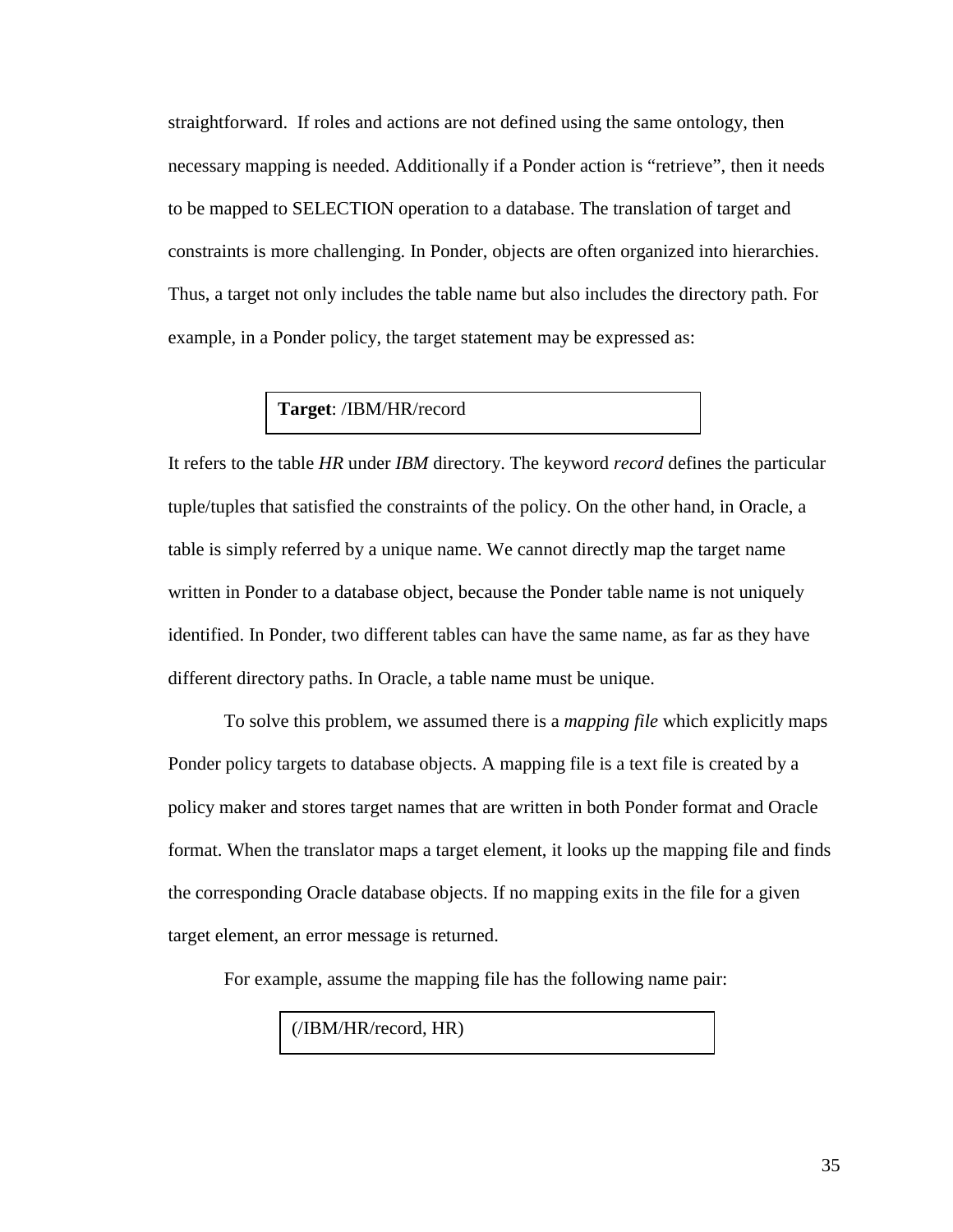Once the translator encounters this pair, it knows "/IBM/HR/record" in a Ponder policy refers to table HR in an Oracle database. Thus, the HR table will be used to generate Oracle policy enforcement program.

The mapping file contains not only the mapping information for tables, but also

Subject.name = /IBM/HR/record.name

that of policy constraints. For example, if we have the following constraints:

This constraint states that the *name* attribute of a tuple in the HR table must match the user's name. When the translator translates this constraint, it breaks the constraint into two parts; *subject.name* and /*IBM/HR/record.name*. For the */IBM/HR/record.name* part, as described above, the translator looks up the mapping file and maps it to database HR table.

Thus, the constraint is translated as:

Subject.name = HR.name

For the *subject.name* part, the translator needs to retrieve it from the subjects' (i.e., the current user) context value.

### **3.3.3 Setting context values**

A context stores information about the current user connected to an Oracle database. Oracle 9i provides functions to retrieve a user's properties from its current context In a Ponder policy, part of constraint is usually defined as "subject. X", where 'X' represents an attribute of a user. For example, subject.name refers to the login user's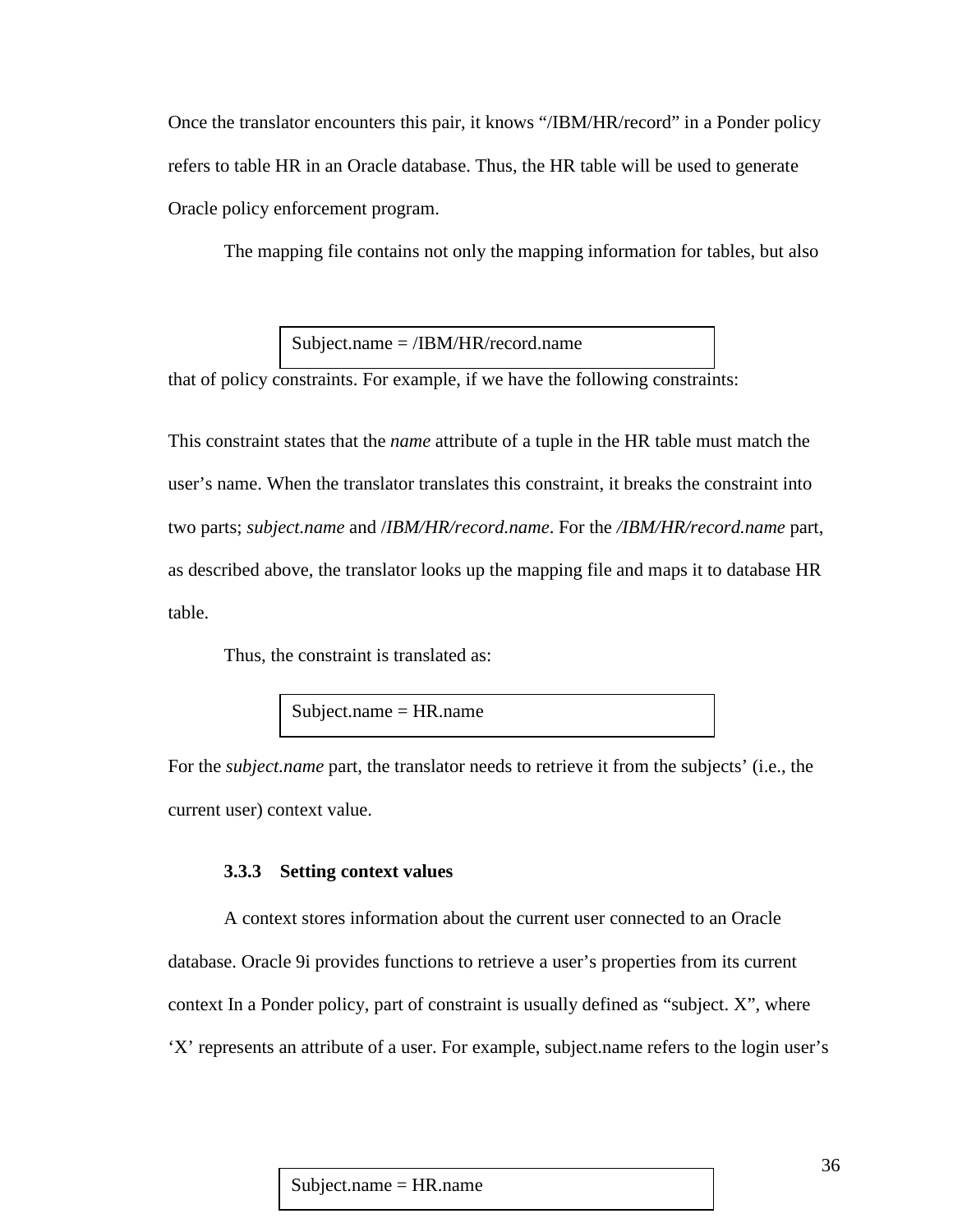name and subject.rank refers to the rank of the user. Using the example from above again, the constraint

refers to that the current login database user can only view his own information. When

sys\_context('userenv', 'session\_user')= HR.name

the translator translates "*subject.name*", it creates a context value to store the current login user's name. In Oracle, a context value is already created for a login user's name, which can be retrieved by calling "*sys\_context('userenv', 'session\_user')*". Thus, the constraint is translated into Oracle format as

It is necessary to set a context value for each individual "*subject.X*" elements to avoid unnecessary nested query. For example, if we set current login user's name as the only context value. For the following constraint:

Subject.rank < /IBM/HR/record.rank

It states that the current login user can only view employee record whose rank is lower than him. By using the name as the only context value, the above constraint has to be translated as:

> Rank < ANY (select rank from HR where name= sys\_context('userenv', 'session\_user') )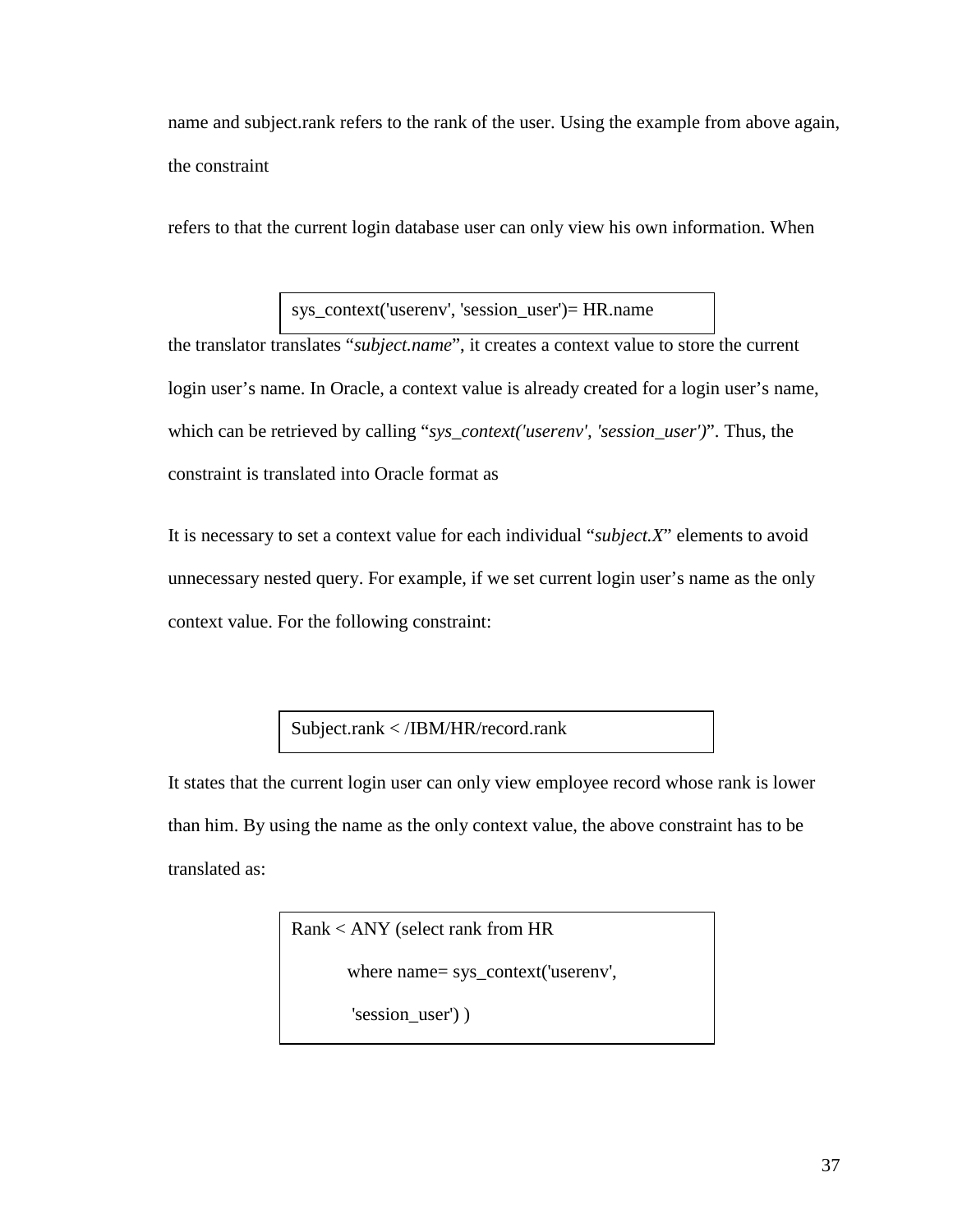In above query, if we use name as the only context value, we need a nested query in order to fully express the constraint. However, this nested query can be avoided. Instead of using name as the only context value, we can create another context value for "rank". When the translator reads "subject.rank", it will create a new context value for 'rank'. As the result, the constraint can be written as:

Rank < sys\_context('db\_context', 'rank')

in above query, '*db\_context'* is the name we defined for the context, and '*rank'* is a context value. By storing "*subject.X*" as a context value and eliminating unnecessary nested queries, the efficiency of query can be improved.

### **3.3.4 Oracle Script Generation**

Once three functions have been executed, the translator is ready to generate Oracle script. There are three Oracle functions need to be generated including: role setting function, predicate setting function, and policy generating function. In the following graphs, we are going to give a brief description about how the scripts are generated.

The first Oracle function that needs to be generated for VPD is the setting role function. The main goal for this procedure is to set context values for the user. Since each user may have more than one role in a database, when a user logs in a database; a role has to be set for him before he can issue any SQL query. In this procedure, it allows a user to set his role and this role will be stored as an Oracle context value. After a user's role has been set, the role name will be available to other Oracle functions. Only after the role has been set, the database server can attach the corresponding predicate to any user issued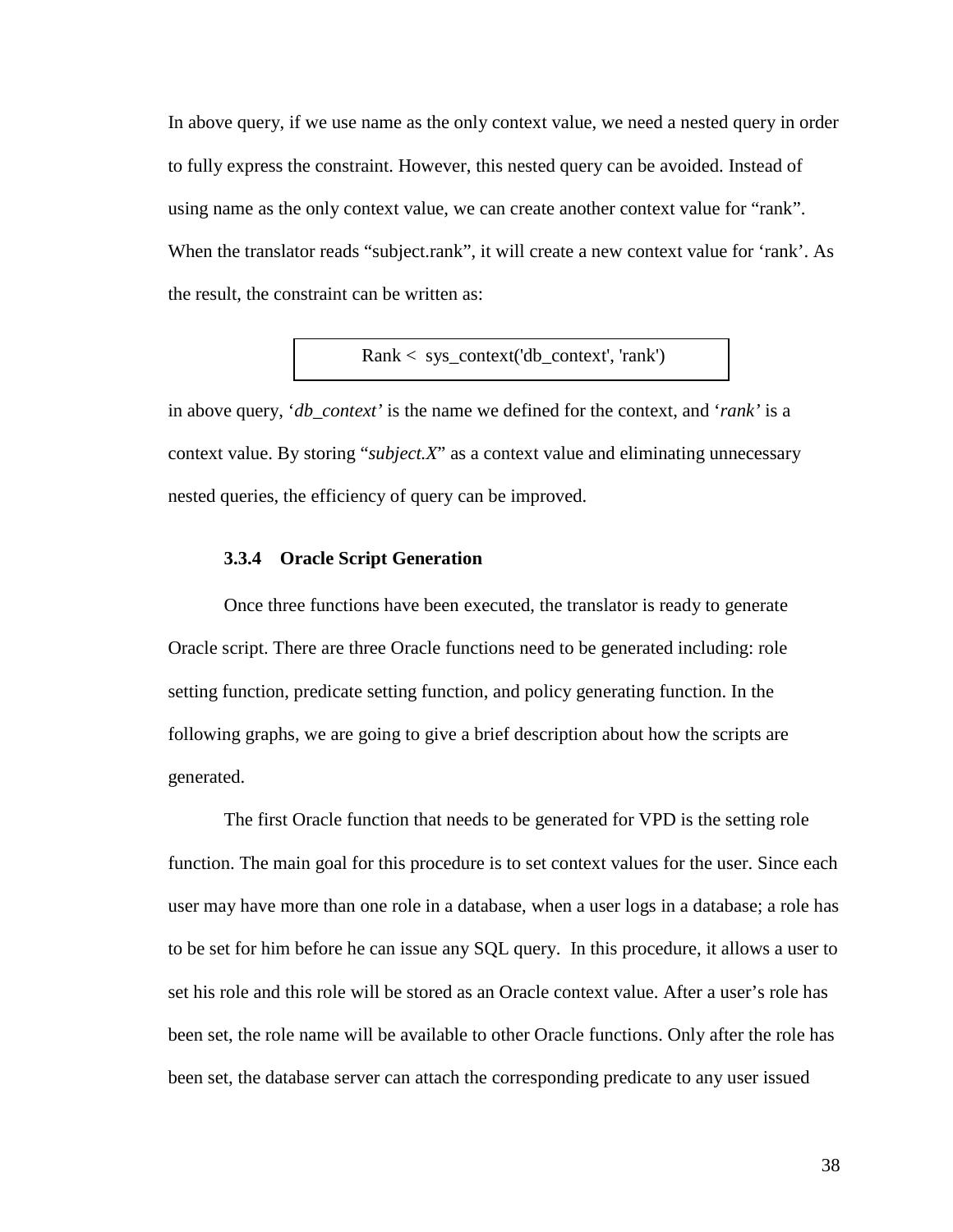query. For example, if a user requests to assume the employee role, the role setting procedure will set the requested role for him. The assumption is that the user has passed the role checking mechanism. This mechanism is to ensure a user will only assume roles assigned to him. Since the role-checking mechanism is not the goal of this toolkit, the toolkit will assume that role checking is done by other part of the system. Other context values also need to be set in this function, such as name, rank etc.

 For each database application, a new context should be created and the role setting function should bind to it. This function is the only way to set a context value. By doing so, it ensures data integrity. Once a context value has been set, we know this value has been validated and properly assigned to a user.

The second Oracle function is for setting predicates. A predicate is dynamically attached to user's query during run time. This function defines the predicate based on a user's privileges. In this toolkit, instead of returning a different predicate for each different role, only one predicate is returned for all the roles. In this single predicate, it contains all the role constraints. This predicate is generated by retrieving all the role constraints that already translated into Oracle format by the translator. The generated predicate has the following format:

| $Predicte =$                                        |
|-----------------------------------------------------|
| Role1 constraints and                               |
| role comparison function (current user role, role1) |
|                                                     |
| OR                                                  |
|                                                     |
| Role <sub>2</sub> constraints and                   |
| Role comparison function (current user role, role2) |
|                                                     |
|                                                     |
|                                                     |
| RoleN constraints and                               |
|                                                     |
| Role comparison function (current user role, roleN) |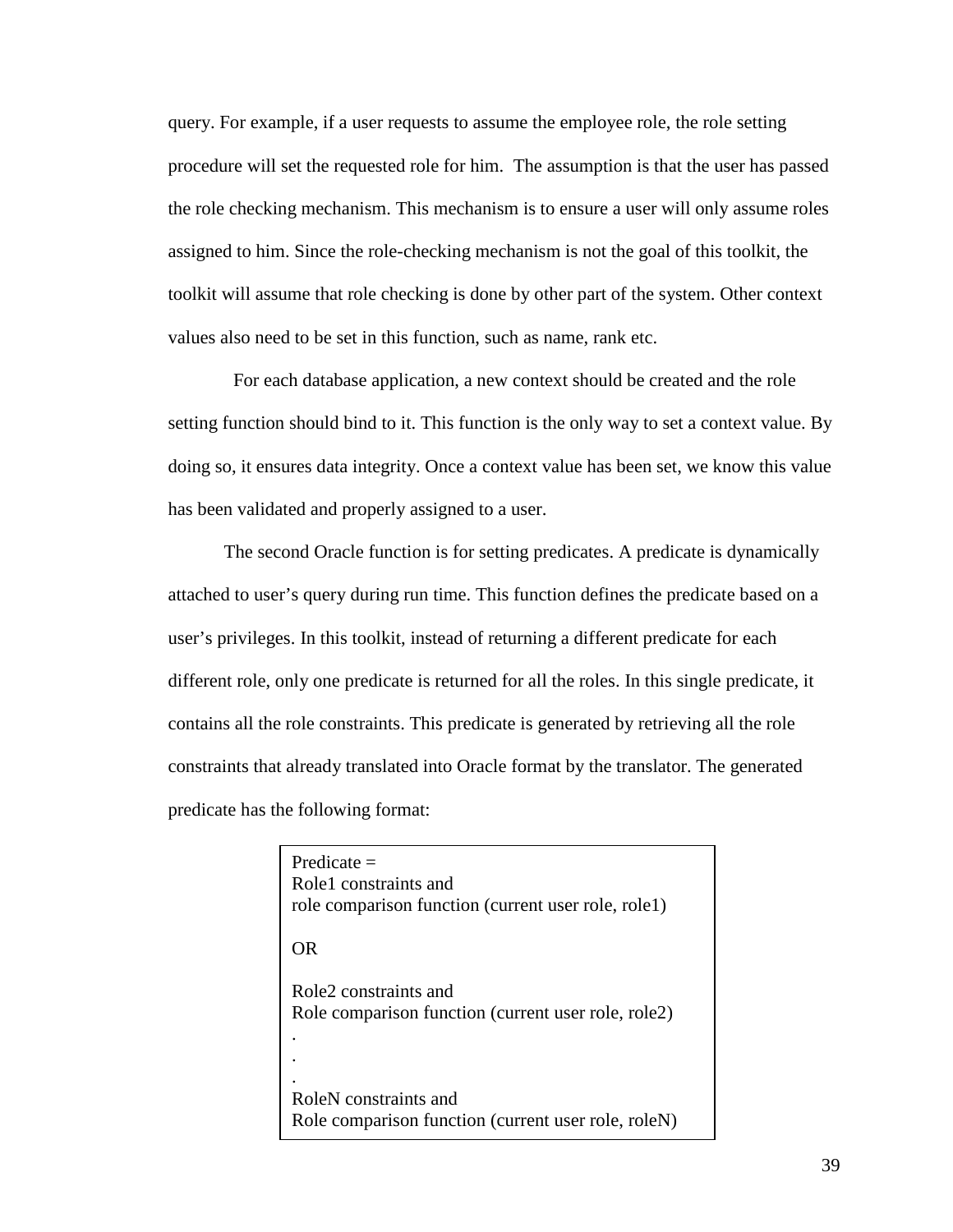Each role constraint is associated with the role comparison function generated by the translator. The role comparison function compares the current user role with a given role. Only if the role comparison result returns true, the associated role constraint will be executed.

The reason, to return one predicate contains all the constraints instead of returning a different predicate for each role, is the relationship between each role is disjunction. A user could be an employee. He also could be an employee and manager at the same time. An OR relationship ensures the current login user be able to view all the information allowed by his privileges. For example, if the predicate is setting like following:

| Predicate $=$<br>Employee constraints and<br>role comparison function (current user role, employee) |
|-----------------------------------------------------------------------------------------------------|
| OR.                                                                                                 |
| Manager constraints and<br>Role comparison function (current user role, manager)                    |

Assume the user's role is employee. When this predicate is attached to the query the user issue, the database server checks the Boolean variable returned by role comparison functions. Since the result for role comparison function (employee, manager) returns false, as the result, the predicate is equal to

Predicate = Employee constraints

This is because manager constraints are not executed due to the employee role is junior to the manager role.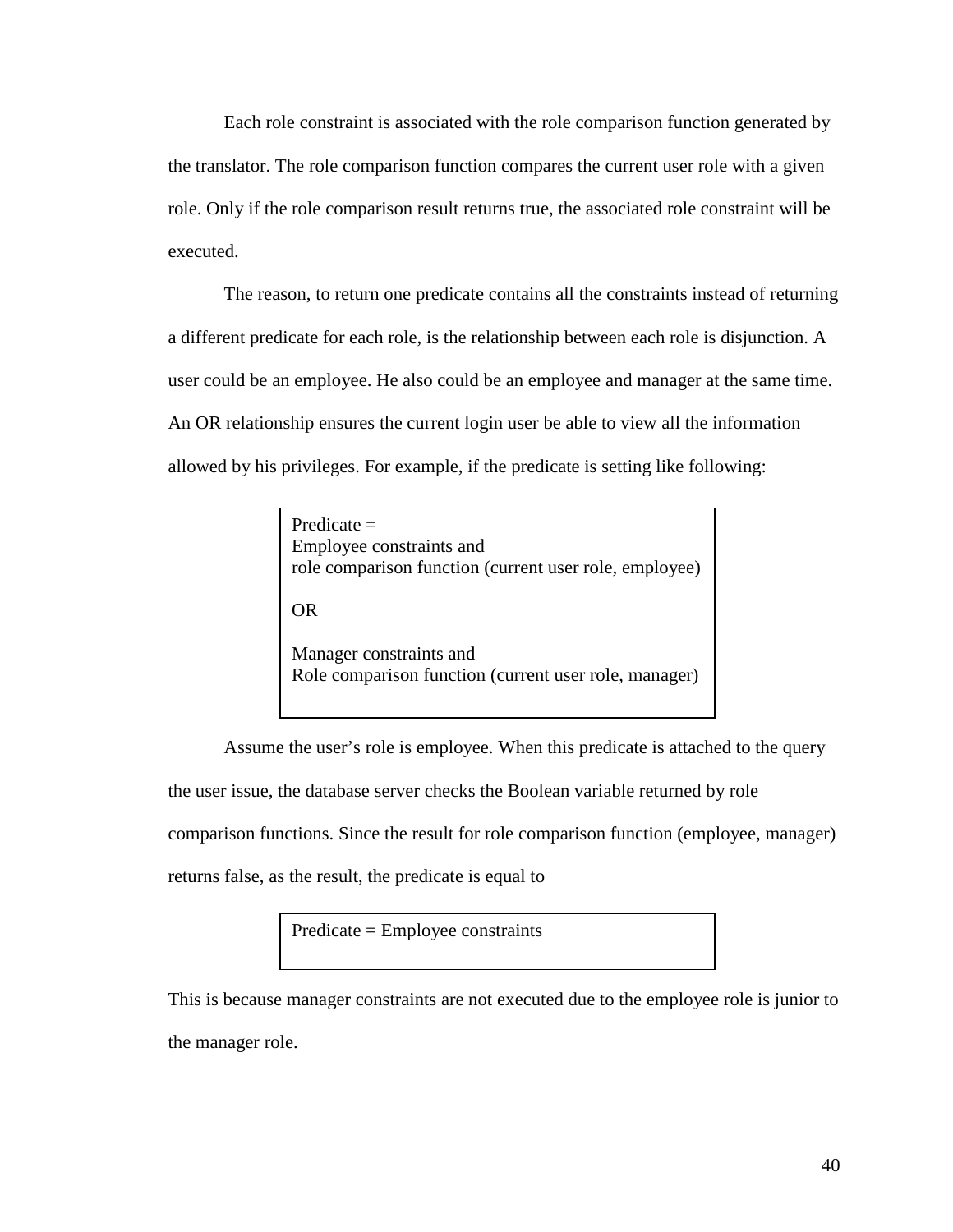The last Oracle function is to associate predicates with each of the DML operations (SELECT, UPDATE, DELETE and UPDATE) and the targeting table itself. In this function, it requires to define the policy name, function name(the function generates the predicate), table name, and which DML statement it associates with. All these information can be retrieved from policy model and previous Oracle functions. This Oracle adding policy function will ensure for every each DML operation there is a predicate setting function associate with it.

After all the necessary Oracle scripts have been generated, they will be imported into Oracle database sever by using the script importer provided by the toolkit.

### **3.3.5 Oracle Script Importer**

The importer connects the toolkit and an Oracle database by using JDBC. The function of importer is to import all the generated scripts into an Oracle database sever.

### **3.4 A Simple Scenario**

The example of employee, manager and CEO is used at here again. The policy is defined in section 3.1. When the translator reads the Ponder policy, it creates the role hierarchy file first. In this case, the role hierarchy is shown as the example in Table 3.1.

| <b>Senior Role</b> | <b>Junior Role</b> |
|--------------------|--------------------|
| Employee           | NULL               |
| Manager            | Employee           |
| CEO                | Manager            |

Table 3.2 Role Hierarchy Table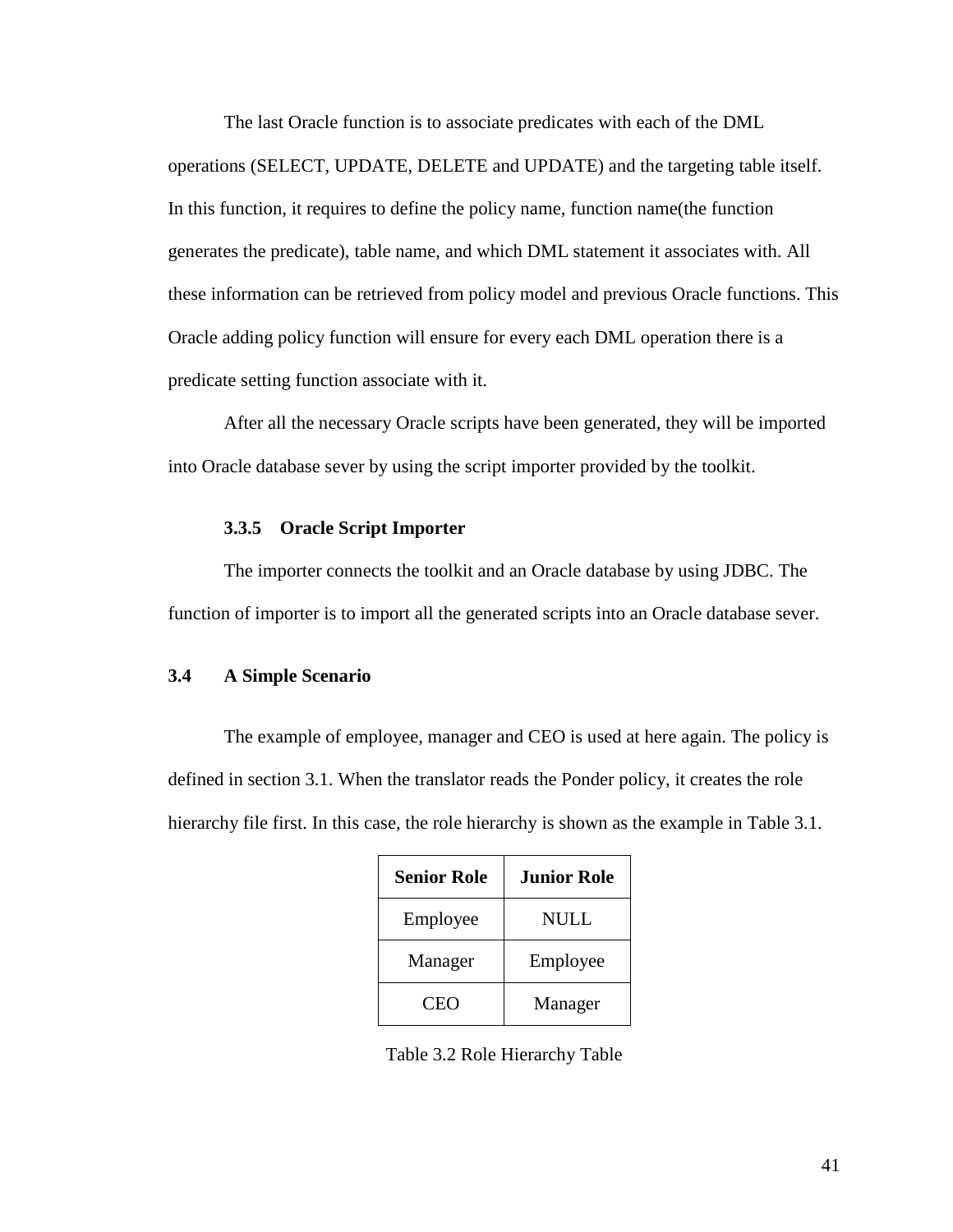The translator imports this role hierarchy relationship into Oracle and inserted into role table.

 The next step is to create a function that sets roles in the application context. The context will contain role name for current login user. The function allows users to set the role to be "employee", "manager", or "CEO". Assume that the current login user sets to his role to "employee". The role name "employee" is stored in application context variable 'rolename' and if the application context name is "context\_name', the role-name "employee" can be retrieved by calling following statement:

Sys\_context (context\_name, 'rolename')

Once a role has been set, the predicate function generates the predicate for the employee role. Since we include all three roles constraints in single predicate and the role name can be retrieved by calling "Sys\_context(context\_name, 'rolname')" statement The predicate is generated like the following:

| Predicate $:=$                                                                                                                |
|-------------------------------------------------------------------------------------------------------------------------------|
| $Name = sys\_context('userenv', 'session_user')$<br>And role_comparsion function (current user RoleName, 'Employee')          |
| OR.                                                                                                                           |
| $Manager = name = sys\_context('userenv', 'session_user')$<br>And role_comparsion function (current user RoleName, 'Manager') |
| OR.                                                                                                                           |
| $1 = 1$<br>role_comparsion function (current user RoleName, 'CEO')                                                            |

Those condition expressions are generated by using the mapping file, which stores policy constraints in Ponder format and Oracle format in pair. Assume such mapping file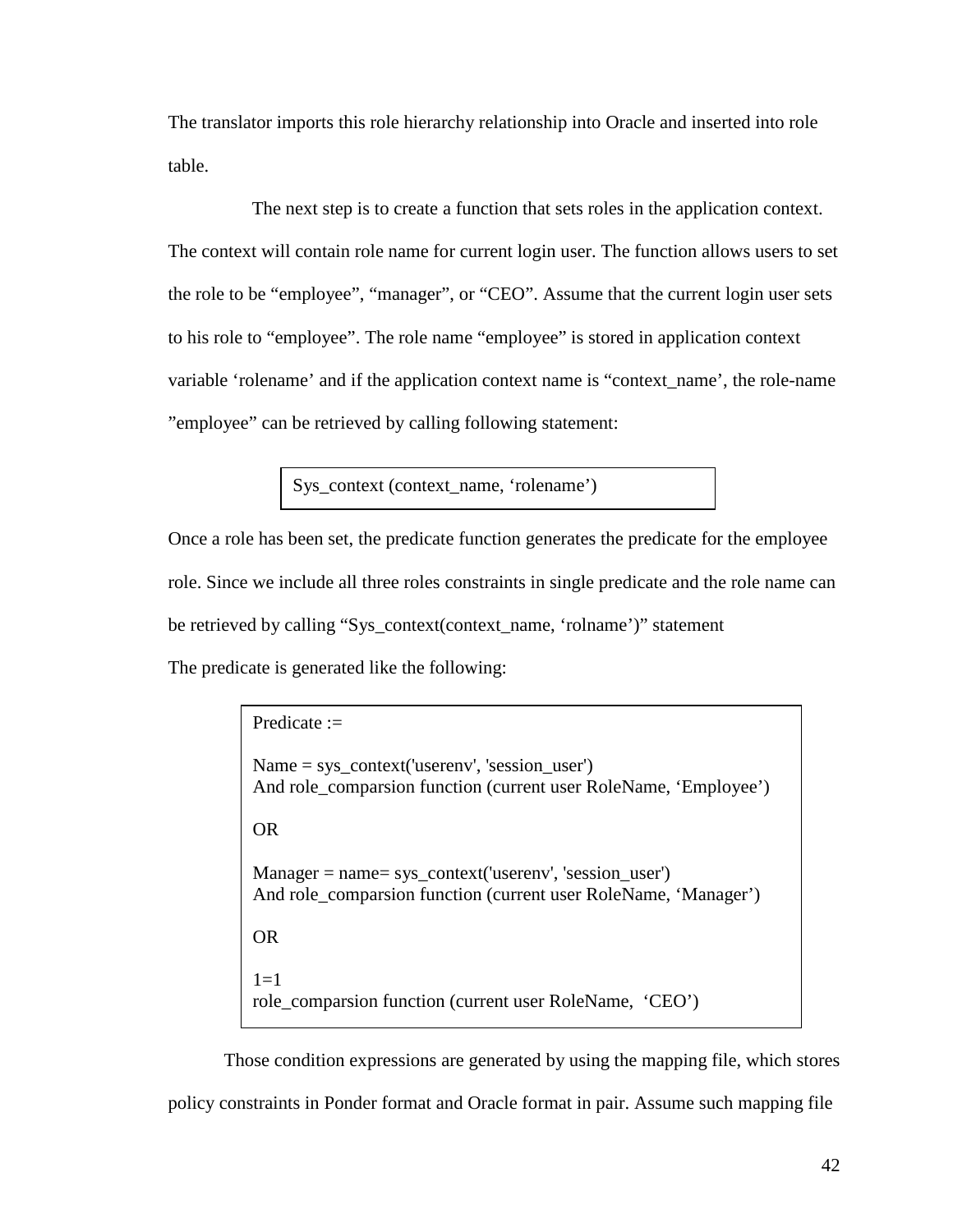already created. The translator extracts policy constraints from policy model and replaces with the corresponding Oracle format one by scanning through the mapping file. After these constrains have been translated, they are put into Oracle predicate setting function. By using these condition expressions, the Oracle predicate setting function generates the predicate for all the roles.

 After the user assumes an employee role, the comparison function compares three pairs of roles. For (employee, employee) pair, the comparison function returns true. But for (employee, manager) and (employee, CEO), the role comparison function returns false due to employee role is not senior to either manager or CEO role. As the result, the predicate becomes

```
Predicate := 
Name = sys context('userenv', 'session user')
And true 
OR 
Manager = name= sys_context('userenv', 'session_user') 
And false 
OR 
false
```
This predicate ensures a user that is assuming employee role only have the employee privileges, but not manager and CEO privileges.

The last step is to add a policy. This is be achieved by calling Oracle add\_policy function. The parameters of the function include: table name, predicate function name, and action type. Once this policy is added, the Oracle FGAC is fully implemented.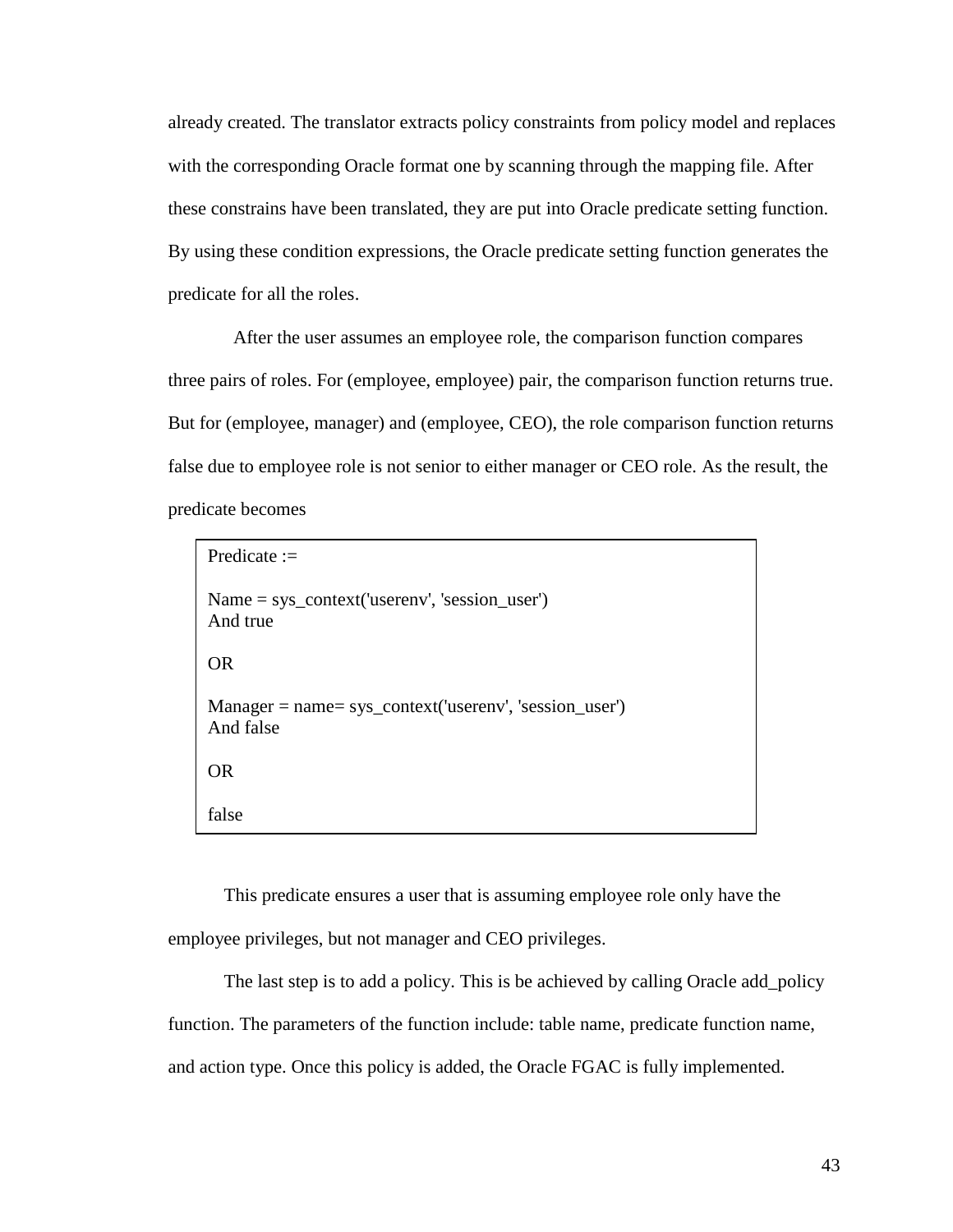When a user issues a query, assume the table name is "table\_name" and the query is following:

Select  $*$  from table name;

The predicate generated by predicate setting function will be attached to this query. As

the result after the predicate is attached, the query will look like:

```
Select * from table name;
Where name = sys_context('userenv', 'session_user') 
And TURE 
OR 
Manager = name= sys_context('userenv', 'session_user') 
And FALSE 
OR 
FALSE
```
Which is equal to

```
Select * from table name;
Where name = sys_context('userenv', 'session_user')
```
As the result, an employee can only view his own record.

In this section, we have discussed how to define a VPD policy by using Ponder.

We also discussed the necessary steps for a translator to translate a Ponder policy into

Oracle scripts. In next section, we are going to analyze the performance of this toolkit.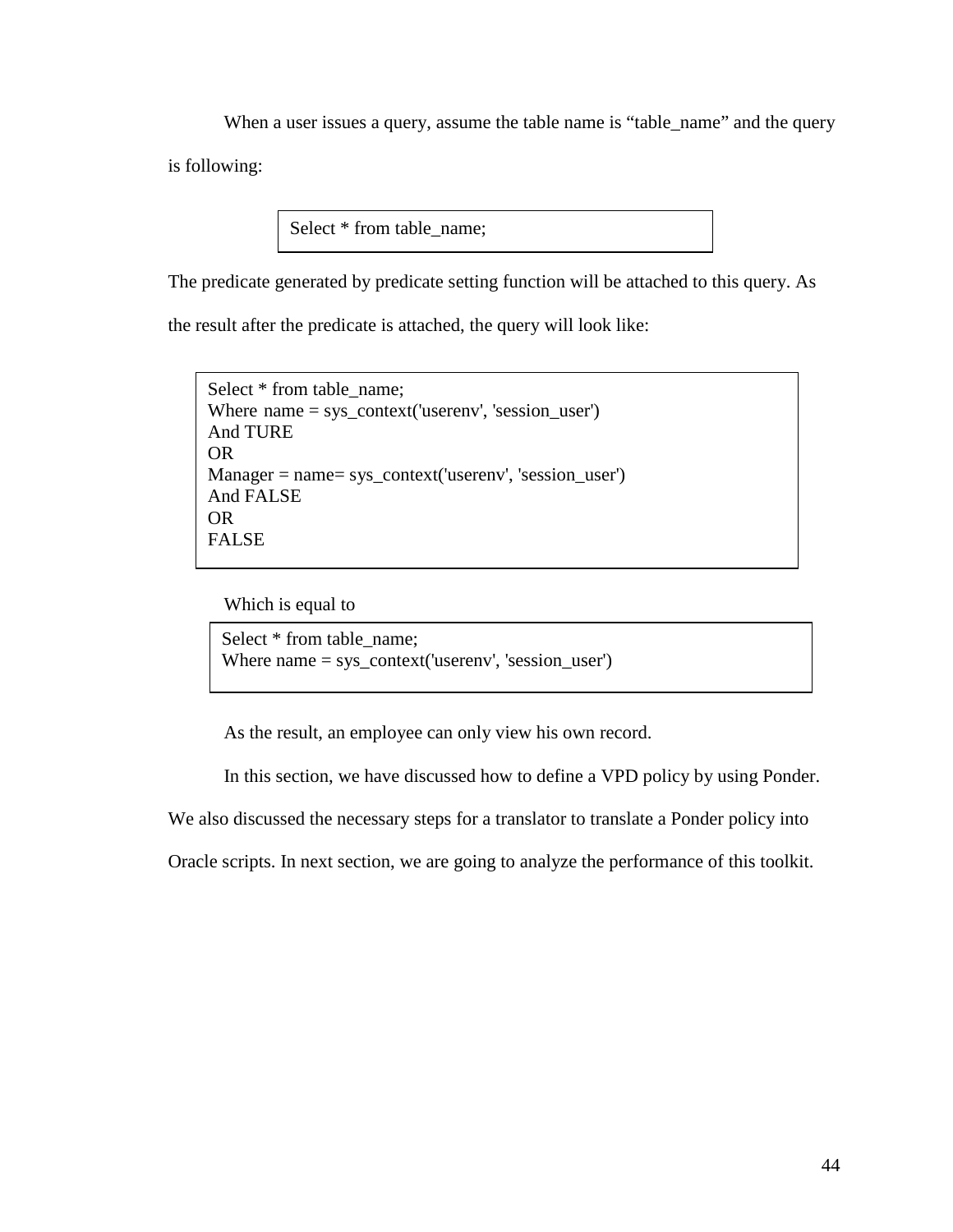## **4 The Toolkit User Interface**

The interface of the toolkit is designed to help policy makers easily translate formal access control policies to policy enforcement programs. It allows a policy maker to specify access control policies, create corresponding enforcement programs and import the program into Oracle database. In this section, we give a brief description of the interface.

After successfully logging in, the policy maker is prompted with the major working interface, as shown in Figure 4.1. The policy maker can create new access control policies or edit previously saved policies on the left side text window. After he is satisfied with the contents of the policy, he can click the *translate* button, which invokes the policy transaction function of the toolkit. The resulting Oracle policy enforcement program will be displayed in the text pad located at right side of the window. The generated program has three parts: role setting function, predicate setting function, and policy generating function. The policy maker can review any of them by clicking *view* and choosing different functions. By displaying the access control policy and the corresponding enforcement program side by side, the toolkit gives the policy maker a visual view on how the policy is interpreted by Oracle.. Once the policy maker is satisfied with the enforcement program, he/she can click the *import* button, and the enforcement program will be imported into an Oracle database.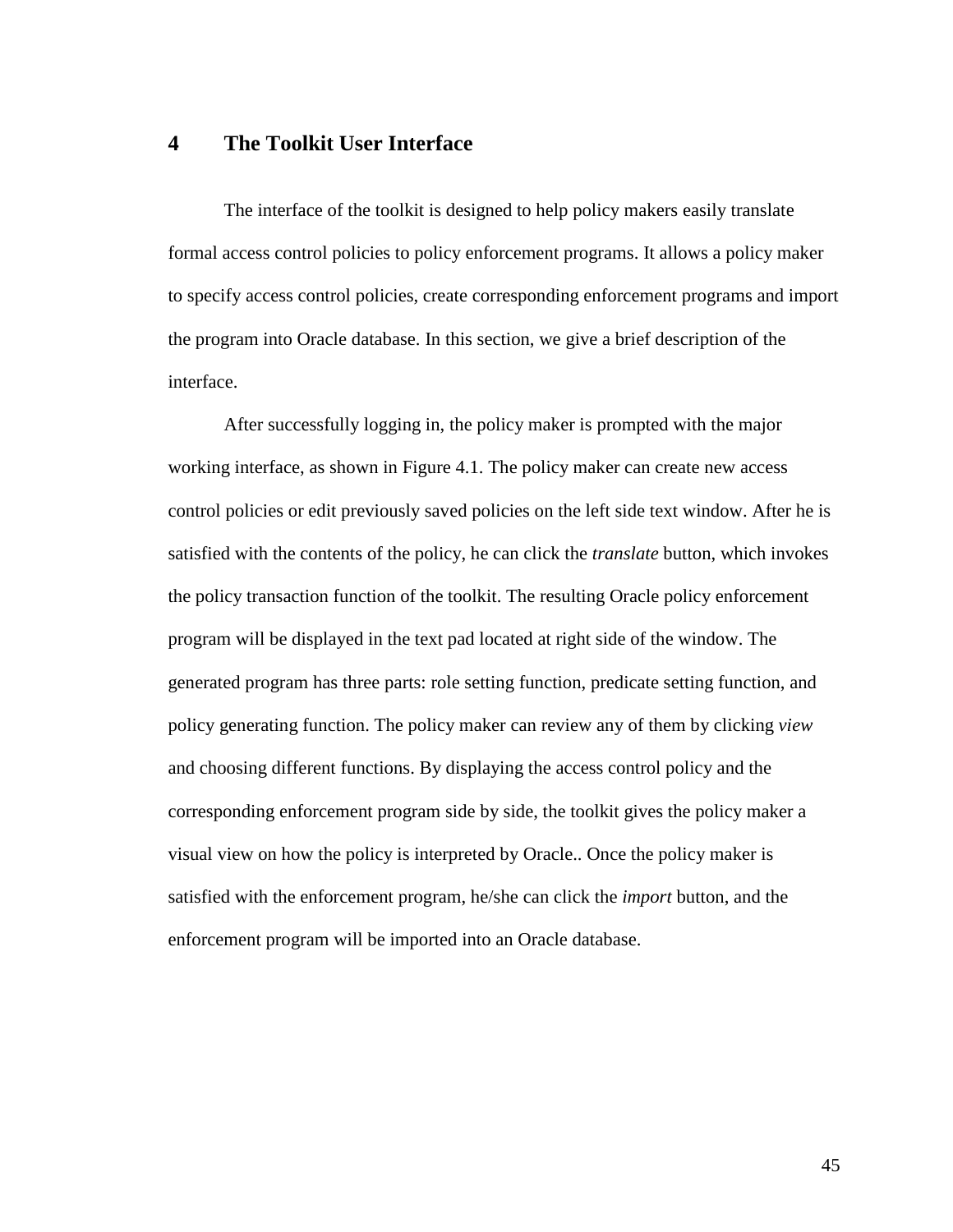

Figure 4.1 Generating Policies

This toolkit connects to the Oracle database by using JDBC with the same username/password that the policy maker uses to login into the toolkit. After the enforcement program has been successfully imported, the policy maker can test its effectiveness. The testing window is shown in Figure 4.2. During the testing, different user names with different roles can be used to issue queries. The testing window serves as a simple front end to the database management system. It submits testing questions to the database engine, and retrieve and display query results.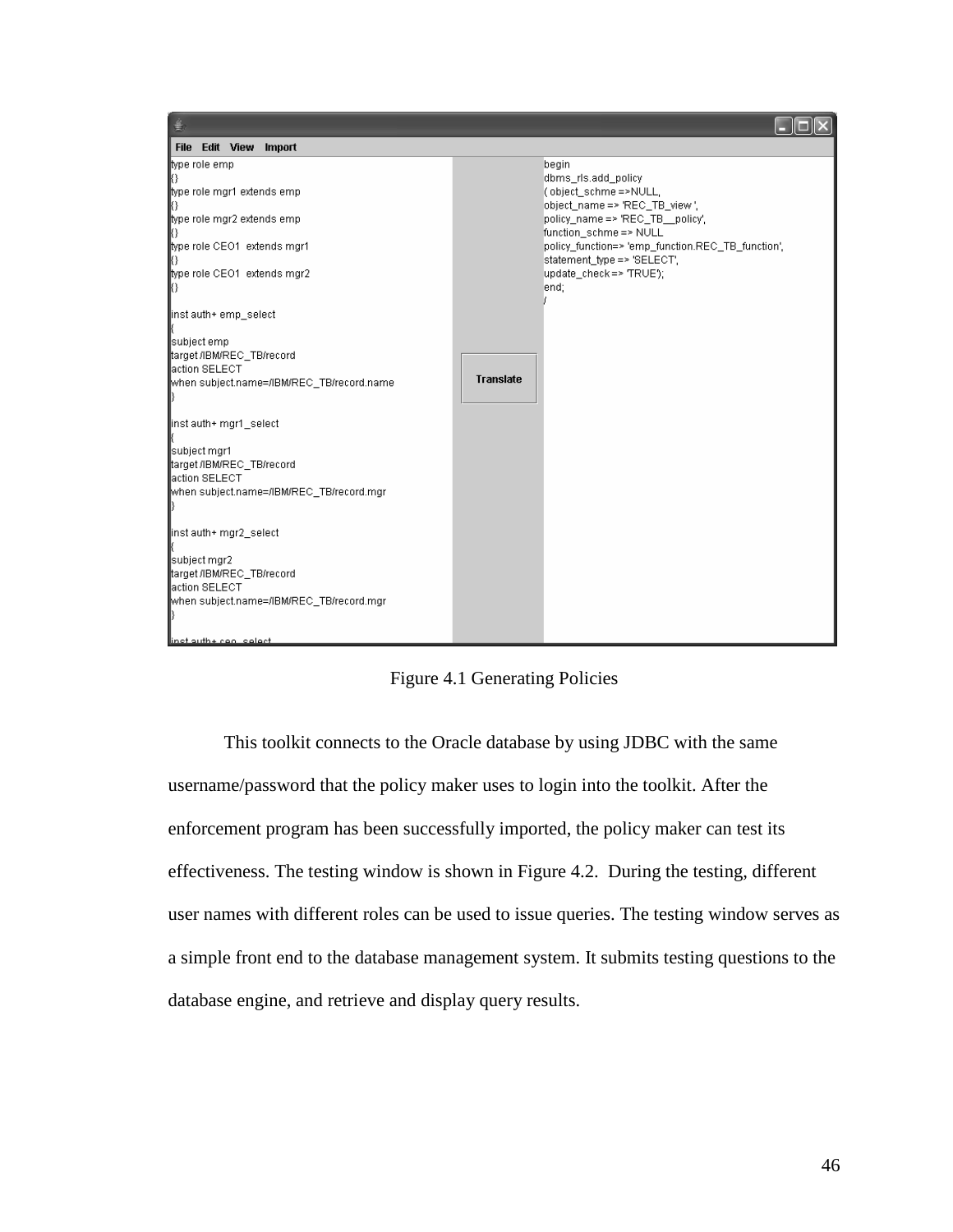| 鲁           |    |              |             |  | Ō<br>₹ |
|-------------|----|--------------|-------------|--|--------|
| <b>NAME</b> |    | <b>ROLE</b>  |             |  |        |
|             | OK | <b>RESET</b> | <b>EXIT</b> |  |        |
|             |    |              |             |  |        |
|             |    |              |             |  |        |
|             |    |              |             |  |        |
|             |    |              |             |  |        |
|             |    |              |             |  |        |
|             |    |              |             |  |        |
|             |    |              |             |  |        |
|             |    |              |             |  |        |
|             |    |              |             |  |        |
|             |    |              |             |  |        |
|             |    |              |             |  |        |
|             |    |              |             |  |        |
|             |    |              |             |  |        |

Figure 4.2 Testing Window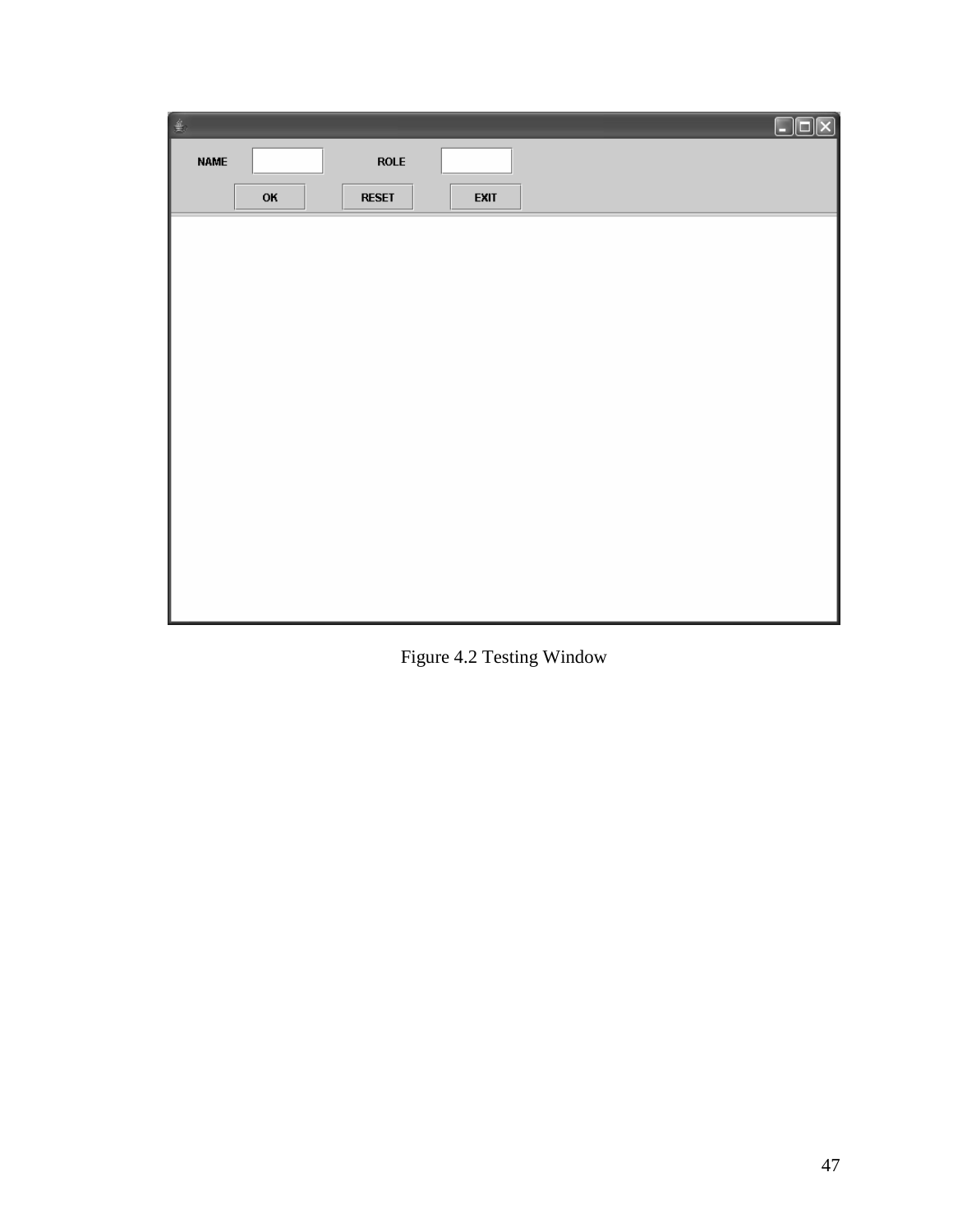## **5 Performance Analysis and Optimization**

In this chapter, we are going to examine the correctness of the automatically generated policy enforcement program. It is important that this toolkit can translate various policies correctly. If this toolkit cannot perform such duty, then there is a little value for this toolkit. It is also very important to consider its quality, i.e., whether access control policies can be enforced *efficiently* by using the toolkit. If after adopting the machine-generated policy enforcement program, the performance of a database management system deteriorates severely, then the toolkit is of little value. In the rest of the thesis, we refer to the policy enforcement program written by a programmer *the human-generated program*, and that generated by the toolkit *the machine-generated program*. It is reasonable to assume that human-generated program is efficient, since a programmer can carefully analyze a policy first and find the optimal way to create the policy enforcement program.

### **5.1 Experiment Setup**

In this experiment, we use a P4 2.8 GHz computer with 512 Mb RAM. The database management system is Oracle 9i version 9.2.0.1.0.

## **5.2 Policy Translation**

In this subsection, we are going to analyze several policies and demonstrate these policies can be correctly translated by the toolkit.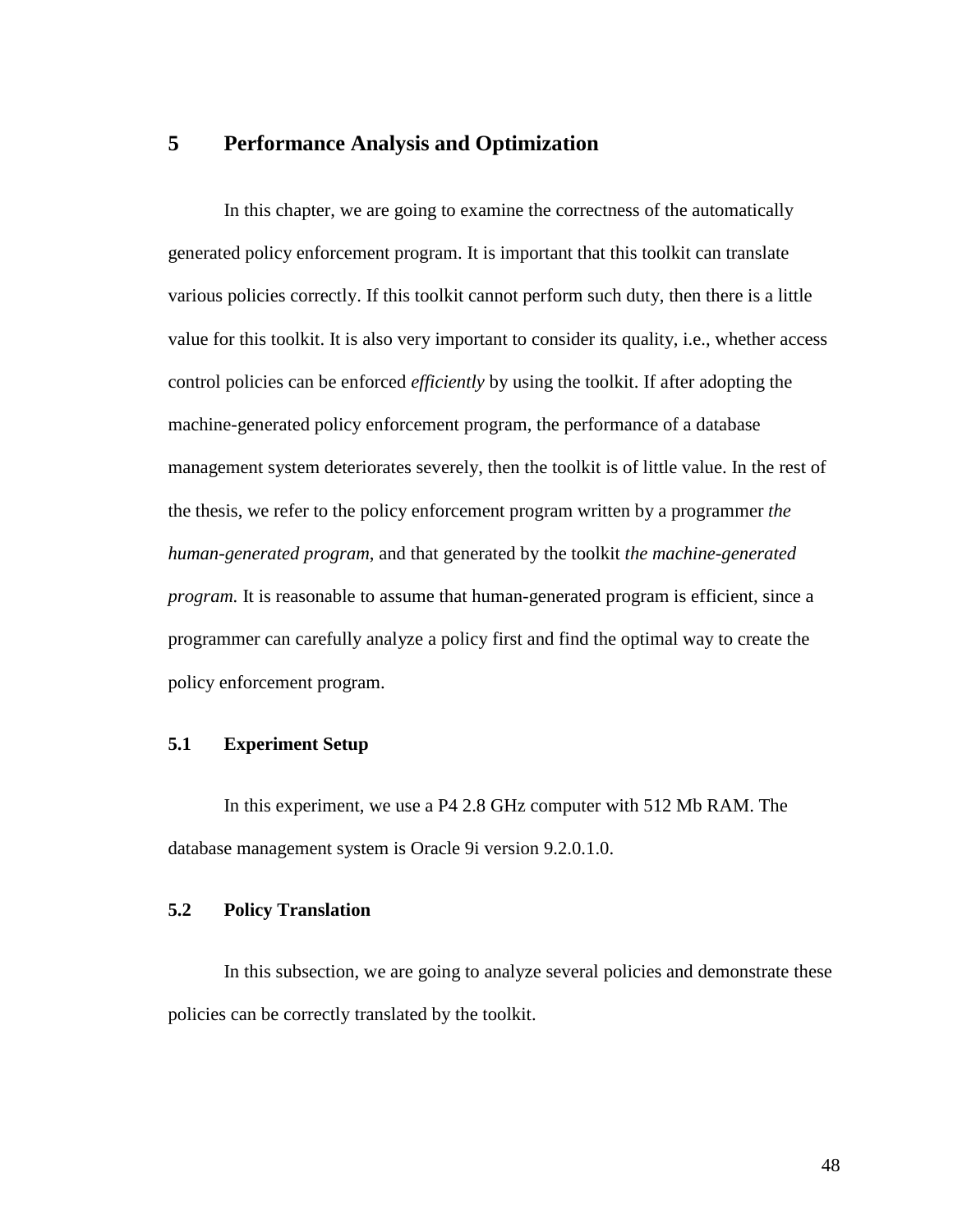## **5.2.1 Hospital Example**

This example is for a hospital system and we only consider the information retrieval process. The schema of the table and its access control policies are defined as the following:

- The patient record table (patient\_table) contains following attributes: "Doctor\_ID" defines which doctor this patient belongs to; "patient\_ID "stores the id number for the patient; "patient\_name" stores the name of the patient; "disease" stores the disease name of the disease.
- There are two roles in this example: doctors and patients.
- Each user in the system has to assume at least one of the above two roles before she can access the database. We assume that login authentication and role authentication are handled by other part of the system.
- The policy is like the following: a patient can only view his own information. A doctor can view all his patients' records.
- The Ponder policy will be generated like the following: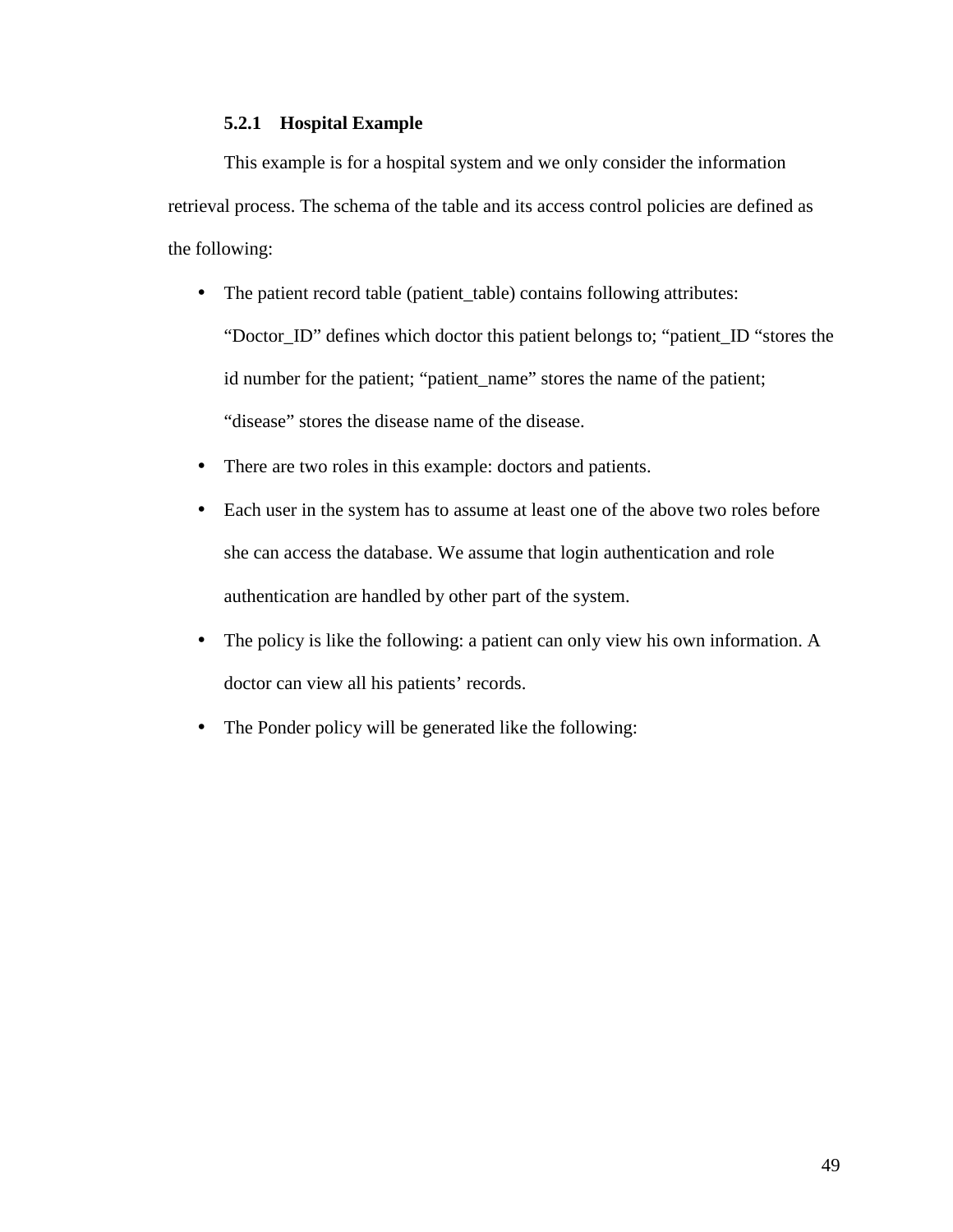```
Type role patient {} 
Type role doctor{} 
inst auth+ patient_select 
{ 
subject patient 
target patient table/record
action SELECT 
when subject.name = patient_table/record.name 
} 
inst auth+ doctor_select 
{ 
subject doctor 
target patient_table/record 
action SELECT 
when subject.ID = patient_table/record.Doctor_ID
```
 In the above policy, we only defined two roles and there is no role hierarchy relationship between them. The reason is patients may have different doctors. If we let the doctor role extend from the patient role, it means a doctor can view every patient's record even if that patient does not belong to him.

### **5.2.2 School Example**

This example is for a school system. It demonstrates how the role hierarchy relationship can be expressed. The schema of the table and its access control policies are defined as the following:

• The student record table (student\_table) contains following attributes: "name" stores the name of a student; "teacher\_name" stores the name of the teacher; "class\_name" stores the class the student is currently taken; "TA" stores the teaching assistant's name for that class; and "grade" stores the grade for the student.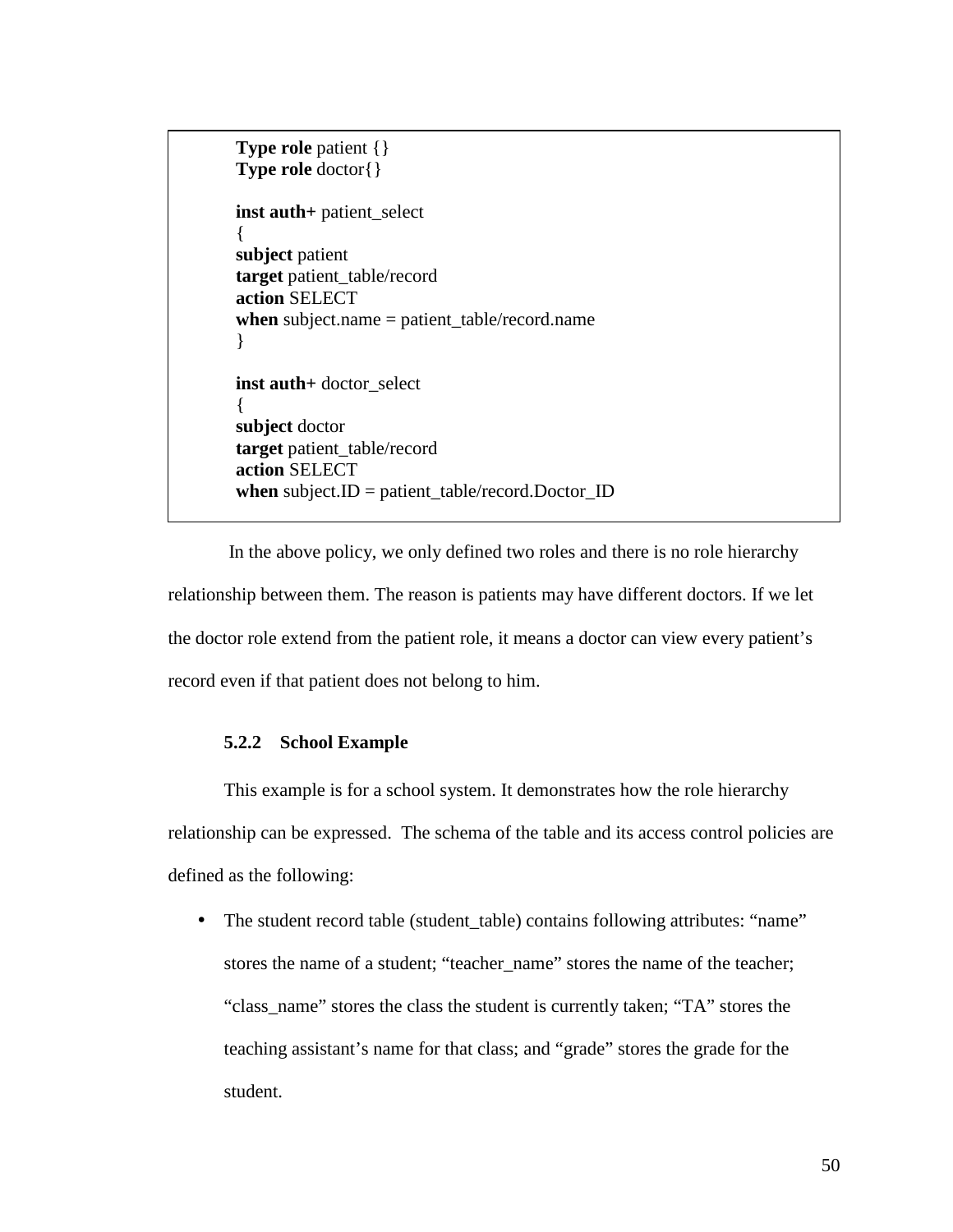- There are three roles can issue select statement to this table: teacher, TA, and student.
- Each user in the system has to assume at least one of the above three roles before she can access the database. We assume that login authentication and role authentication are handled by other part of the system.
- The policy is like the following: a student can only view his own record. A TA can view everybody's record who he is TAing for. A teaching assistant is also a student. A teacher can view everybody's record.
- The ponder policy will be generated like the following:

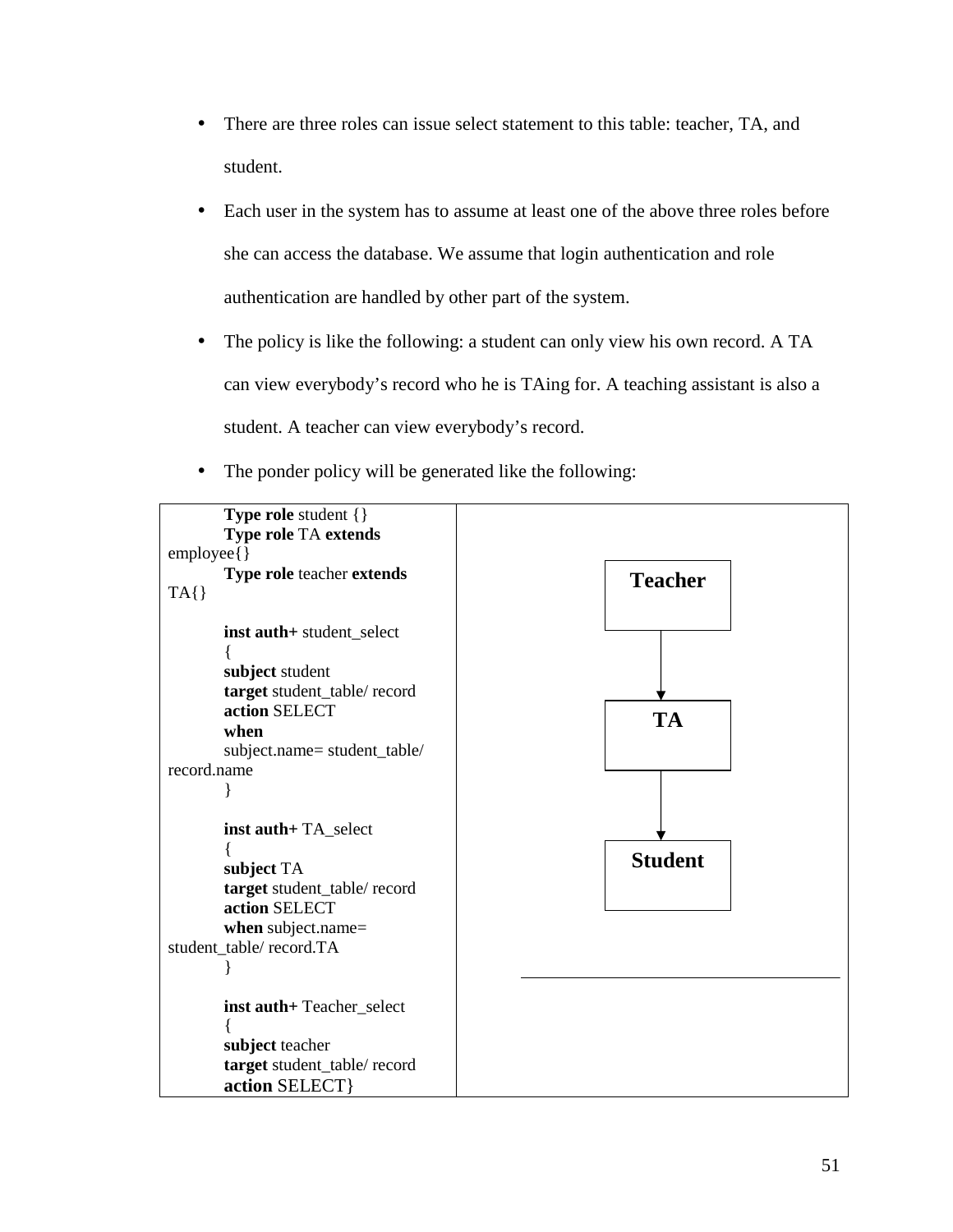In above example, we demonstrate that the role hierarchy relationship can be properly expressed. In this example, a teacher can have all the privileges that a student and a TA can have.

#### **5.3 Toolkit Performance Evaluation and Analysis**

The database of the experiment is for an employee management system. In particular, we consider the access control for the employee record table of the database. For simplicity, we only consider the enforcement of access control policies for information retrieval (i.e., SELECTION statements). The schema of the table and its access control policies are defined as the following:

- The employee record table (emp\_table) contains the following attributes: "name", the name of an employee; "manager", the name of an employee's manager; "department\_ID", the department that an employee is in; "rank", the rank of an employee; "salary", an employee's salary; and " project", the project that an employee is currently working on. The integrity constraints of the table require that an employee can only belong to one department and work on one project at a time.
- There are seven roles defined in the database: employee (EMP), manager (MGR), human-resource staff (HR), research and development staff (RD), human resource manager (HR\_MGR), research and development manager (RD\_MGR), and CEO.
- Each user in the system has to assume at least one of the above seven roles before she can access the database. We assume that login authentication and role authentication are handled by other part of the system.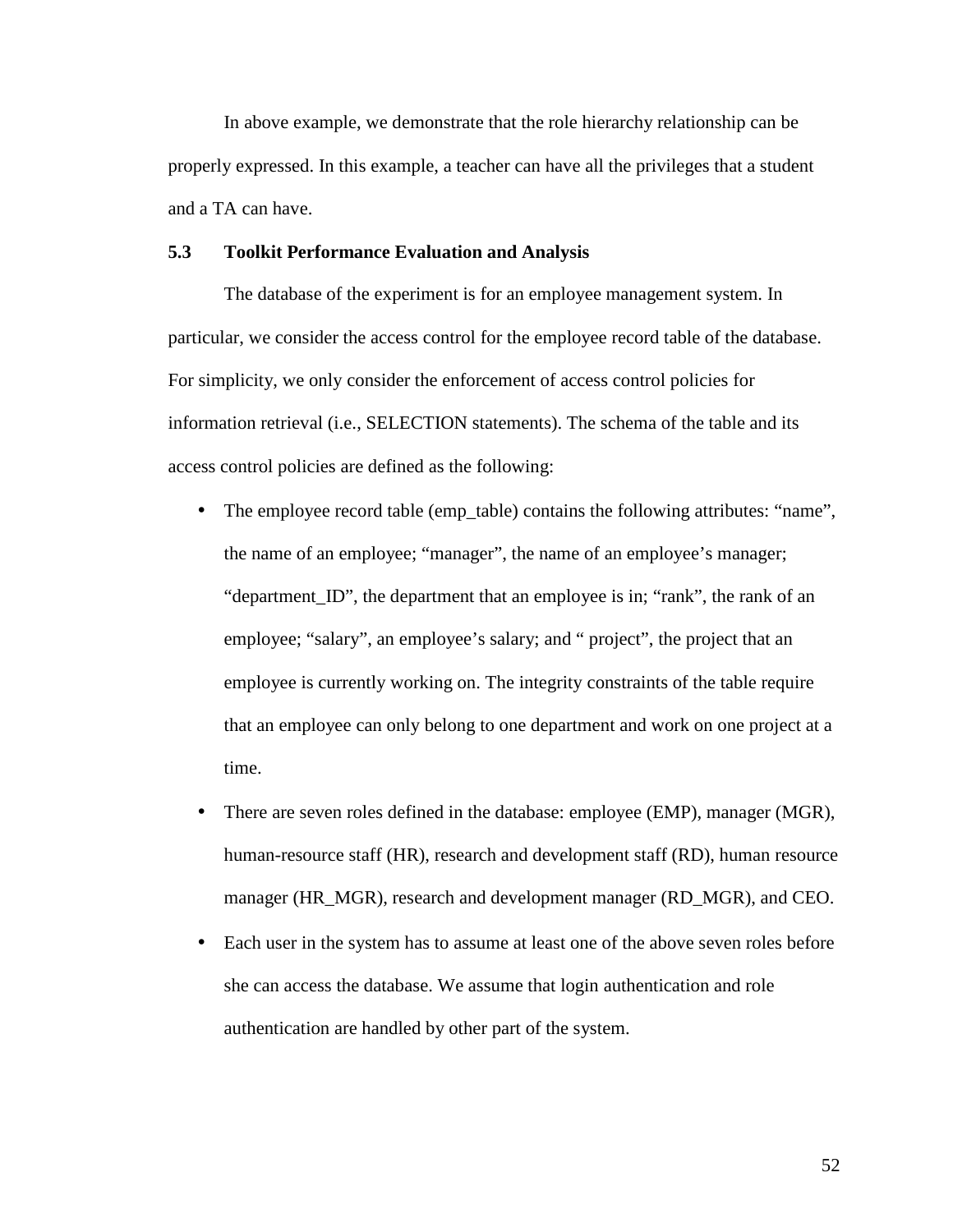• A user with an employee role is allowed to view her own record. The predicate generated by a programmer is:

name = sys\_context ('userenv', 'session\_user');

• A user with a manager role is allowed to view the records of all the employees that he manages. The predicate generated by a programmer is:

manager = sys\_context ('userenv', 'session\_user')

• A user with a human resource staff role is allowed to view the records of all the employees whose ranks are lower than hers. The predicate generated by a programmer is:

rank < ANY (select rank from emp\_table

where name= sys\_context('userenv', 'session\_user') )

• A user with a research and development staff role is allowed to view the records of all the employees who work on the same project as him. The predicate generated by a programmer will be:

where project in (select project from emp\_table

where name = sys\_context ('userenv', 'session\_user')

- A user with a human resource manager role has the privileges of a manger and a human resource staff. No further privileges are given to this role.
- A user with a research and development manager role has the privileges of a manager and a research development staff. No further privileges are given to this role.
- The CEO is allowed to view the entire table.

The figure below shows the role hierarchy of the experiment.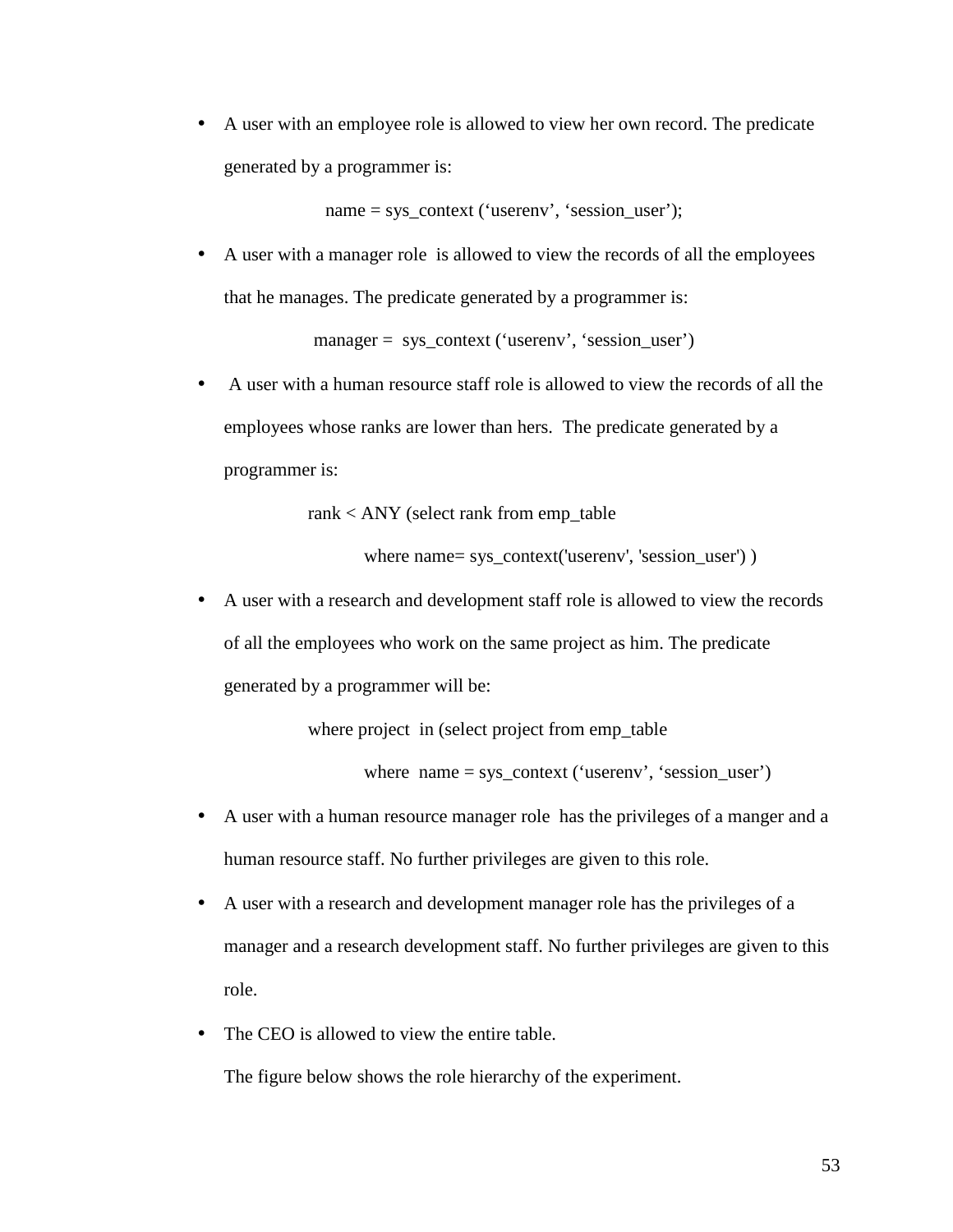

Figure 5.1 Role Hierarchies for the Experiment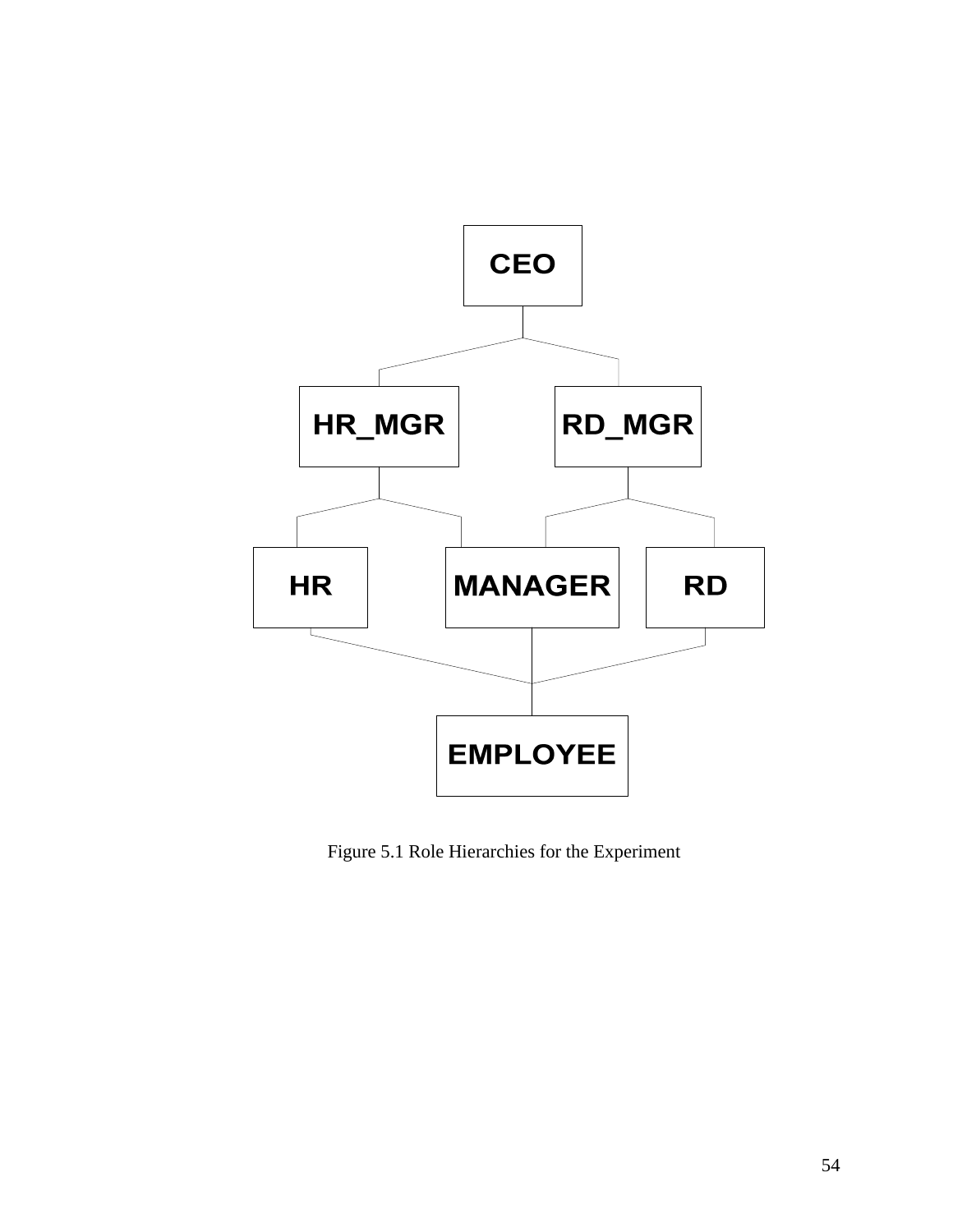#### **5.3.1 A Review of Machine-Generated Policy Enforcement Program**

Once a user issues a query, a human-generated program typically attaches a single predicate to the query. The predicate is specific to the user's current role. On the contrary, the machine-generated program described in Chapter 3 takes a simple and holistic approach. No matter what role the user assumes, the program attaches to the query a constant predicate, which encodes the access control constraints for all roles. Remember that the predicate contains invocation of the role comparison function. Therefore, during query execution, when the predicate is evaluated by the database engine, the returned value of role comparison functions will dynamically determines which constraints should take effect, based on the user's current role.

 Table 5.1 shows an example to illustrate the difference between the predicates of a human-generated program and that of a machine-generated program. In this example, the user's current role is 'employee' and the issued query is "select \* from emp\_table".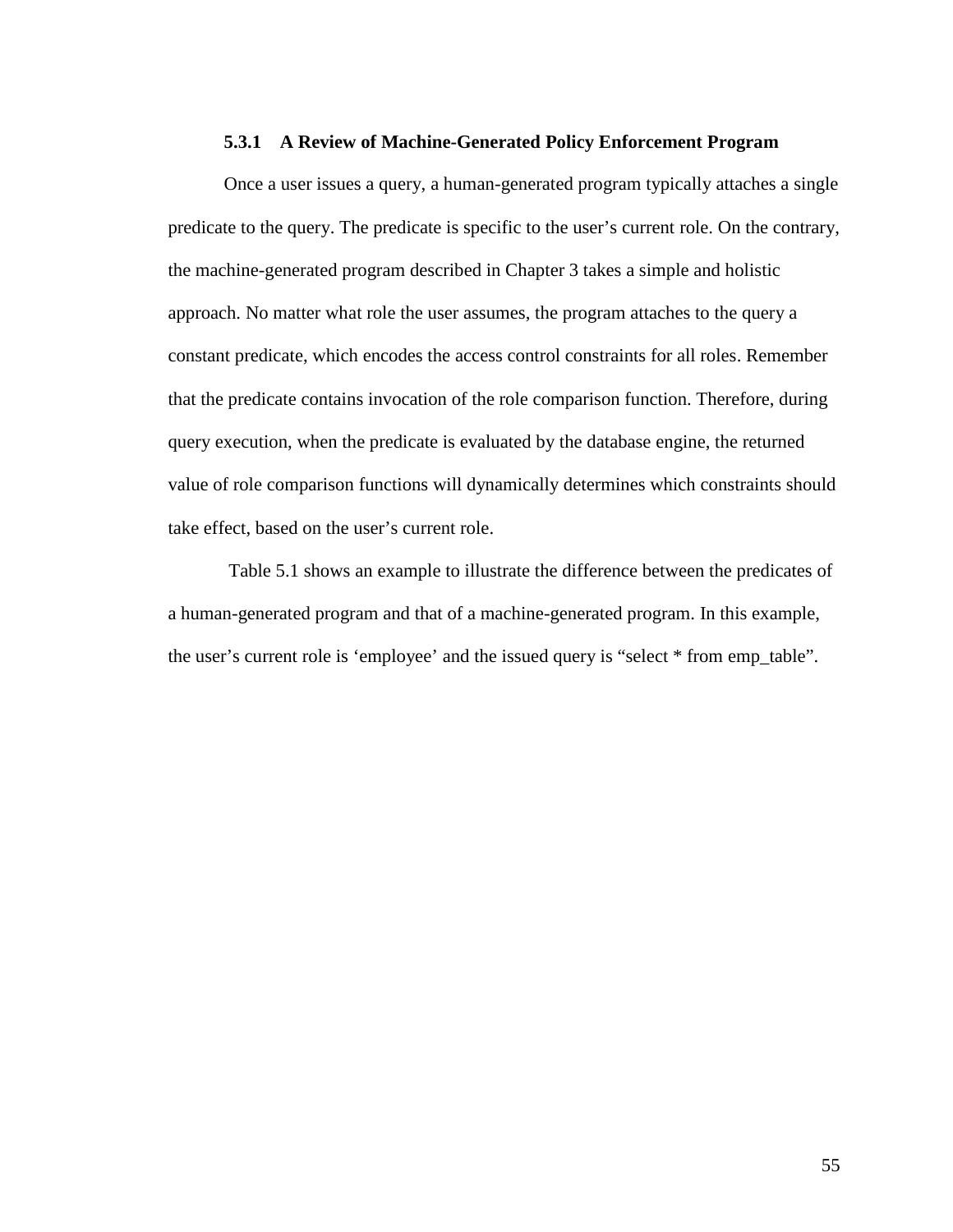| <b>Manually Generated Code</b>          | <b>Machine Generated Code</b>                                                                                                                  |
|-----------------------------------------|------------------------------------------------------------------------------------------------------------------------------------------------|
| Select * from table_name                | Select * from table_name                                                                                                                       |
| Where $name =$                          | Where $name = sys\_context("userenv",$                                                                                                         |
| sys_context('userenv', 'session_user'); | 'session_user')                                                                                                                                |
|                                         | And $1 = role\_comparison\_function$                                                                                                           |
|                                         | ("context_name", "rolename", "EMP")                                                                                                            |
|                                         | <b>OR</b><br>Manager= sys_context('userenv',<br>'session_user')<br>And $1 = role\_comparison\_function$<br>("context_name", "rolename", "MGR") |
|                                         | <b>OR</b><br>$Rank = Sys_{\text{const}}$ (context_name,                                                                                        |
|                                         | 'rank')                                                                                                                                        |
|                                         | And $1 = role\_comparison\_function$                                                                                                           |
|                                         | ("context_name", "rolename", "HR")                                                                                                             |
|                                         | <b>OR</b><br>$Project = sys\_context(context_name,$                                                                                            |
|                                         | 'project'                                                                                                                                      |
|                                         | And $1 = role\_comparison\_function$<br>("context_name", "rolename", "RD")                                                                     |
|                                         | <b>OR</b><br>Manager= sys_context('userenv',                                                                                                   |
|                                         | 'session_user')                                                                                                                                |
|                                         | $AND Rank = Sys$                                                                                                                               |
|                                         | (context_name, 'rank')                                                                                                                         |
|                                         | And $1 = role\_comparison\_function$                                                                                                           |
|                                         | ("context_name", "rolename", "HR_MGR")                                                                                                         |
|                                         | <b>OR</b>                                                                                                                                      |
|                                         | Manager= sys_context('userenv',                                                                                                                |
|                                         | 'session_user')                                                                                                                                |
|                                         | $AND Project =$                                                                                                                                |
|                                         | sys_context(contxt_name, 'project'                                                                                                             |
|                                         | And $1 = role\_comparison\_function$                                                                                                           |
|                                         | ("context_name", "rolename", "RD_MGR")                                                                                                         |
|                                         | <b>OR</b>                                                                                                                                      |
|                                         | And $1 =$ role_comparison_function                                                                                                             |
|                                         | ("context_name", "rolename", "CEO")                                                                                                            |

Table 5.1 Comparison of Manually Generated Code and Machine Generated Code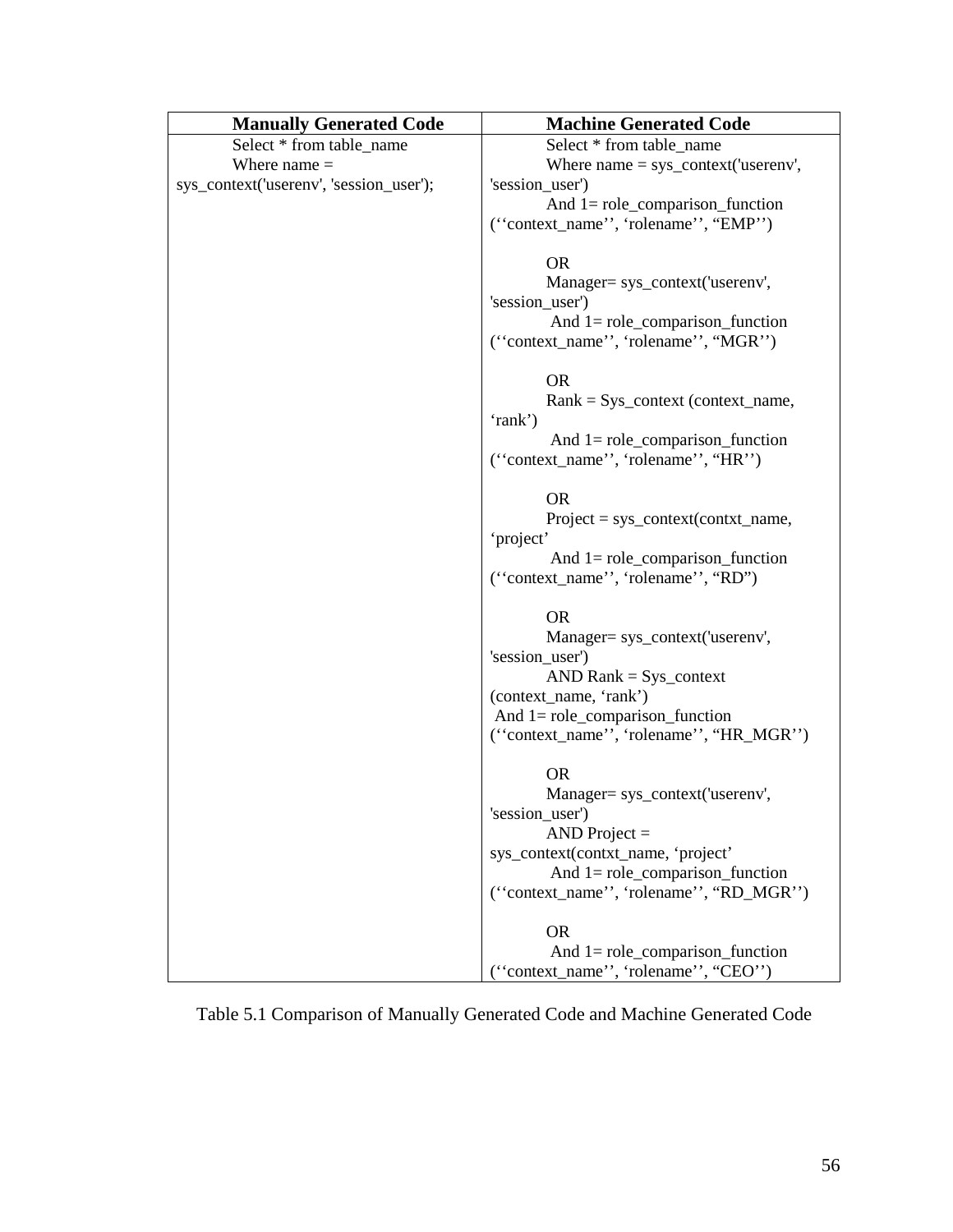### **5.3.2 Performance Evaluation and Analysis**

 We compare the performances when adopting human-generated policy programs and machine generated programs. In the experiment, the employee record table has 2000 tuples. We measure the query execution time of users with different roles, when issuing query "Select \* from emp\_table". The performance results are shown in Table 5.2.

|                         | 500                |            | 1000       |            |
|-------------------------|--------------------|------------|------------|------------|
|                         | (Manually          | (Machine   | (Manually  | (Machine   |
| <b>Table Size /Role</b> | Generated)         | Generated) | Generated) | Generated) |
| <b>EMP</b>              | $\Omega$           | 44.04      | 0          | 92.07      |
| <b>MGR</b>              | 0.01               | 43.01      | $\Omega$   | 83.07      |
| <b>HR</b>               | 0.01               | 3.02       | $\Omega$   | 5.07       |
| <b>RD</b>               | 0                  | 31.09      | 0          | 59.09      |
| <b>HR MGR</b>           | 0                  | 16         | 0          | 31.07      |
| <b>RD MGR</b>           | 0                  | 32.07      | $\Omega$   | 71.11      |
| <b>CEO</b>              | $\overline{0}$     | 15.06      | 0.01       | 34.08      |
|                         |                    |            |            |            |
|                         | 1500               |            | 2000       |            |
|                         | (Manually          | (Machine   | (Manually  | (Machine   |
|                         | <b>Generated</b> ) | Generated) | Generated) | Generated) |
| <b>EMP</b>              | $\Omega$           | 135.07     | $\Omega$   | 193.03     |
| <b>MGR</b>              | $\Omega$           | 118        | $\Omega$   | 174.01     |
| <b>HR</b>               | 0.01               | 8.02       | 0.01       | 11.06      |
| <b>RD</b>               | $\Omega$           | 101.07     | $\Omega$   | 141.02     |
| <b>HR_MGR</b>           | 0.01               | 57.04      | 0.01       | 73.02      |
| <b>RD MGR</b>           | 0                  | 109.06     | 0.01       | 149.05     |

Table 5.2 Results of Initial Approach with Table Size 500-2000

The results show that the machine-generated program is far inferior to the humangenerated program in terms of efficiency. For example, for a user with an employee role, the performance of the machine-generated program is more than 150 seconds slower than that of the human-generated program.

We need to identify the performance bottleneck and optimize the machinegenerated program accordingly. Remember that each clause of the predicate produced by the machine-generated program contains two parts: the constraint for a specific role and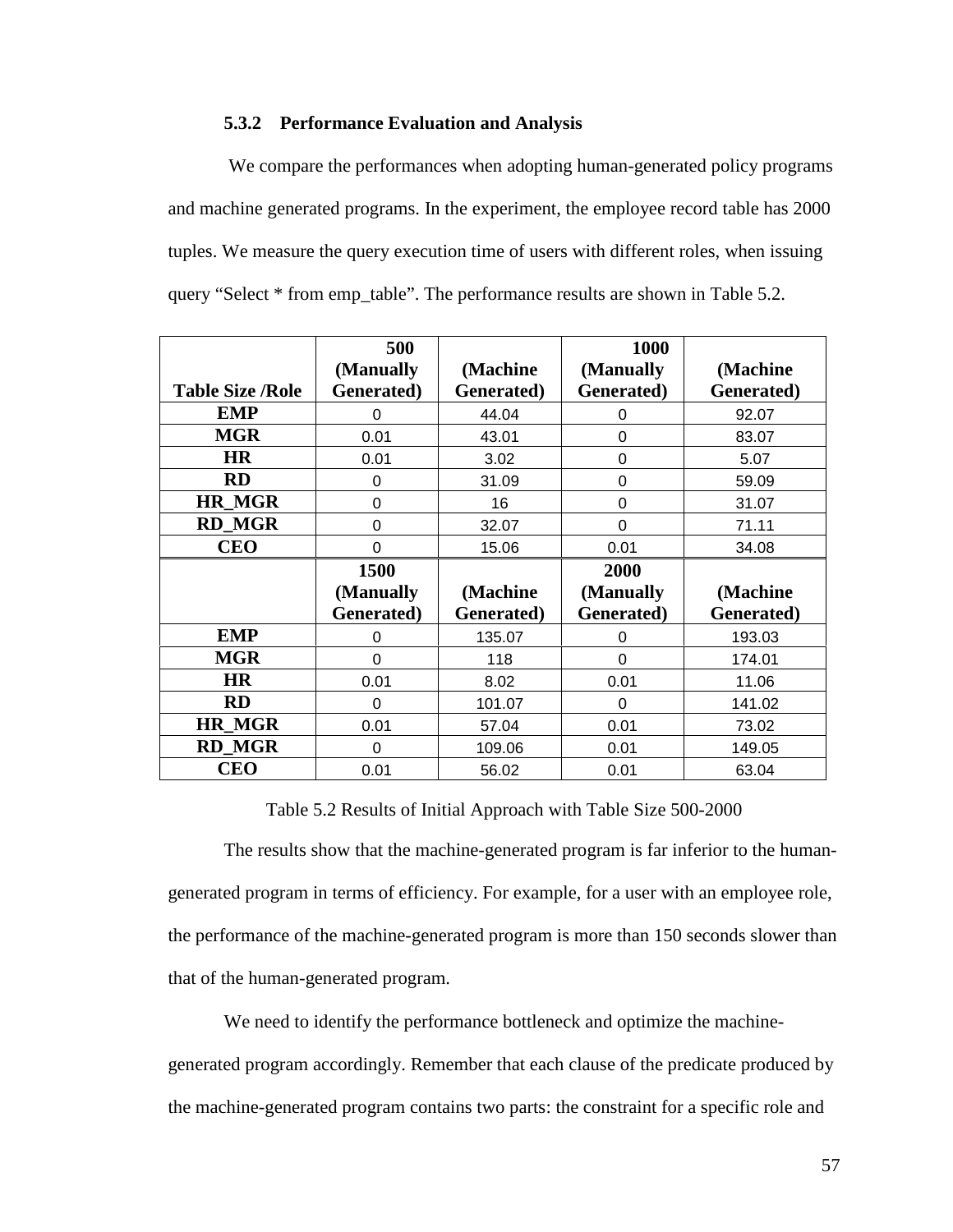an invocation of the role comparison function. Only when the role comparison function returns true will the corresponding constraint limit a user's access Since the role comparison function is also implemented through a SELECT query, a user's query after rewritten becomes a nested query, which usually yields sub-optimal performance. For example, if a role constraint returns 200 tuples, the role comparison function will be executed 200 times. If a tuple does not satisfy the role –specific constraint, the rolecomparison function will be invoked.

Note that a user's role remains the same during a session (i.e., from the user logons into the database until she logs out). Therefore, repeated invocation of the expensive role comparison function is unnecessary during query execution. One way to optimize the machine-generated program is to pre-set the results of the role comparison function as context values. Once a user sets her role, we will compare the user's role with all the defined roles in the system. The results returned by the role comparison function are stored as context variables for the user. For example, for the employee record management system used in the experiment, we define the following context variables for each user: isEmployee, isManager, isHRManager, isRD, isRDManager, isHR and is CEO**.** Intuitively, if the user's current role is the same or senior to a given role, then the corresponding context variable is set to be *true*. We call such context variables *role membership* variables.

To determine whether a constraint for a specific role should take effect, the generated predicate simply needs to retrieve the corresponding role membership variable for the context. Since retrieving a context value is much faster than the invocation of the role comparison function, the query execution time should be significantly reduced.

58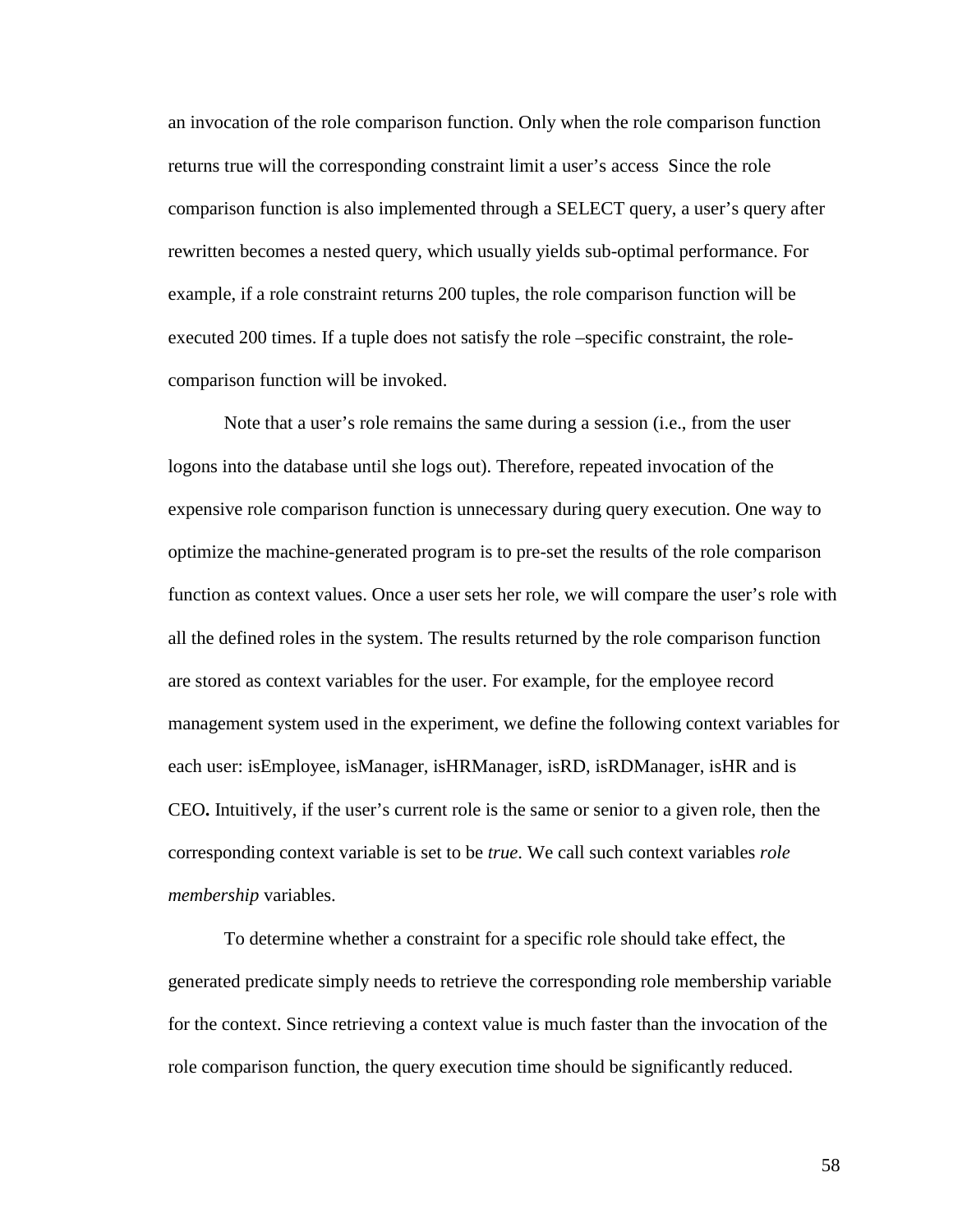Based on this observation, we further improve the predicate setting function. Instead of including the context variables as part of the generated predicate, the context variables are used to decide whether the corresponding constraints should be included int the predicate. The major part of the predicate setting function is like the following:

Pred  $=$   $\cdot$  : Employee conditions  $=$  'name  $=$  sys\_context('userenv', 'session\_user')';  $Management' (user conditions = Manager = sys \ context('userenv', 'session user')$  $HR conditions = 'Rank = Sys\_context (context_name, 'rank')'$ CEO conditions =  $1=1$ ; If  $(1= Sys\text{ context (context name, 'compared value1'))$ Then predicate := CONCAT (pred, 'employee conditions'); End if; If  $(1= Sys(context_name, 'compared_value2'))$ Then predicate:= CONCAT (pred, 'manager conditions'); End if; If  $(1= Sys(context_name, 'compared_value3'))$ Then predicate:  $=$  CONCAT (pred, 'HR conditions'); End if; . . .  $IF(1= Sys\_context (context_name, 'compared_value7'))$ Then predicate:= CONCAT (pred, 'CEO conditions'); End if;

By using this approach, if a user's role is employee, the role comparison function sets the role membership variable *isEmployee* to be true, but those for other roles to be false. As the result, only constraint specific for the employee role will be included in the returned predicate. The query after rewritten will be the following, which is very similar to the one returned by the human-generated program:

Select \* from table\_name Where name  $=$  sys context('userenv', 'session user');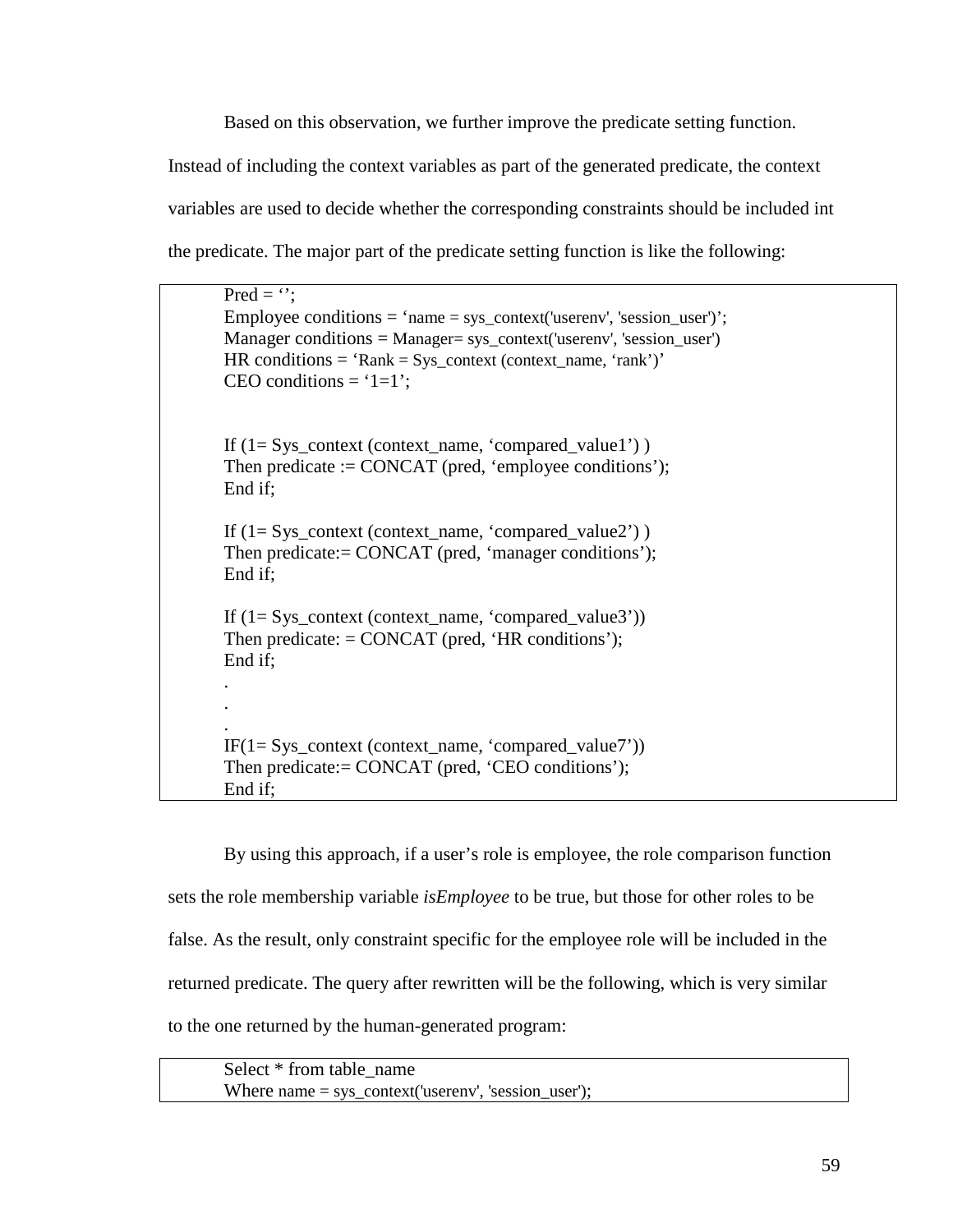The following table shows the time difference between the *human-generated* 

|                   | 500        |            | 1000           |            |
|-------------------|------------|------------|----------------|------------|
| <b>Table Size</b> | (Manually  | (Machine   | (Manually      | (Machine   |
| /Role             | Generated) | Generated) | Generated)     | Generated) |
| <b>EMP</b>        | 0          | $\theta$   | 0              | 0          |
| <b>MGR</b>        | 0.01       | 0.01       | 0              | 0.01       |
| <b>HR</b>         | 0.01       | 0.01       | 0              | 0.01       |
| <b>RD</b>         | 0          | 0.01       | $\Omega$       | 0.01       |
| <b>HR MGR</b>     | $\Omega$   | $\theta$   | $\overline{0}$ | $\theta$   |
| <b>RD MGR</b>     | $\Omega$   | 0.01       | $\overline{0}$ | 0.01       |
| <b>CEO</b>        | 0          | 0.01       | 0.01           | 0.01       |
|                   |            |            |                |            |
|                   | 1500       |            | 2000           |            |
|                   | (Manually  | (Machine   | (Manually      | (Machine   |
|                   | Generated) | Generated) | Generated)     | Generated) |
| <b>EMP</b>        | 0          | 0          | 0              |            |
| <b>MGR</b>        | $\Omega$   | 0.01       | $\Omega$       | 0.01       |
| <b>HR</b>         | 0.01       | 0.01       | 0.01           | 0.01       |
| <b>RD</b>         | 0          | 0.01       | 0              | 0.01       |
| <b>HR MGR</b>     | 0.01       | 0.01       | 0.01           | 0.01       |
| <b>RD_MGR</b>     | $\Omega$   | 0.01       | 0.01           | 0.01       |

*program* and *machine-generated program*:

Table 5.3 Third Approach Results

We see the performance difference between the *human-generated* and *machine-*

*generated program* is almost negligible.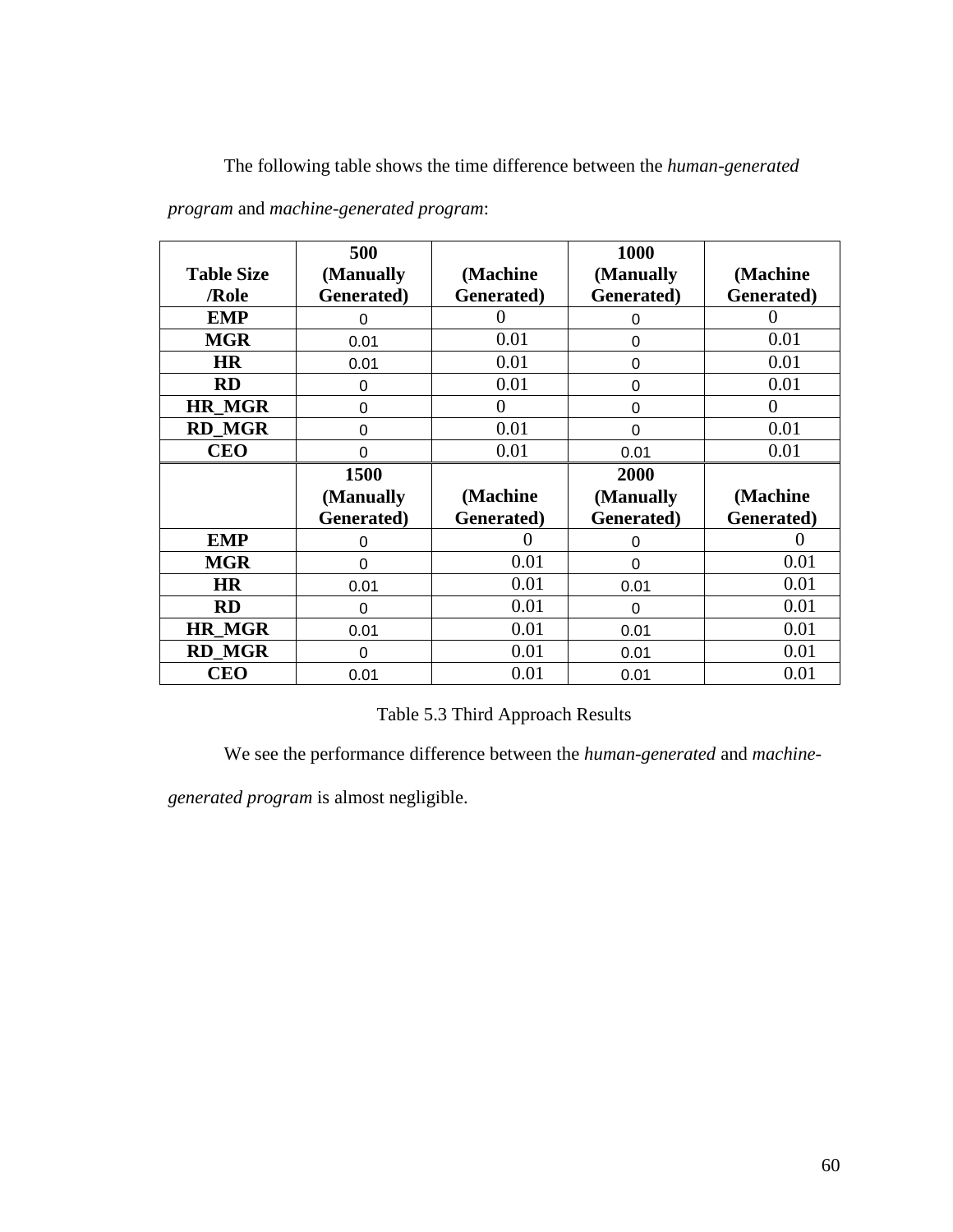## **6. Related Work**

This work is related to many areas, including: relational database management system (RDBMS), access control, and policy languages. Much work has been done in each of these areas. In this chapter, we describe the work that most heavily influences database access control.

#### **6.1 Access Control Policies**

There are two types of access control policies: discretionary access control (DAC) [BJS 95] [TY03] and mandatory access control (MAC) [BJS 95] [TY03].

DAC restricts a user's access privileges to an object. Access policies are decided by the owner of the object. Different user may have different access privileges for a same object. Most database systems support DAC [BJS 95]. We can define a database table as an object. The creator of the table will automatically get all privileges on it. The creator can pass different access privileges of this table to other users.

In MAC, access control policies are decided by administrators instead of object owners. In MAC, each object has an access level such as secret, classified, and unclassified, etc. Each user is assigned to have a clearance level. A user can only access those objects that he has clearance. The difference between MAC and DAC is in MAC the privileges are static, not based on content. However, an organization structure cannot be easily interpreted by using classification levels. As the result, role based access control (RBAC) [GB98], [BBU99] is introduced.

In RBAC, access control privileges are associated with roles and users are assigned to roles based on their responsibilities and qualifications. For RBAC, the roles and role hierarchy are based on the structure of an organization. For example, roles in a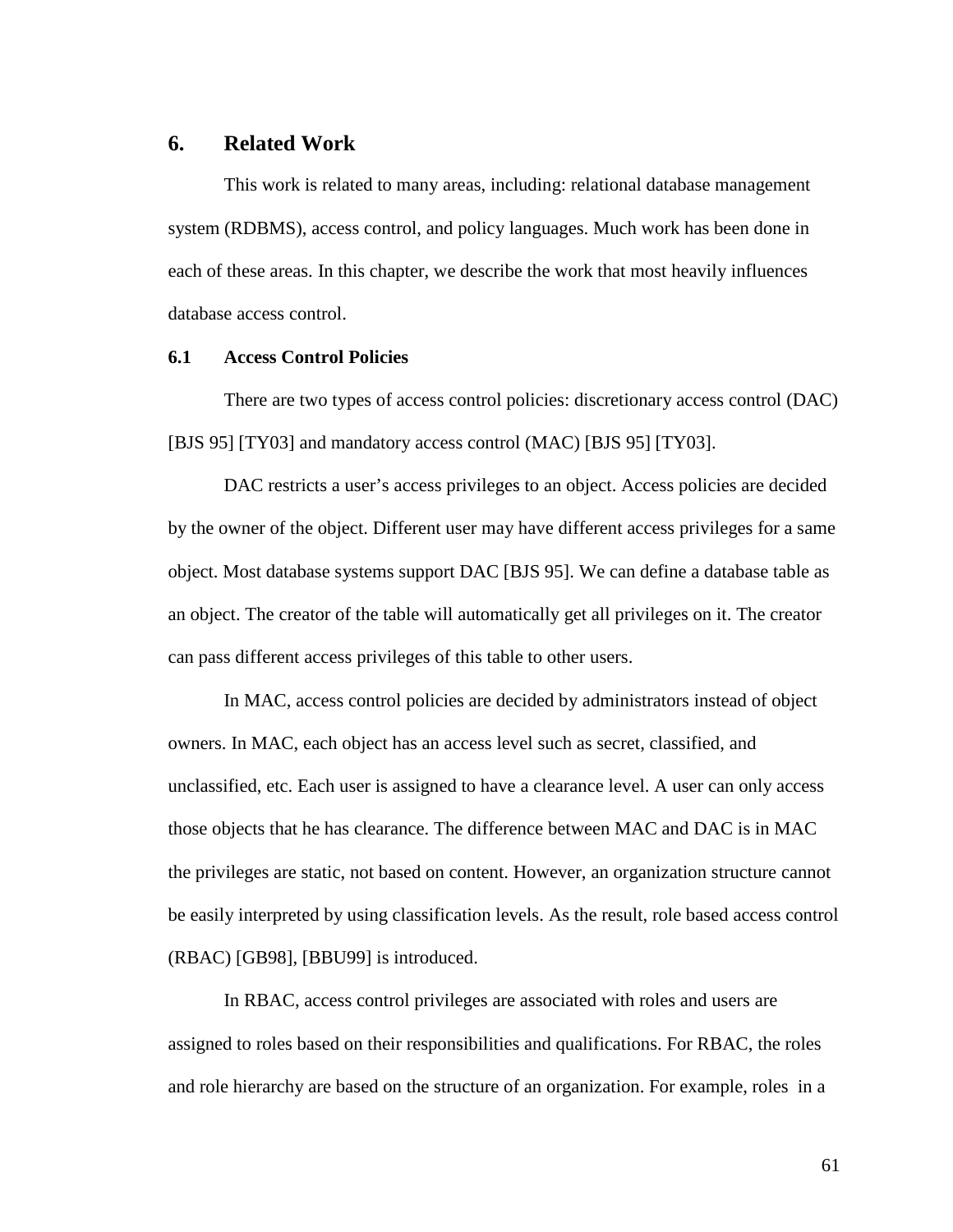school may include teacher, student, teaching assistant, etc. Based on a user's responsibility, he/she may assume more than one role. In the above example, a user can be a student and a teaching assistant at the same time. When assigning roles, the principle of least privilege should be followed. A user should only have the minimum privileges that are enough to perform his duty. With RBAC, a user's roles can be easily changed. Privileges can be granted or revoked from roles as needed. Further, role and role hierarchy can be mapped to the operational activity of an organization.

### **6.2 Database Access Control**

Although most database systems support RBAC, MAC, and DAC, many different strategies have been proposed to provide a more secure environment for database systems. In this section, we examine some of these approaches, including rule based access control [TD97], IBM's sticky policy [AHC03, AA04] and information disclosure management [YW04]

The general idea of rule-based access control [TD97] is as follows. An enterprise's organizational structure is created as a table. For example, if we have a structure like "manager-> employee" where manager is the parent node of employee, the table will be created as followings:

| <b>Role Name</b> | <b>Symbol</b> |
|------------------|---------------|
| Manager          |               |
| Employee         | $\Delta$ 1    |

Table 6.1 Role Hierarchy Table

The employee role uses the symbol (A1) that is similar to the manager's symbol(A). When a manager issues a query, the SQL keyword 'LIKE' will be used to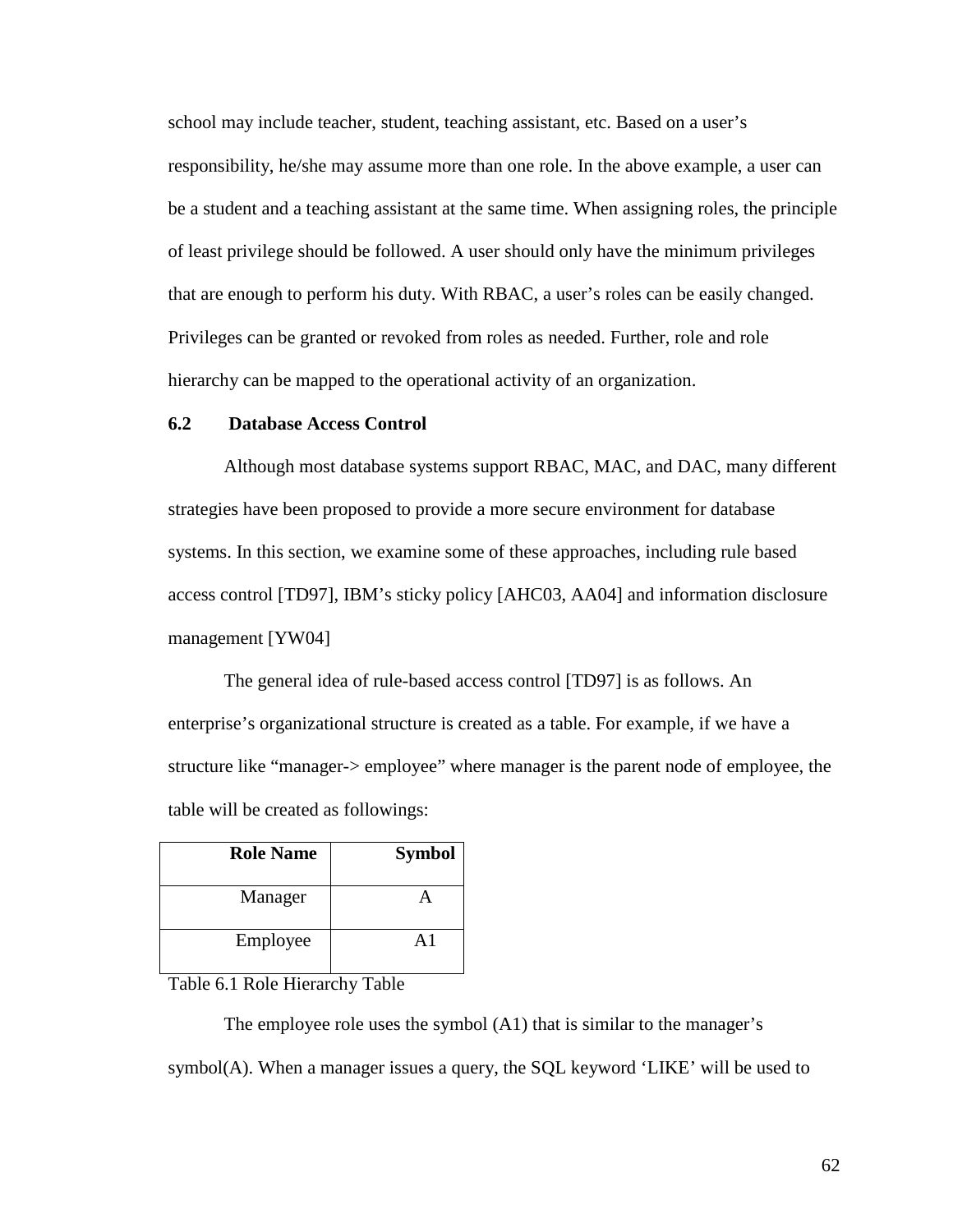identify that employee node is the sub-node of the manager. For each unit in an organizational structure, a set of privileges is defined with the organizational structure table symbol attributes. The database users' name/roles will be mapped to nodes in the organizational structure. When a user issues a query, the database server will check whether the user has clearance to retrieve data by looking up the organizational structure table. The problem for the rule based access control is that if we have a very large organization structure, the symbol we used to represent each node will be getting very long and complicated. Since the SQL 'LIKE' operation is a string comparison function, the performance of this access control mechanism is going to be decline.

Several access control projects have been under going in IBM. One of them is called "sticky policy paradigm"[AHC 03]. In sticky policy, the policy will be enforced on data. "Policy" includes the conditions and requirements of data usages and must be always associated with data instances. Even when the data is transferred from one database to another, the policy is still attached with the data and always true. The only time that policy could be invalidated is when data owner issue a policy invalidation statement. The disadvantage of stick policy is when the policy attached to the data is updated, the user's data is still managed by the old policy, not to the new policy. As the result, it may cause security risk. The first attempt to implement such policy is on Tivoli Privacy Manager, a privacy policy management tool developed by IBM. According to IBM, this is the first enterprise privacy management solution that automates privacy policy enforcement and monitoring.

Watanabe[YW04] from IBM purposed a model for information disclosure management. The model has two parts: a centralized information disclosure decision

63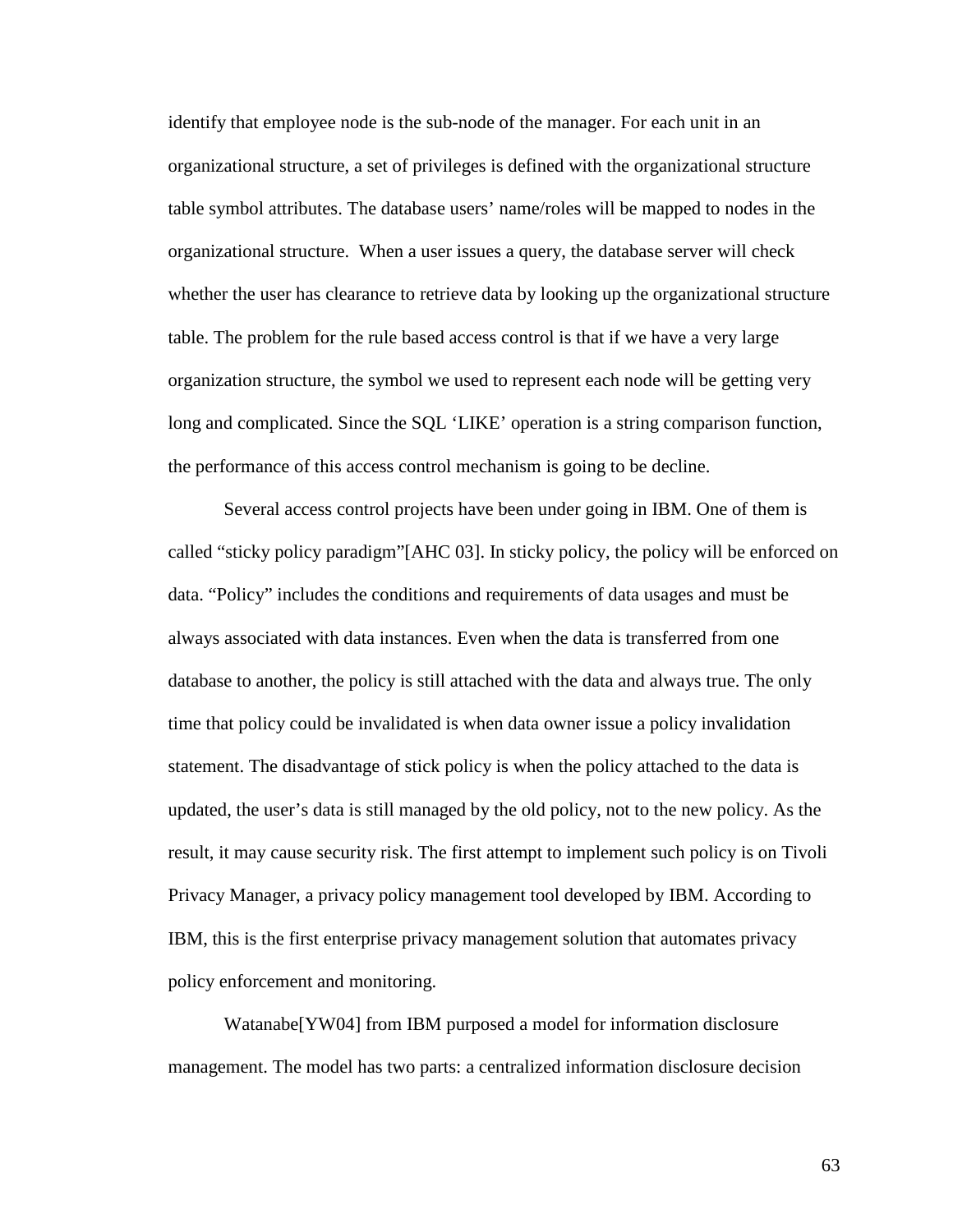center and policy enforcement agents. There are two functions in the model: Access Enforcement Function (AEF) and Access Decision Function (ADF). The AEF always associates with data and ADF is located with the central server. When a user is trying to access a database, AEF will check his login information and send it to ADF. The ADF will check the user's information with the stored policy. If the login information meets the access control requirements, the user can precede and successfully retrieve information from the database. However, since all the decision will be made by the central server, if a central server has a large number of enforcement agents associate it, it may cause a bottleneck issue.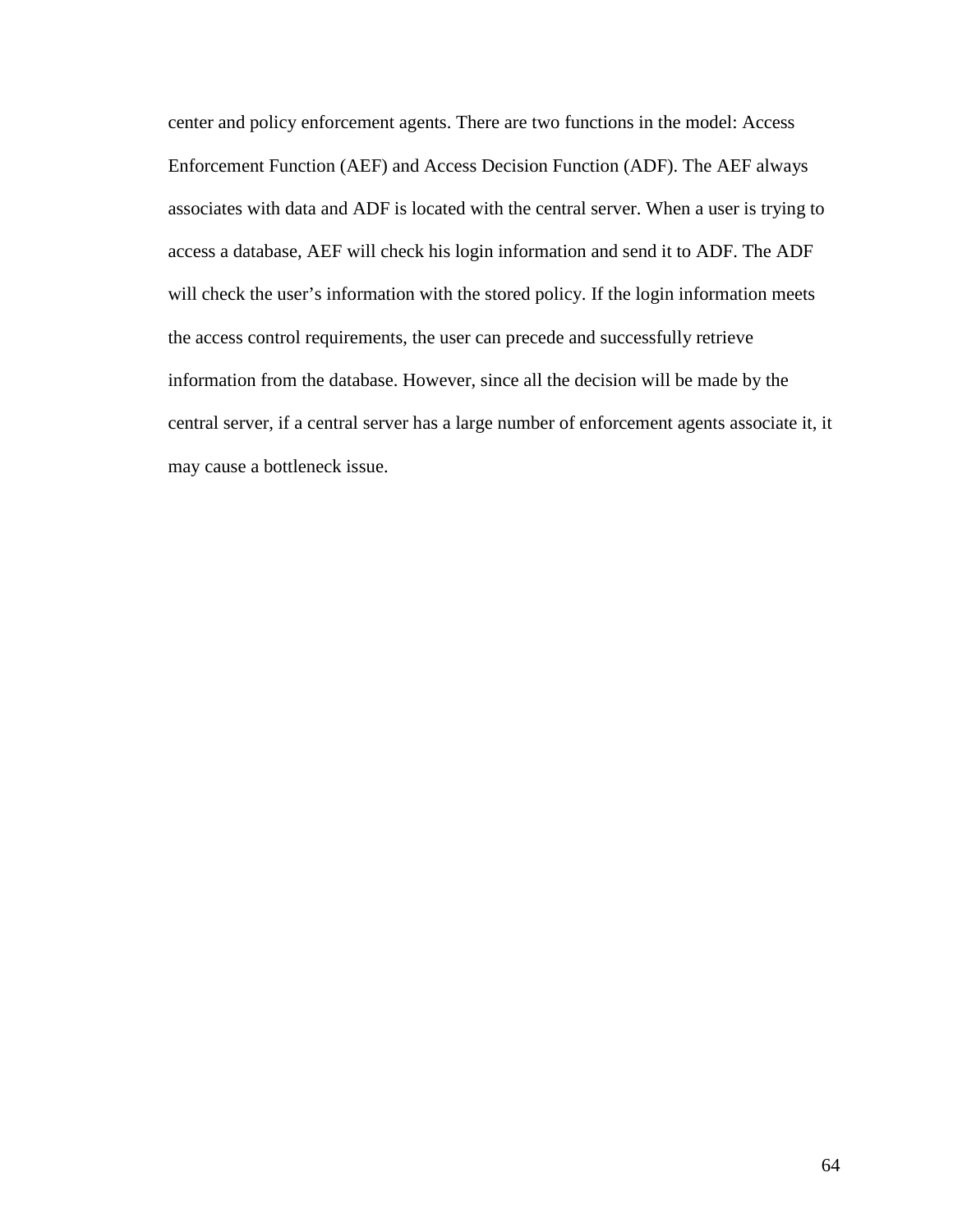# **7 Conclusions and Future Work**

#### **7.1 Conclusion**

 In this thesis, we present the design and implementation of the access control enforcement toolkit (ACET) that automatically translates database access control policy specifications to Oracle policy enforcement programs. Instead of letting a programmer create access control code, which is an error prone process and may introduce security risks because the access control code is hard to analyze, this toolkit may help a policy maker create policy enforcement programs more easily. We evaluate the performance of the toolkit and identify a variety of ways to optimize the performance of the automatically generated policy enforcement program.

 This toolkit is composed of two parts: a policy specification model and a policy enforcement program translator. After comparing several formal policy specification languages, we choose Ponder as a preliminary language for this project because it has a concise and intuitive syntax for policy specification. It also supports role hierarchy definition and role-based access control in a straightforward manner as previously discussed.

Taking the Ponder policy as the input, the enforcement program translator generates three functions: role setting, predicate setting, and policy generation.

The automatically generated policy enforcement program can correctly enforce database access control policies. At the same time, the preliminary results suggest it may do it efficiently. After applying several optimization techniques, our preliminary experiment suggests that the machine-generated program yields comparable performance to that created by a database programmer.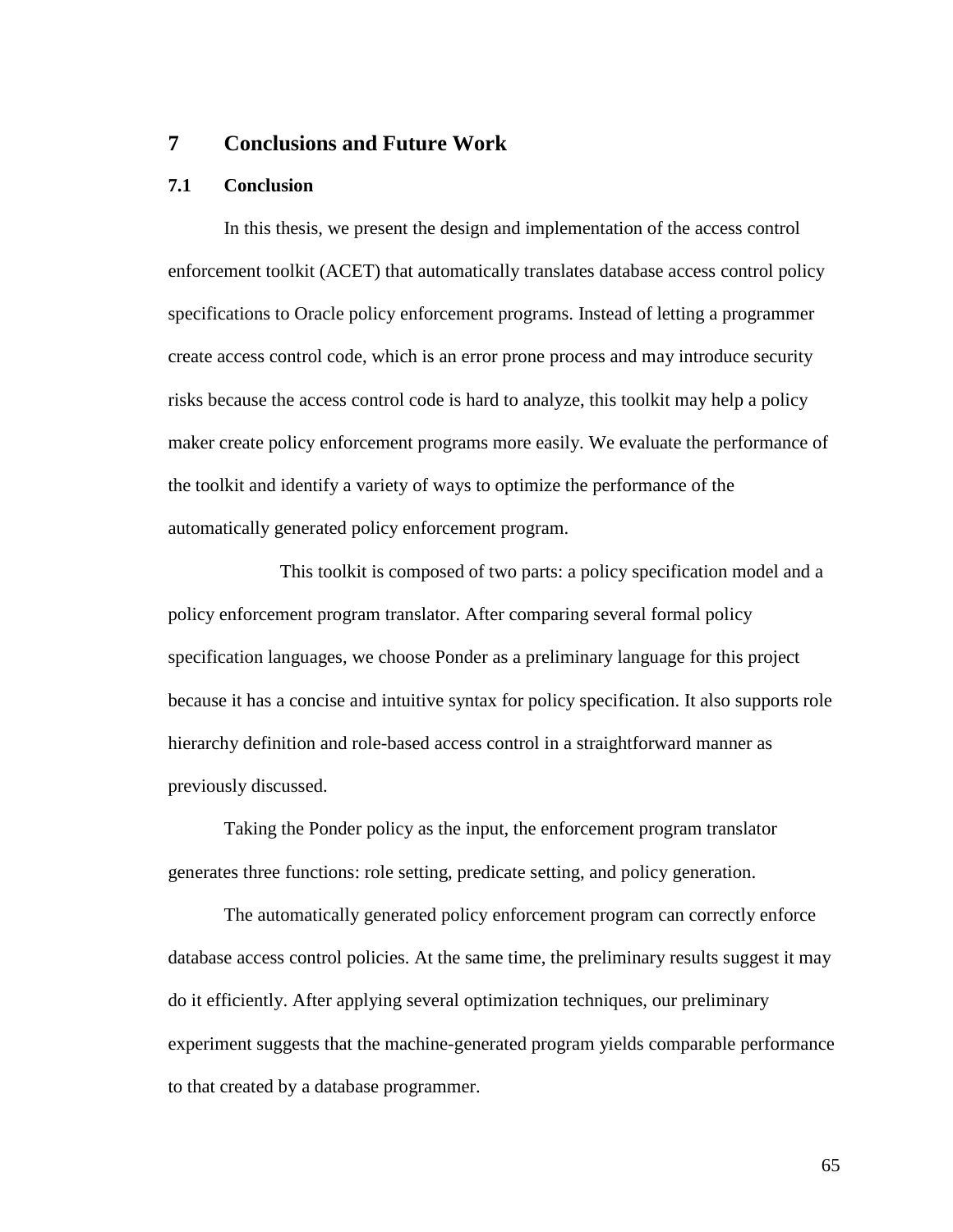# **7.2 Limitation of this Toolkit**

Although this toolkit offers basic functionalities to automatically translate abstract database access control policies into Oracle policy enforcement programs, it has several limitations that require further investigation.

First, because the policy language is limited, this toolkit cannot express some complicated queries. For example, suppose a policy states that a manager can view the records of the employees who report directly or indirectly to her. Such a policy can be easily expressed by SQL by using the following statement:

> SELECT \* FROM table\_name START WITH manager = sys\_context (…) CONNECT BY PRIOR name = manager

However, this query cannot be directly expressed in Ponder, unless a more complex abstract data model is defined to represent the relationship between tables in a database.

Second, the mapping file for translating Ponder policy variables to Oracle database variables has to be predefined. Generating such a mapping file requires comprehensive knowledge of both the formal access control policies and the details of the database implementation. Thus, in some sense, it shifts the burden from programmers to policy makers. Also, since it requires a policy maker to create such file and stores them a safe place, the situation of mishandling such file could happen.

Third, this toolkit assumes that a policy maker has some database privileges, such as granting procedures, adding and dropping policies, which typically are the privileges of database administrators. Although the access control enforcement program is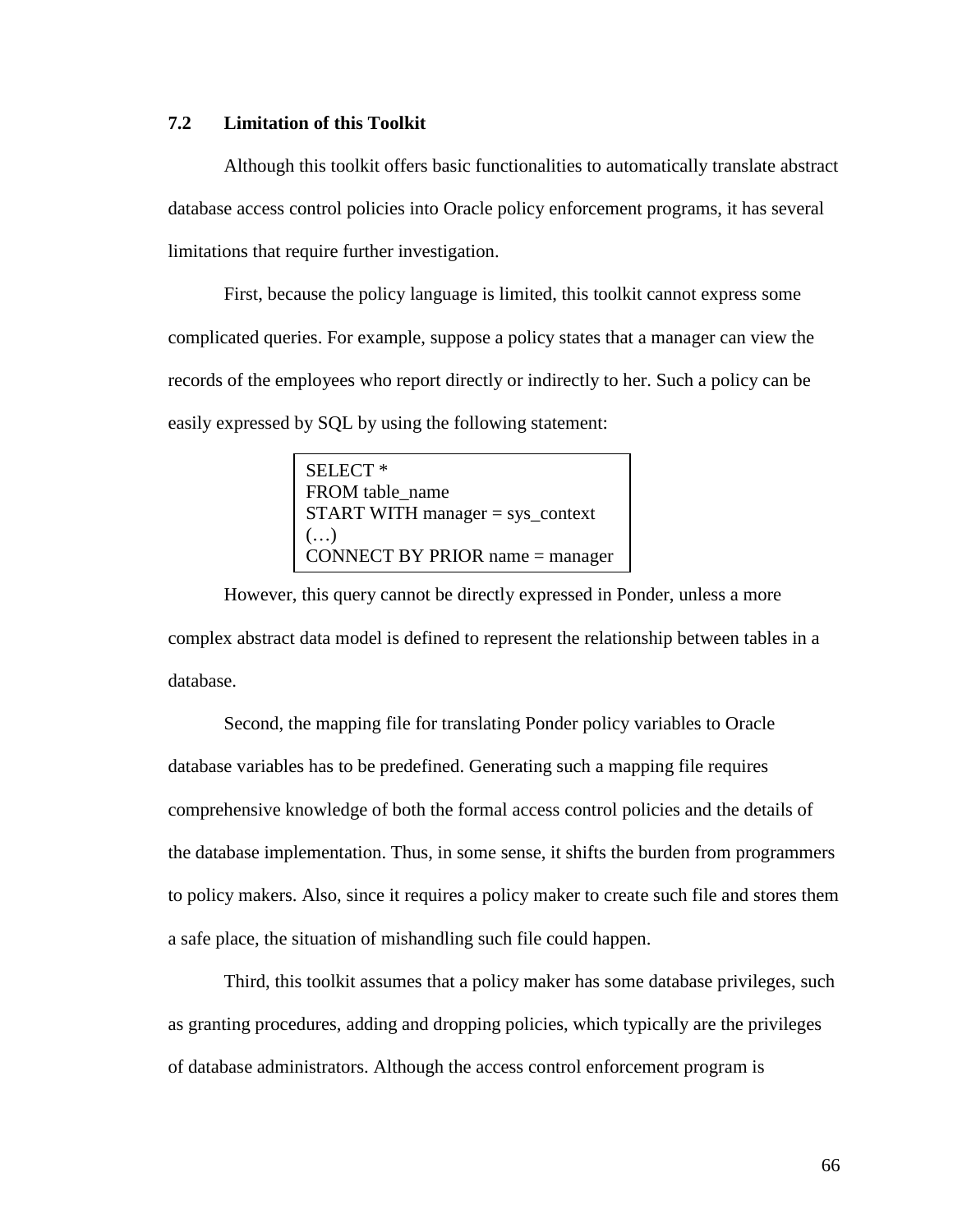automatically generated, and it does not require the policy maker to manually create any Oracle functions, the possibility of misusing these privileges does exist.

#### **7.3 Future Work**

To make the toolkit completely suitable for practical usage, several issues that need to be further investigated.

First of all, a formal policy model and a policy language for database finegrained access control are needed. The existing policy languages are not designed specifically for databases. Therefore, they are not expressive enough to fully support database access control policies. For example, though Ponder is the preliminary formal language for the toolkit, certain extension to Ponder is required in order to support some commonly used database access control policies.

Besides row-level access control, many web applications further require celllevel access control, i.e., even a single record may be only partially accessible to a user. For example, though an employee can access some common attributes of other employees in the same group, their salary information should only be accessible to the manager of the group. Cell-level access control can be achieved through the combination of row-level access control and column-based access control. Another approach is to partition a table vertically into several sub tables. After applying row-level access control on each sub table, we may enforce cell-level access control through outer joins between those sub tables. How to translate abstract access control policies to automatically enforce cell-level access control is a challenging problem we would like to investigate in the future.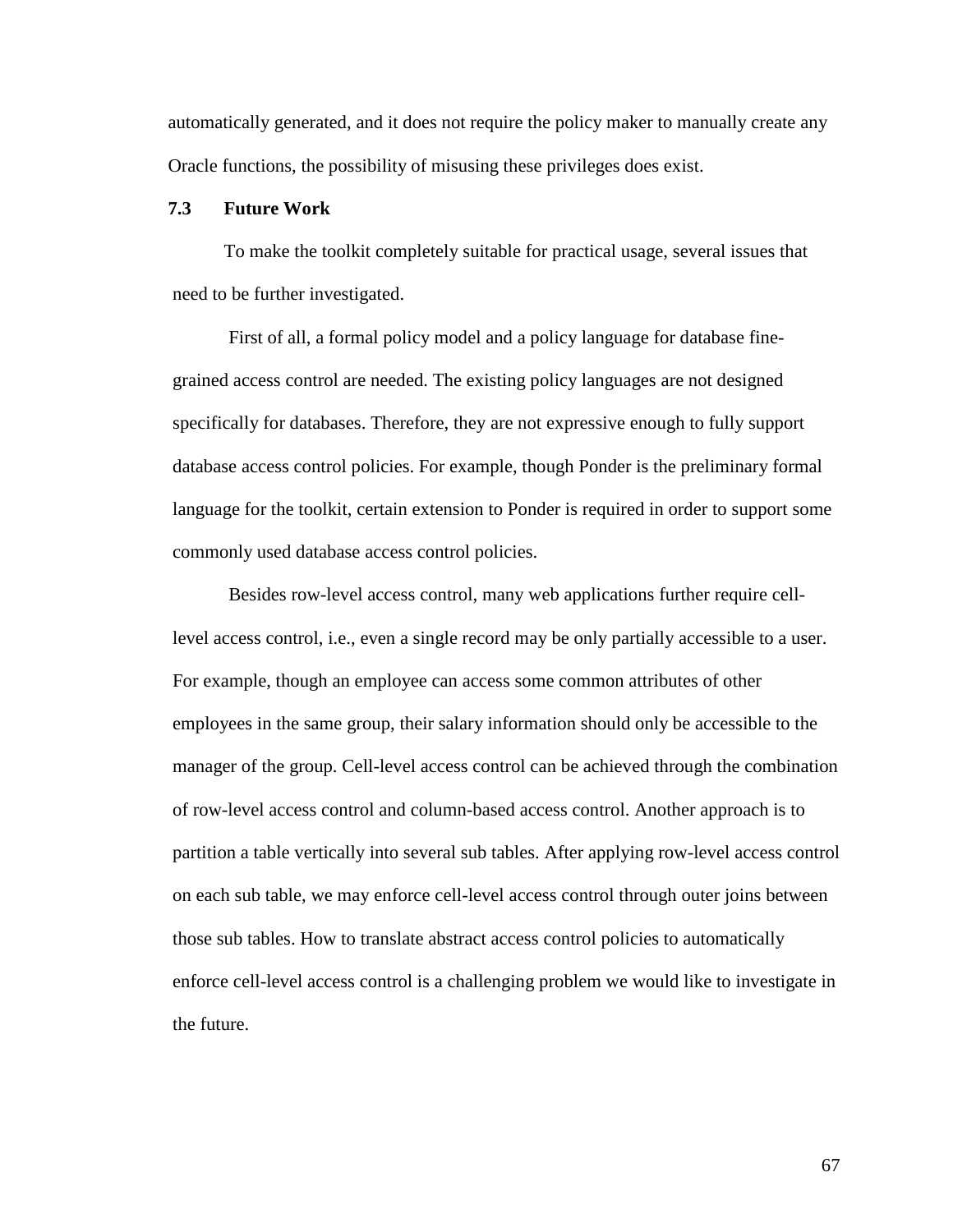### **Reference**

- [AA04] A. Anderson**.** An Introduction to the Web Services Policy Language (WSPL). *Sun Microsystems Laboratories, Jun 2004*
- [AHC03] P. Ashley, S. Hada, G. Karjoth, C. Powers, and M. Schunter, Enterprise Privacy Authorization Language (EPAL 1.1). *IBM Research Report*, October 1, 2003.
- [ASP02] P. Ashley, M. Schunter and C. Powers, "From Privacy Promises to Privacy Management - A New Approach for Enforcing Privacy Throughout an Enterprise", Proceedings of the New Security Paradigms Workshop (NSPW), Virginia, 23-26 September 2002.
- [BBU99] J. Barkley, C. Beznosov, Uppal, "Supporting Relationships in Access Control using Role Based Access Control" , *Fourth ACM Workshop on Role-Based Access Control* 1999
- [BCF03] E. Bertino, B. Catania, E. Ferrari and P. Perlasca. A Logical Framework for Reasoning about Access Control Models. In *ACM Transactions on Information and System Security*, 6(1), pp.71-127, February 2003.
- [Bir00] P. Bird. Implementing Low Level Access Control with DB2 UDB. The *IDUG solution journal*, Volume 7 Number 3, Winter 2000
- [BJS 95] E.Bertino, S.Jajodia, and P.Samarati. Database Security: Search and Practice. Information Systems. VOL 20 No. 7 pp 537-556
- [Dam02] N. Damianou .A Policy Framework for Management of Distributed Systems, University of London, Feb 2002.
- [DDL01] N. Damianou, N. Dulay, E. Lupu, M Sloman, The Ponder Specification Language. *Workshop on Policies for Distributed Systems and Networks*  (Policy2001), HP Labs Bristol, 29-31 Jan 2001.
- [DHH02] G. Della-Libera,P. Hallam-Baker, M. Hondo etc. Web Services Security Policy (WS-SecurityPolicy). http://www.ibm.com/developerworks/library/ws-secpol/index.html Dec 2002
- [DLS01] N. Dulay, E. Lupu, M Sloman, N. Damiano. A Policy Deployment Model for the Ponder Language *Proc. IEEE/IFIP International Symposium on Integrated Network Management (IM'2001),* Seattle, May 2001.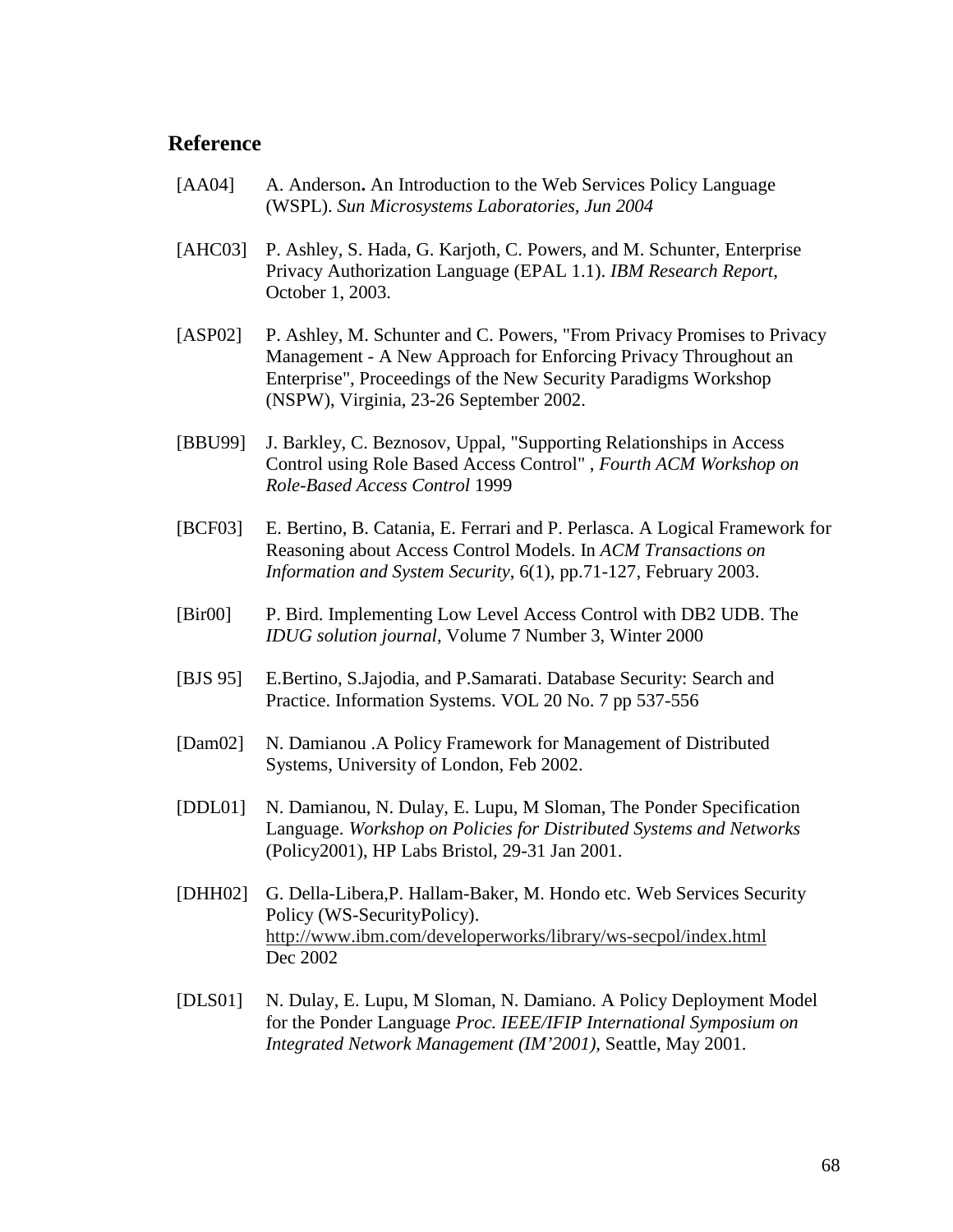- [FGL92] D. Ferraiolo., D. Gilbert, and N. Lynch Assessing Federal and Commercial Information Security Needs. NISTIR 4976. Gaithersburg, MD: National Institute of Standards and Technology. 1992.
- [FKC95] D.F. Ferraiolo, J. Cugini, D.R. Kuhn "Role Based Access Control: Features and Motivations" , *Computer Security Applications Conference, 1995*
- [GB 98] S. Gavrila, J. Barkley, "Formal Specification for Role Based Access" Control User/Role and Role/Role Relationship Management" (1998), *Third ACM Workshop on Role-Based Access Control.*
- [GOK02] M. P. Gallaher, A. C. O'Connor, and B.Kropp. The Economic Impact of Role-Based Access Control Research Triangle Park, NC: Research Triangle Park Institute. 2001
- [Kag02] Lalana Kagal, "Rei : A Policy Language for the Me-Centric Project, TechReport, HP Labs, September 2002.
- [KD02] Kristy Browder and Mary Ann Davidson, The Virtual Private Database in Oracle9*i*R2 Oracle Corporation, Redwood Shores, CA 94065 2002
- [KFJ03] L. Kagal, T.Finin, and A.Joshi. A Policy Based Approach to Security for the Semantic Web, InProceedings, *2nd International Semantic Web Conference (ISWC2003)*, September 2003.
- [KaFJ03] L. Kagal, T. Finin, and A. Joshi. A Policy Language for A Pervasive Computing Environment, InCollection, *IEEE 4th International Workshop on Policies for Distributed Systems and Networks*, June 2003.
- [KSW02] G. Karjoth, M. Schunter and M. Waidner. Platform for Enterprise Privacy Practices: Privacy-Enabled Management of Customer Data. In *Proceedings of the Second International Workshop on Privacy Enhancing Technologies (PET 2002)*, LNCS 2482, pp. 69-84, 2003.
- [Kyt] T. Kyte, Fine Grained Access Control and Application Contexts. http://govt.oracle.com/~tkyte/article2
- [REW04] REWERSE (Reasoning on the Web with Rules and Semantics) http://rewerse.net/
- [RMS04] S.Rizvi, A.Mendelzon, S.Sudarshan,and P.Roy. Extending query rewriting techniques for fine-grained access control*, International Conference on Management of Data Proceedings of the 2004 ACM SIGMOD international conference on Management of data,* Pages: 551 - 562 2004
- [Sch01] D. Scherer. Fine Grained Access Control with Oracle 8i's virtual private